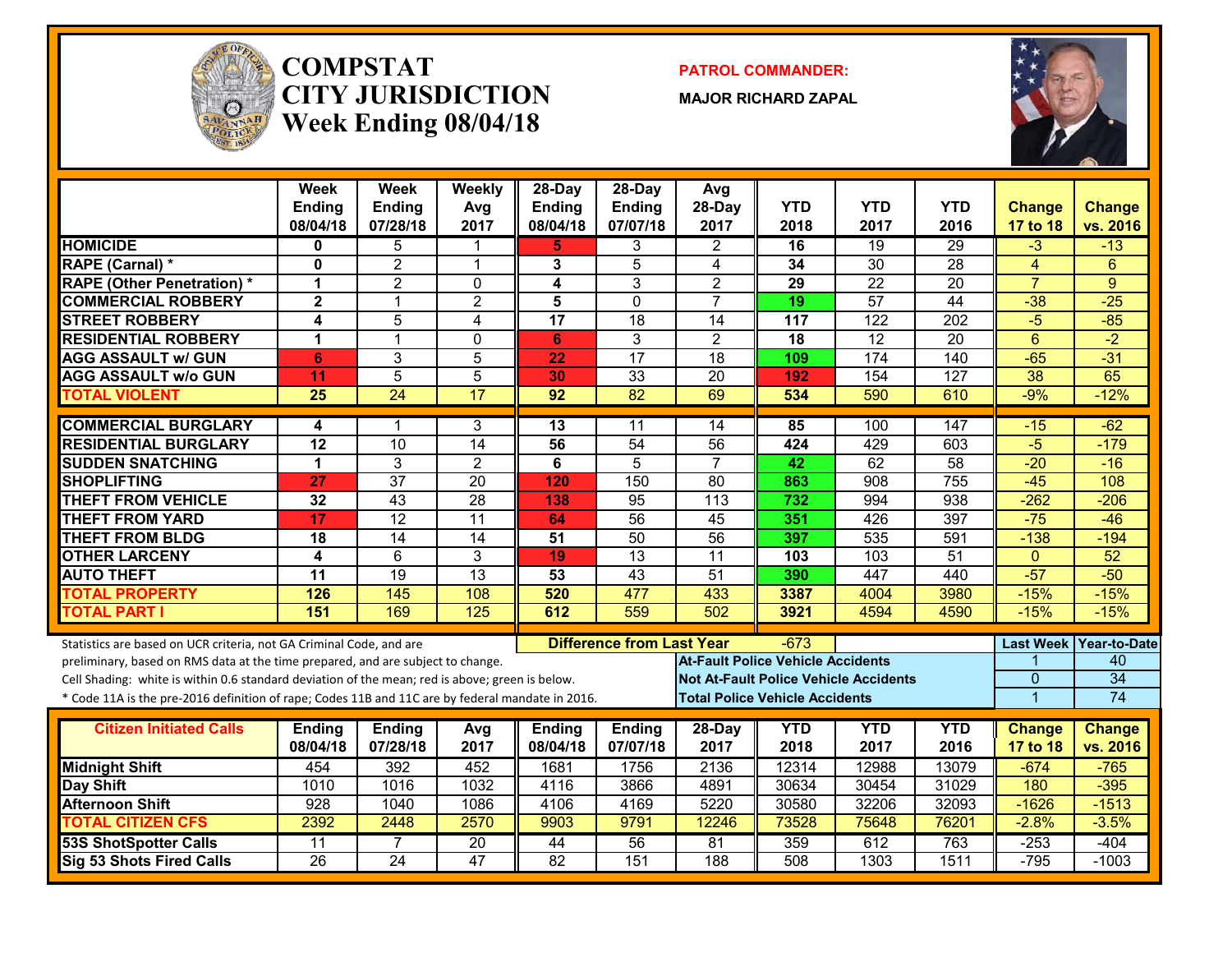

#### **COMPSTATNORTH PRECINCTWeek Ending 08/04/18**

**PRECINCT COMMANDER:**

**CAPT. CARY HILL**



|                                                                                                  | Week<br><b>Ending</b> | <b>Week</b><br><b>Ending</b> | Weekly<br>Avg       | $28$ -Day<br><b>Ending</b> | $28$ -Day<br>Ending              | Avg<br>28-Day                            | <b>YTD</b>                            | <b>YTD</b>                                   | YTD              | <b>Change</b>       | <b>Change</b>       |
|--------------------------------------------------------------------------------------------------|-----------------------|------------------------------|---------------------|----------------------------|----------------------------------|------------------------------------------|---------------------------------------|----------------------------------------------|------------------|---------------------|---------------------|
| <b>HOMICIDE</b>                                                                                  | 8/4/18                | 7/28/18                      | 2017                | 8/4/18                     | 7/7/18                           | 2017                                     | 2018                                  | 2017                                         | 2016             | 17 to 18            | vs. 2016            |
| <b>RAPE (Carnal) *</b>                                                                           | 0<br>0                | 0                            | 0<br>0              | 0                          | $\overline{2}$                   | $\Omega$<br>$\overline{1}$               | 3<br>8                                | 3<br>$\overline{12}$                         | 2<br>9           | $\Omega$<br>$-4$    |                     |
|                                                                                                  |                       | $\mathbf 1$                  |                     |                            | 1                                |                                          |                                       |                                              | 5                |                     | -1                  |
| <b>RAPE (Other Penetration) *</b><br><b>COMMERCIAL ROBBERY</b>                                   | $\mathbf{0}$<br>0     | $\Omega$                     | 0<br>0              | 1<br>$\mathbf{0}$          | $\Omega$                         | $\mathbf{0}$<br>$\overline{1}$           | 4<br>$\overline{\mathbf{4}}$          | 4<br>6                                       | $\overline{5}$   | $\mathbf 0$<br>$-2$ | -1<br>$-1$          |
| <b>STREET ROBBERY</b>                                                                            | 1                     | $\mathbf{1}$                 | $\mathbf 1$         | 5                          | 4                                | 4                                        | $\overline{37}$                       | 45                                           | 83               | $-8$                | $-46$               |
| <b>RESIDENTIAL ROBBERY</b>                                                                       | 0                     | $\mathbf{0}$                 |                     | 0                          | $\mathbf{1}$                     | $\overline{0}$                           |                                       | 1                                            | $\overline{4}$   | $\overline{4}$      | 1                   |
| <b>AGG ASSAULT w/ GUN</b>                                                                        | 1                     | $\overline{1}$               | 0<br>$\overline{1}$ | $\overline{3}$             | $\overline{4}$                   | 4                                        | 5<br>$\overline{22}$                  | 36                                           | 29               | $-14$               | $-7$                |
| <b>AGG ASSAULT W/o GUN</b>                                                                       | 3                     | $\overline{2}$               | $\overline{2}$      | $\mathbf{9}$               | 11                               | 6                                        | 64                                    | $\overline{33}$                              | 35               | 31                  | $\overline{29}$     |
| <b>TOTAL VIOLENT</b>                                                                             | 5                     | $\overline{6}$               | $\overline{4}$      | 19                         | $\overline{24}$                  | 17                                       | 147                                   | 140                                          | 172              | 5%                  | $-15%$              |
|                                                                                                  |                       |                              |                     |                            |                                  |                                          |                                       |                                              |                  |                     |                     |
| <b>COMMERCIAL BURGLARY</b>                                                                       | 1                     | -1                           | 1                   | 3                          | 2                                | 4                                        | 19                                    | 34                                           | 26               | $-15$               | -7                  |
| <b>RESIDENTIAL BURGLARY</b>                                                                      | 1                     | 1                            | $\overline{2}$      | 5                          | 8                                | $\overline{7}$                           | 50                                    | $\overline{42}$                              | 64               | 8                   | $-14$               |
| <b>SUDDEN SNATCHING</b>                                                                          | $\mathbf{0}$          | 1                            | $\mathbf 1$         | $\overline{2}$             | 3                                | 3                                        | 21                                    | 33                                           | 31               | $-12$               | $-10$               |
| <b>SHOPLIFTING</b>                                                                               | 3                     | 8                            | 3                   | 21                         | 26                               | 12                                       | 165                                   | 131                                          | 107              | $\overline{34}$     | 58                  |
| <b>THEFT FROM VEHICLE</b>                                                                        | $\overline{7}$        | $\overline{11}$              | $6\phantom{1}$      | $\overline{32}$            | 20                               | 24                                       | 150                                   | 234                                          | 316              | $-84$               | $-166$              |
| <b>THEFT FROM YARD</b>                                                                           | 3                     | $\overline{2}$               | 3                   | $\overline{14}$            | $\overline{16}$                  | $\overline{11}$                          | 93                                    | $\overline{137}$                             | $\overline{125}$ | $-44$               | $-32$               |
| <b>THEFT FROM BLDG</b>                                                                           | $\overline{7}$        | 4                            | 4                   | 14                         | 9                                | $\overline{15}$                          | 107                                   | 166                                          | 183              | $-59$               | $-76$               |
| <b>OTHER LARCENY</b>                                                                             | 0                     | 4                            | $\overline{1}$      | $\mathbf{9}$               | 3                                | 2                                        | 25                                    | $\overline{27}$                              | $\overline{17}$  | $-2$                | 8                   |
| <b>AUTO THEFT</b>                                                                                | $\overline{3}$        | 4                            | 3                   | 10                         | 10                               | $\overline{12}$                          | $\overline{77}$                       | 114                                          | 114              | $-37$               | $-37$               |
| <b>TOTAL PROPERTY</b>                                                                            | 25                    | $\overline{36}$              | $\overline{22}$     | 110                        | $\overline{97}$                  | 90                                       | 707                                   | 918                                          | 983              | $-23%$              | $-28%$              |
| <b>TOTAL PART I</b>                                                                              | 30                    | $\overline{42}$              | $\overline{27}$     | 129                        | $\overline{121}$                 | 107                                      | 854                                   | 1058                                         | 1155             | $-19%$              | $-26%$              |
| Statistics are based on UCR criteria, not GA Criminal Code, and are                              |                       |                              |                     |                            | <b>Difference from Last Year</b> |                                          | -204                                  |                                              |                  | <b>Last Week</b>    | <b>Year-to-Date</b> |
| preliminary, based on RMS data at the time prepared, and are subject to change.                  |                       |                              |                     |                            |                                  | <b>At-Fault Police Vehicle Accidents</b> |                                       |                                              |                  | 0                   | 9                   |
| Cell Shading: white is within 0.6 standard deviation of the mean; red is above; green is below.  |                       |                              |                     |                            |                                  |                                          |                                       | <b>Not At-Fault Police Vehicle Accidents</b> |                  | $\Omega$            | $\overline{7}$      |
| * Code 11A is the pre-2016 definition of rape; Codes 11B and 11C are by federal mandate in 2016. |                       |                              |                     |                            |                                  |                                          | <b>Total Police Vehicle Accidents</b> |                                              |                  | $\overline{0}$      | 16                  |
|                                                                                                  |                       |                              |                     |                            |                                  |                                          |                                       |                                              |                  |                     |                     |
|                                                                                                  | Week                  | Week                         | Weekly              | 28-Day                     | $28-Day$                         | Avg                                      |                                       |                                              |                  |                     |                     |
| <b>Citizen Initiated Calls</b>                                                                   | <b>Ending</b>         | <b>Ending</b>                | Avg                 | Ending                     | Ending                           | 28-Day                                   | <b>YTD</b>                            | <b>YTD</b>                                   | <b>YTD</b>       | <b>Change</b>       | <b>Change</b>       |
|                                                                                                  | 08/04/18              | 07/28/18                     | 2017                | 08/04/18                   | 07/07/18                         | 2017                                     | 2018                                  | 2017                                         | 2016             | 17 to 18            | vs. 2016            |
| <b>Midnight Shift</b>                                                                            | 145                   | 115                          | $\overline{121}$    | 505                        | 537                              | 484                                      | 3601                                  | 3655                                         | 3677             | $-54$               | $-76$               |
| <b>Day Shift</b>                                                                                 | 241                   | 269                          | 233                 | 999                        | 956                              | 931                                      | 7689                                  | 7076                                         | 7434             | 613                 | 255                 |
| <b>Afternoon Shift</b>                                                                           | 229                   | 283                          | 252                 | 988                        | 1020                             | 1010                                     | 7394                                  | 7577                                         | 7621             | $-183$              | $-227$              |
| <b>TOTAL CITIZEN CFS</b>                                                                         | 615                   | 667                          | 606                 | 2492                       | 2513                             | 2425                                     | 18684                                 | 18308                                        | 18732            | 2.1%                | $-0.3%$             |
| <b>53S ShotSpotter Calls</b>                                                                     | 1                     | $\overline{2}$               | 3                   | 6                          | $\overline{7}$                   | $\overline{12}$                          | 47                                    | 85                                           | $\overline{123}$ | $-38$               | $-76$               |
| Sig 53 Shots Fired Calls                                                                         | 4                     | 6                            | $\overline{7}$      | $\overline{24}$            | 42                               | 29                                       | 198                                   | $\overline{223}$                             | 290              | $-25$               | $-92$               |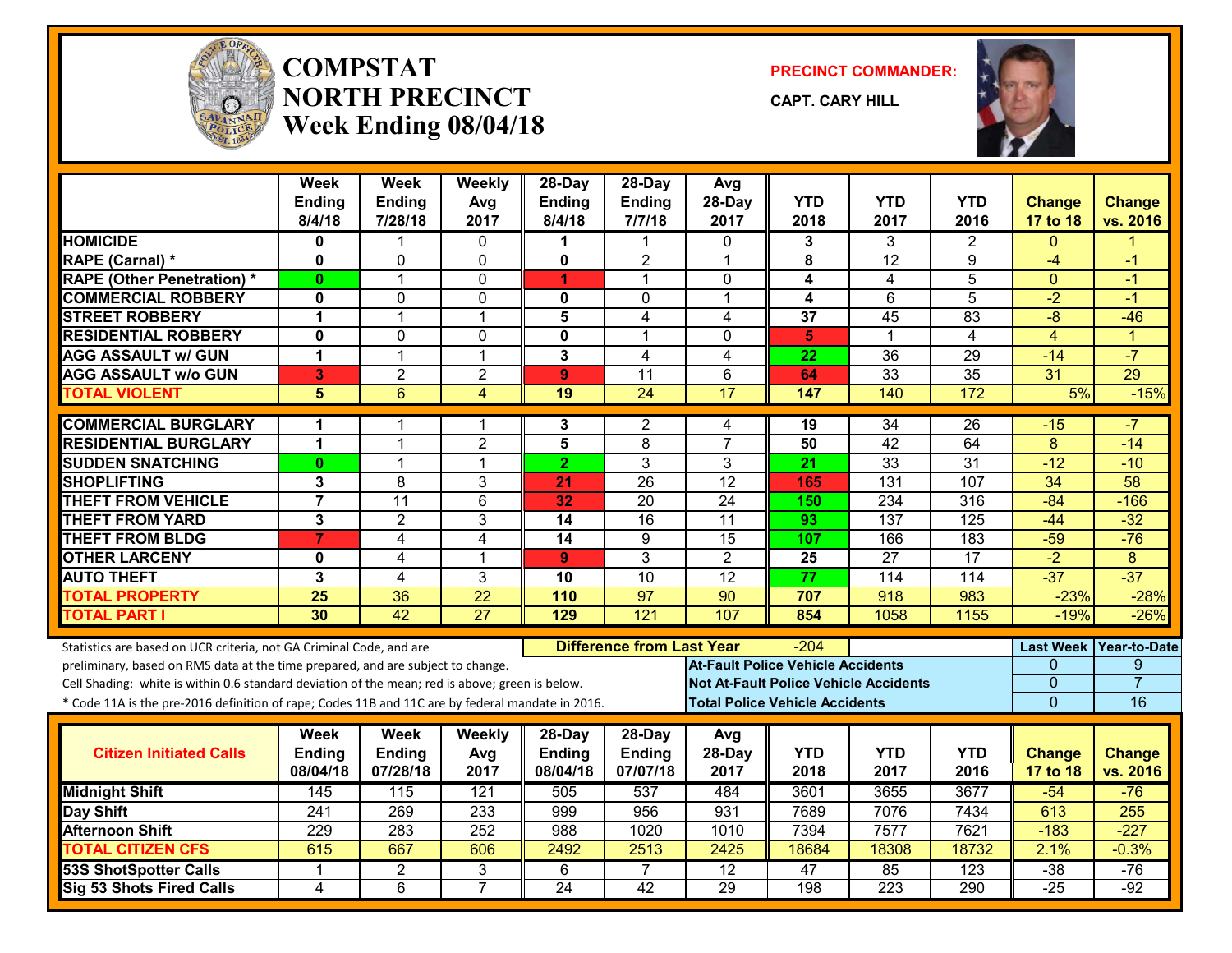# **BEAT 21 North Precinct Week Ending 08/04/18**

|                                   |                |                | <b>Last 4 Weeks</b> |               | 28 Days        | 28 Day  |                |                |                |                |                      |
|-----------------------------------|----------------|----------------|---------------------|---------------|----------------|---------|----------------|----------------|----------------|----------------|----------------------|
|                                   | <b>Ending</b>  | <b>Ending</b>  | <b>Ending</b>       | <b>Ending</b> | <b>Ending</b>  | Average | <b>YTD</b>     | <b>YTD</b>     | <b>YTD</b>     | <b>Change</b>  | <b>Change</b>        |
|                                   | 07/14/18       | 07/21/18       | 07/28/18            | 08/04/18      | 08/04/18       | 2017    | 2018           | 2017           | 2016           | 17 to 18       | vs. 2016             |
| <b>HOMICIDE</b>                   | $\Omega$       | 0              | 0                   | 0             | 0              | 0.0     | 0              | $\Omega$       | 0              | $\Omega$       | $\Omega$             |
| RAPE (Carnal) *                   | $\Omega$       | 0              | $\mathbf{0}$        | $\Omega$      | 0              | 0.1     | $\mathbf{0}$   | $\Omega$       | $\mathbf{1}$   | $\mathbf{0}$   | $-1$                 |
| <b>RAPE (Other Penetration) *</b> | 0              | 0              | $\mathbf 0$         | 0             | 0              | 0.0     | $\mathbf{1}$   | $\mathbf{0}$   | 0              | $\mathbf{1}$   | $\blacktriangleleft$ |
| <b>COMMERCIAL ROBBERY</b>         | 0              | 0              | $\mathbf 0$         | 0             | 0              | 0.1     | 0              | $\mathbf{1}$   | $\mathbf{1}$   | $-1$           | $-1$                 |
| <b>STREET ROBBERY</b>             | 0              | 0              | $\mathbf 0$         | 0             | 0              | 0.2     | $\mathbf 0$    | $\overline{2}$ | 0              | $-2$           | $\overline{0}$       |
| <b>RESIDENTIAL ROBBERY</b>        | 0              | 0              | $\mathbf 0$         | $\mathbf 0$   | 0              | 0.0     | $\mathbf 0$    | 0              | 0              | $\mathbf{0}$   | $\overline{0}$       |
| <b>AGG ASSAULT w/ GUN</b>         | 0              | 0              | 1                   | $\mathbf{1}$  | $\overline{2}$ | 0.2     | $\overline{2}$ | $\mathbf{1}$   | 0              | $\mathbf{1}$   | $\overline{2}$       |
| <b>AGG ASSAULT w/o GUN</b>        | 0              | 0              | $\mathbf 0$         | 0             | 0              | 0.2     | 3              | $\mathbf{1}$   | 3              | $\overline{2}$ | $\overline{0}$       |
| <b>TOTAL VIOLENT</b>              | $\mathbf{0}$   | $\overline{0}$ | $\mathbf{1}$        | $\mathbf{1}$  | $\overline{2}$ | 0.7     | 6              | 5              | 5              | 20%            | 20%                  |
| <b>COMMERCIAL BURGLARY</b>        | $\Omega$       |                |                     |               |                |         |                |                |                |                |                      |
|                                   |                | 0              | 1                   | $\mathbf{1}$  | $\overline{2}$ | 0.2     | 2              | $\overline{2}$ | $\overline{2}$ | $\mathbf{0}$   | $\mathbf{0}$         |
| <b>RESIDENTIAL BURGLARY</b>       | $\mathbf{1}$   | 0              | 0                   | $\mathbf{1}$  | $\overline{2}$ | 1.1     | 8              | 8              | 5              | $\mathbf{0}$   | 3                    |
| <b>SUDDEN SNATCHING</b>           | $\Omega$       | 0              | $\mathbf 0$         | $\Omega$      | 0              | 0.1     | 0              | $\mathbf{0}$   | 0              | $\mathbf{0}$   | $\Omega$             |
| <b>SHOPLIFTING</b>                | 0              | 0              | $\mathbf 0$         | 0             | 0              | 0.2     | $\overline{2}$ | $\overline{2}$ | 0              | $\mathbf{0}$   | $\overline{2}$       |
| <b>THEFT FROM VEHICLE</b>         | 0              | $\mathbf{1}$   | $\mathbf{1}$        | $\mathbf{0}$  | $\overline{2}$ | 2.8     | 22             | 16             | 13             | 6              | 9                    |
| <b>THEFT FROM YARD</b>            | $\overline{2}$ | 0              | $\mathbf 0$         | 0             | $\overline{2}$ | 1.2     | 13             | 9              | 13             | $\overline{4}$ | $\overline{0}$       |
| <b>THEFT FROM BLDG</b>            | 0              | 0              | 1                   | 3             | 4              | 3.0     | 10             | 32             | 21             | $-22$          | $-11$                |
| <b>OTHER LARCENY</b>              | $\mathbf 0$    | $\overline{2}$ | $\overline{2}$      | $\Omega$      | 4              | 0.2     | 6              | $\overline{3}$ | $\overline{2}$ | 3              | $\overline{4}$       |
| <b>AUTO THEFT</b>                 | 0              | 0              | $\mathbf{1}$        | $\mathbf 0$   | $\mathbf{1}$   | 1.1     | 11             | $\overline{7}$ | 9              | $\overline{4}$ | $\overline{2}$       |
| <b>TOTAL PROPERTY</b>             | $\overline{3}$ | 3              | 6                   | 5             | 17             | 9.7     | 74             | 79             | 65             | $-6%$          | 14%                  |
| <b>TOTAL PART I</b>               | $\overline{3}$ | $\overline{3}$ | $\overline{7}$      | 6             | 19             | 10.4    | 80             | 84             | 70             | $-5%$          | 14%                  |

 **Difference from Last Year**‐4

Statistics are based on UCR criteria, not GA Criminal Code.

\* Rape Code 11A is the historical definition of rape (aka Legacy Rape); Rape Codes 11B and 11C are those moved from Part II to Part I in 2017.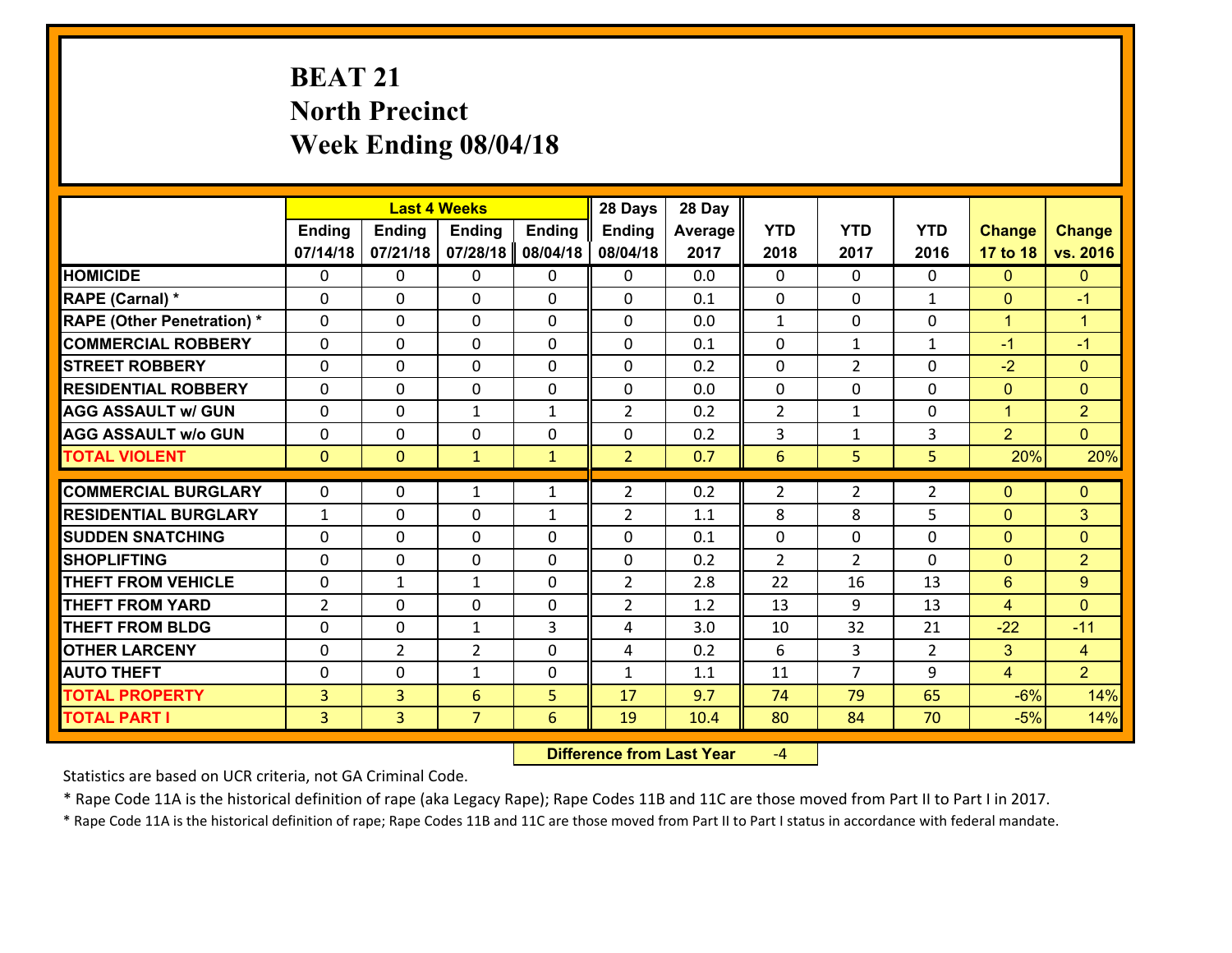# **BEAT 22 North Precinct Week Ending 08/04/18**

|                                   |                 |                | <b>Last 4 Weeks</b> |               | 28 Days        | 28 Day  |                |                |                |                |                      |
|-----------------------------------|-----------------|----------------|---------------------|---------------|----------------|---------|----------------|----------------|----------------|----------------|----------------------|
|                                   | <b>Ending</b>   | <b>Ending</b>  | <b>Ending</b>       | <b>Ending</b> | <b>Ending</b>  | Average | <b>YTD</b>     | <b>YTD</b>     | <b>YTD</b>     | <b>Change</b>  | <b>Change</b>        |
|                                   | 07/14/18        | 07/21/18       | 07/28/18            | 08/04/18      | 08/04/18       | 2017    | 2018           | 2017           | 2016           | 17 to 18       | vs. 2016             |
| <b>HOMICIDE</b>                   | $\Omega$        | 0              | 1                   | 0             | $\mathbf{1}$   | 0.0     | 3              | $\Omega$       | $\mathfrak{D}$ | 3              | 1.                   |
| RAPE (Carnal) *                   | $\Omega$        | 0              | $\mathbf{0}$        | $\Omega$      | 0              | 0.2     | 2              | $\mathbf{1}$   | $\mathbf{1}$   | $\mathbf{1}$   | $\blacktriangleleft$ |
| <b>RAPE (Other Penetration) *</b> | 0               | 0              | $\mathbf 0$         | 0             | 0              | 0.1     | $\mathbf{1}$   | $\mathbf{1}$   | 0              | $\mathbf{0}$   | $\blacktriangleleft$ |
| <b>COMMERCIAL ROBBERY</b>         | 0               | 0              | $\mathbf 0$         | 0             | 0              | 0.2     | $\mathbf{1}$   | 0              | 4              | $\mathbf{1}$   | $-3$                 |
| <b>STREET ROBBERY</b>             | 0               | 0              | $\mathbf{1}$        | 0             | $\mathbf{1}$   | 0.8     | $\overline{7}$ | $\overline{7}$ | 6              | $\overline{0}$ | $\mathbf{1}$         |
| <b>RESIDENTIAL ROBBERY</b>        | 0               | 0              | $\mathbf 0$         | 0             | 0              | 0.0     | $\mathbf 0$    | 0              | $\mathbf{1}$   | $\mathbf{0}$   | $-1$                 |
| <b>AGG ASSAULT w/ GUN</b>         | 0               | 0              | $\mathbf 0$         | 0             | 0              | 2.2     | 6              | 17             | 9              | $-11$          | $-3$                 |
| <b>AGG ASSAULT w/o GUN</b>        | 0               | $\overline{2}$ | 0                   | $\mathbf{0}$  | $\overline{2}$ | 1.8     | 15             | 6              | 9              | 9 <sup>°</sup> | $6\phantom{1}$       |
| <b>TOTAL VIOLENT</b>              | $\mathbf{0}$    | $\overline{2}$ | $\overline{2}$      | $\mathbf{0}$  | $\overline{4}$ | 5.2     | 35             | 32             | 32             | 9%             | 9%                   |
| <b>COMMERCIAL BURGLARY</b>        | $\Omega$        |                |                     |               |                |         |                |                |                |                |                      |
|                                   |                 | 0              | 0                   | 0             | $\Omega$       | 1.0     | 3              | 6              | $\mathbf{1}$   | $-3$           | $\overline{2}$       |
| <b>RESIDENTIAL BURGLARY</b>       | $\mathbf{0}$    | 0              | 0                   | 0             | 0              | 2.2     | 13             | 10             | 16             | 3              | $-3$                 |
| <b>SUDDEN SNATCHING</b>           | 0               | 0              | $\mathbf 0$         | $\Omega$      | 0              | 0.1     | 3              | $\Omega$       | $\mathbf{1}$   | 3              | $\overline{2}$       |
| <b>SHOPLIFTING</b>                | 5               | $\mathbf{1}$   | $\overline{2}$      | $\mathbf{1}$  | 9              | 2.7     | 28             | 22             | 13             | 6              | 15                   |
| <b>THEFT FROM VEHICLE</b>         | 0               | 0              | $\mathbf 0$         | $\mathbf{1}$  | $\mathbf{1}$   | 2.8     | 23             | 19             | 21             | $\overline{4}$ | 2                    |
| <b>THEFT FROM YARD</b>            | $\mathbf{1}$    | 0              | 1                   | 0             | $\overline{2}$ | 1.2     | 12             | 11             | 15             | $\mathbf{1}$   | $-3$                 |
| <b>THEFT FROM BLDG</b>            | 0               | $\Omega$       | $\mathbf 0$         | $\Omega$      | 0              | 2.1     | 8              | 20             | 21             | $-12$          | $-13$                |
| <b>OTHER LARCENY</b>              | $\mathbf 0$     | 0              | $\mathbf 0$         | $\Omega$      | 0              | 0.4     | $\Omega$       | $\overline{3}$ | $\overline{2}$ | $-3$           | $-2$                 |
| <b>AUTO THEFT</b>                 | 0               | $\overline{2}$ | $\overline{2}$      | $\mathbf{1}$  | 5              | 2.6     | 18             | 22             | 22             | $-4$           | $-4$                 |
| <b>TOTAL PROPERTY</b>             | $6\phantom{1}6$ | 3              | 5                   | 3             | 17             | 15.1    | 108            | 113            | 112            | $-4%$          | $-4%$                |
| <b>TOTAL PART I</b>               | $6\phantom{1}6$ | 5              | $\overline{7}$      | 3             | 21             | 20.3    | 143            | 145            | 144            | $-1%$          | $-1%$                |

 **Difference from Last Year**‐2

Statistics are based on UCR criteria, not GA Criminal Code.

\* Rape Code 11A is the historical definition of rape (aka Legacy Rape); Rape Codes 11B and 11C are those moved from Part II to Part I in 2017.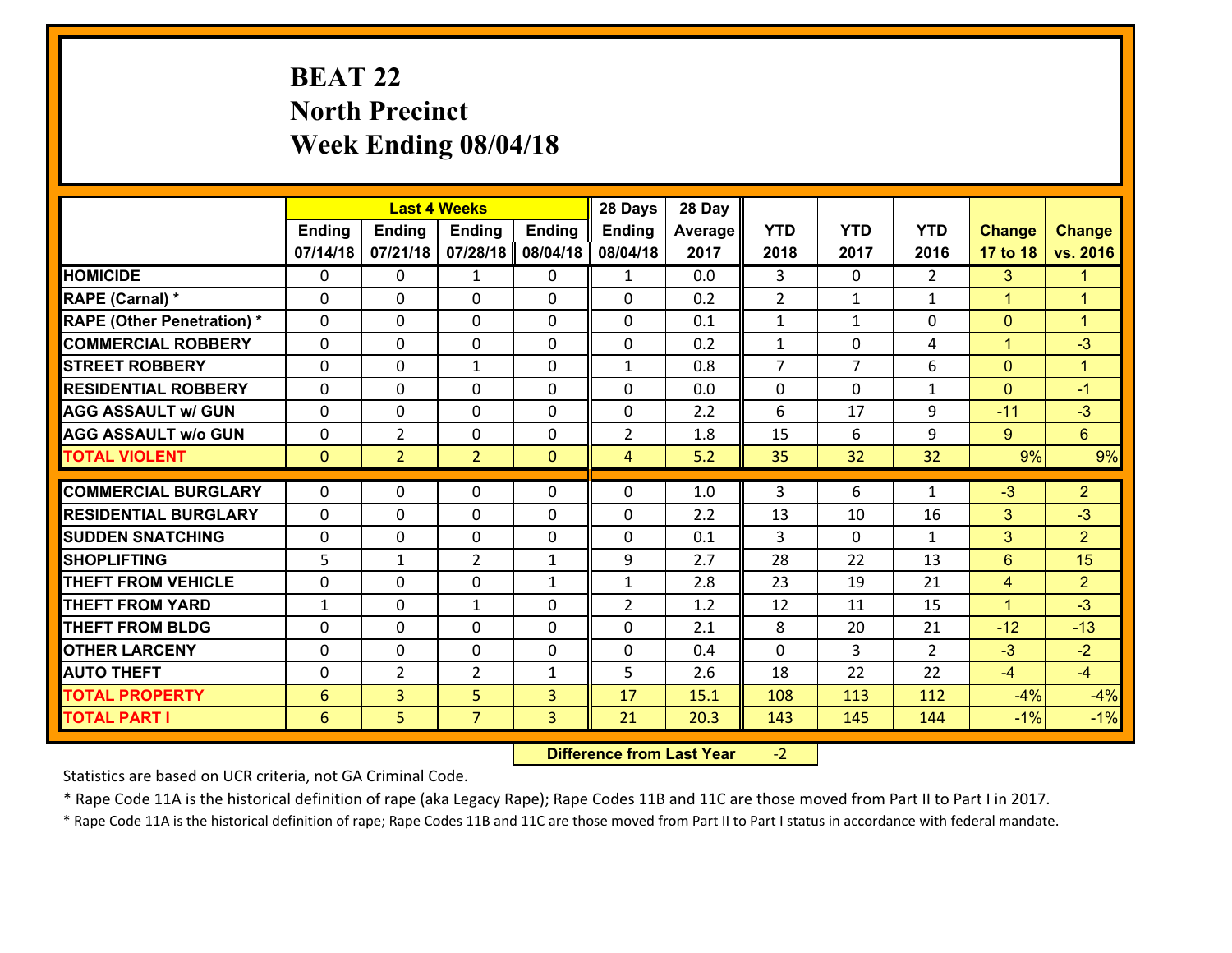# **BEAT 23 North Precinct Week Ending 08/04/18**

|                                              |                              |                     | <b>Last 4 Weeks</b> |                | 28 Days        | 28 Day       |                |                |                |                |                      |
|----------------------------------------------|------------------------------|---------------------|---------------------|----------------|----------------|--------------|----------------|----------------|----------------|----------------|----------------------|
|                                              | Ending                       | <b>Ending</b>       | <b>Ending</b>       | <b>Ending</b>  | <b>Ending</b>  | Average      | <b>YTD</b>     | <b>YTD</b>     | <b>YTD</b>     | <b>Change</b>  | <b>Change</b>        |
|                                              | 07/14/18                     | 07/21/18            | 07/28/18            | 08/04/18       | 08/04/18       | 2017         | 2018           | 2017           | 2016           | 17 to 18       | vs. 2016             |
| <b>HOMICIDE</b>                              | 0                            | 0                   | 0                   | 0              | 0              | 0.1          | 0              | $\mathbf{1}$   | 0              | $-1$           | $\overline{0}$       |
| RAPE (Carnal) *                              | 0                            | 0                   | $\mathbf{0}$        | 0              | $\Omega$       | 0.2          | 2              | $\overline{2}$ | 4              | $\mathbf{0}$   | $-2$                 |
| <b>RAPE (Other Penetration) *</b>            | $\Omega$                     | 0                   | $\mathbf{0}$        | $\Omega$       | $\Omega$       | 0.0          | $\Omega$       | 0              | $\overline{2}$ | $\mathbf{0}$   | $-2$                 |
| <b>COMMERCIAL ROBBERY</b>                    | 0                            | 0                   | $\mathbf 0$         | $\Omega$       | 0              | 0.2          | $\mathbf{1}$   | $\mathbf{1}$   | $\Omega$       | $\mathbf{0}$   | $\blacktriangleleft$ |
| <b>ISTREET ROBBERY</b>                       | $\mathbf{1}$                 | 0                   | $\mathbf 0$         | 0              | $\mathbf{1}$   | 0.5          | 5              | 3              | 12             | $\overline{2}$ | $-7$                 |
| <b>RESIDENTIAL ROBBERY</b>                   | $\Omega$                     | 0                   | $\mathbf 0$         | 0              | 0              | 0.1          | 4              | $\mathbf{1}$   | $\mathbf{1}$   | 3              | 3 <sup>1</sup>       |
| <b>AGG ASSAULT w/ GUN</b>                    | 0                            | 0                   | $\mathbf 0$         | 0              | 0              | 0.7          | 6              | 6              | 12             | $\mathbf{0}$   | $-6$                 |
| <b>AGG ASSAULT w/o GUN</b>                   | 0                            | $\mathbf{1}$        | $\mathbf 0$         | $\mathbf{0}$   | $\mathbf{1}$   | 1.2          | 16             | 11             | $\overline{7}$ | 5              | 9 <sup>°</sup>       |
| <b>TOTAL VIOLENT</b>                         | $\mathbf{1}$                 | $\mathbf{1}$        | $\mathbf{0}$        | $\mathbf{0}$   | $\overline{2}$ | 2.8          | 34             | 25             | 38             | 36%            | $-11%$               |
|                                              |                              |                     |                     |                |                |              |                |                |                |                |                      |
|                                              |                              |                     |                     |                |                |              |                |                |                |                |                      |
| <b>COMMERCIAL BURGLARY</b>                   | $\mathbf{0}$                 | 0                   | $\mathbf{0}$        | 0              | $\Omega$       | 1.9          | 8              | 11             | 6              | $-3$           | $\overline{2}$       |
| <b>RESIDENTIAL BURGLARY</b>                  | $\mathbf{1}$                 | 0                   | $\mathbf{0}$        | 0              | $\mathbf{1}$   | 1.8          | 13             | 11             | 14             | $\overline{2}$ | $-1$                 |
| <b>SUDDEN SNATCHING</b>                      | $\Omega$                     | 0                   | $\mathbf 0$         | $\Omega$       | $\Omega$       | 0.3          | $\overline{2}$ | 4              | $\mathbf{1}$   | $-2$           | $\blacktriangleleft$ |
| <b>SHOPLIFTING</b>                           | $\overline{2}$               | 0                   | $\mathbf{1}$        | $\overline{2}$ | 5              | 1.0          | 23             | 8              | 6              | 15             | 17                   |
| <b>THEFT FROM VEHICLE</b>                    | $\mathbf{0}$                 | 1                   | 1                   | $\mathbf{1}$   | 3              | 3.1          | 20             | 24             | 41             | $-4$           | $-21$                |
| <b>THEFT FROM YARD</b>                       | $\mathbf{1}$                 | $\mathbf{1}$        | $\mathbf 0$         | 0              | $\overline{2}$ | 1.9          | 15             | 17             | 13             | $-2$           | $\overline{2}$       |
| <b>THEFT FROM BLDG</b>                       | 0                            | $\mathbf{1}$        | $\overline{2}$      | $\mathbf{1}$   | 4              | 1.9          | 17             | 15             | 16             | $\overline{2}$ | $\mathbf{1}$         |
| <b>OTHER LARCENY</b>                         | $\mathbf{1}$<br>$\mathbf{0}$ | 0<br>0              | $\mathbf 0$         | 0              | $\mathbf{1}$   | 0.3          | 5              | 3              | $\mathbf{1}$   | $\overline{2}$ | $\overline{4}$       |
| <b>AUTO THEFT</b>                            |                              |                     | 0                   | $\mathbf{1}$   | $\mathbf{1}$   | 3.1          | 10             | 24             | 16             | $-14$          | $-6$                 |
| <b>TOTAL PROPERTY</b><br><b>TOTAL PART I</b> | 5<br>$6\phantom{1}6$         | 3<br>$\overline{4}$ | 4<br>$\overline{4}$ | 5<br>5         | 17<br>19       | 15.3<br>18.1 | 113<br>147     | 117<br>142     | 114<br>152     | $-3%$<br>4%    | $-1%$<br>$-3%$       |

 **Difference from Last Year**r 5

Statistics are based on UCR criteria, not GA Criminal Code.

\* Rape Code 11A is the historical definition of rape (aka Legacy Rape); Rape Codes 11B and 11C are those moved from Part II to Part I in 2017.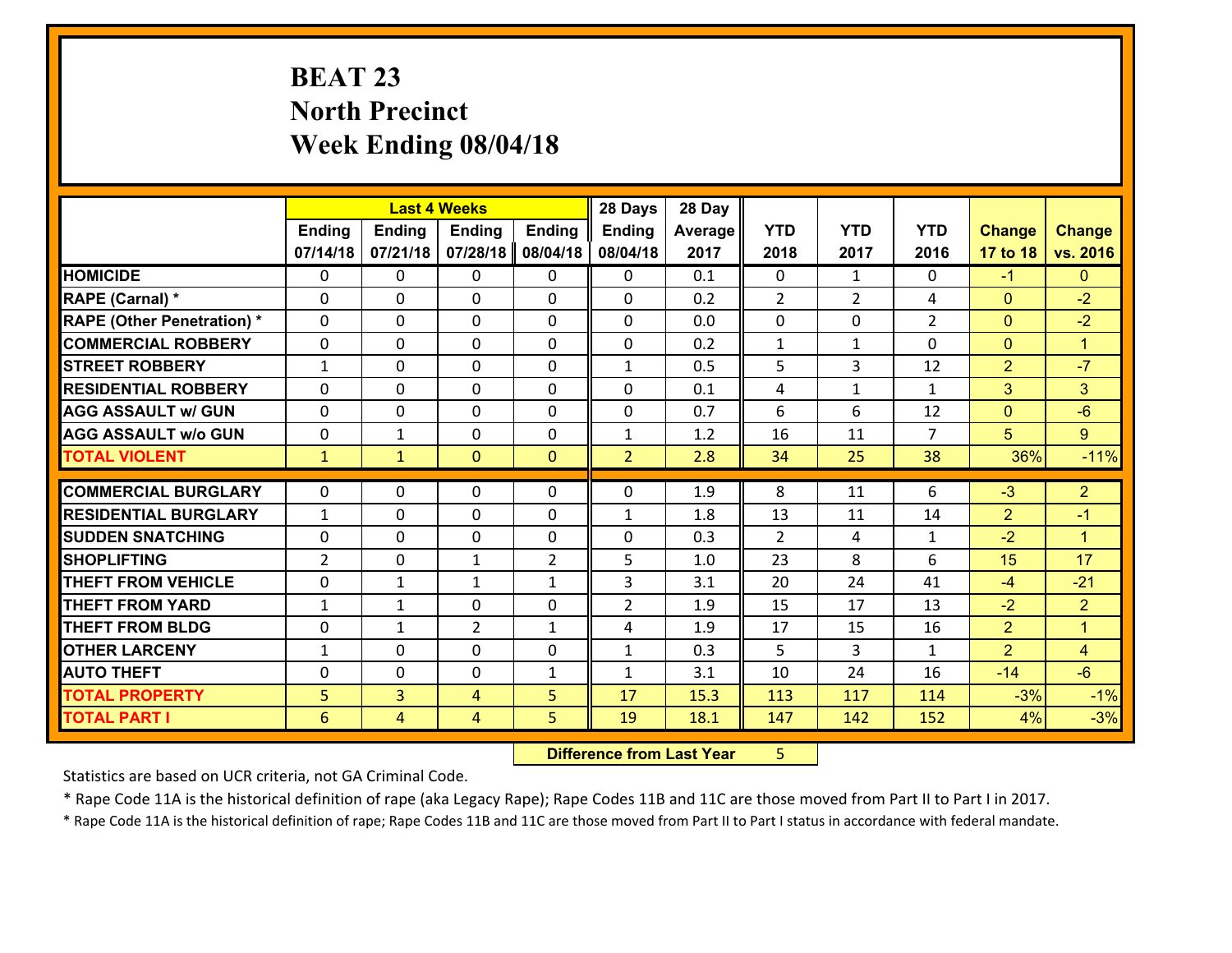# **BEAT 24 North Precinct Week Ending 08/04/18**

|                                   |                 |                | <b>Last 4 Weeks</b>           |                | 28 Days        | 28 Day     |              |                |              |                      |                |
|-----------------------------------|-----------------|----------------|-------------------------------|----------------|----------------|------------|--------------|----------------|--------------|----------------------|----------------|
|                                   | <b>Ending</b>   | <b>Ending</b>  | <b>Ending</b>                 | <b>Ending</b>  | <b>Ending</b>  | Average    | <b>YTD</b>   | <b>YTD</b>     | <b>YTD</b>   | <b>Change</b>        | <b>Change</b>  |
|                                   | 07/14/18        | 07/21/18       | 07/28/18                      | 08/04/18       | 08/04/18       | 2017       | 2018         | 2017           | 2016         | 17 to 18             | vs. 2016       |
| <b>HOMICIDE</b>                   | $\Omega$        | 0              | $\Omega$                      | 0              | 0              | 0.1        | $\Omega$     | $\Omega$       | 0            | $\mathbf{0}$         | $\mathbf{0}$   |
| <b>RAPE (Carnal)</b> *            | 0               | 0              | $\mathbf{0}$                  | 0              | $\Omega$       | 0.1        | $\mathbf{0}$ | $\mathbf{1}$   | $\Omega$     | $-1$                 | $\mathbf{0}$   |
| <b>RAPE (Other Penetration) *</b> | $\Omega$        | 0              | $\mathbf{0}$                  | $\Omega$       | $\Omega$       | 0.0        | $\Omega$     | $\Omega$       | $\Omega$     | $\mathbf{0}$         | $\mathbf{0}$   |
| <b>COMMERCIAL ROBBERY</b>         | 0               | 0              | 0                             | 0              | $\Omega$       | 0.4        | $\mathbf{0}$ | $\mathbf{1}$   | $\Omega$     | $-1$                 | $\mathbf{0}$   |
| <b>STREET ROBBERY</b>             | $\Omega$        | 0              | $\mathbf 0$                   | $\Omega$       | 0              | 1.0        | 4            | 9              | 21           | $-5$                 | $-17$          |
| <b>RESIDENTIAL ROBBERY</b>        | $\Omega$        | $\Omega$       | $\mathbf 0$                   | $\Omega$       | 0              | 0.0        | $\mathbf 0$  | $\Omega$       | $\mathbf{1}$ | $\overline{0}$       | $-1$           |
| <b>AGG ASSAULT w/ GUN</b>         | $\Omega$        | 0              | $\mathbf 0$                   | $\Omega$       | 0              | 0.4        | $\mathbf 1$  | 3              | $\mathbf{1}$ | $-2$                 | $\overline{0}$ |
| <b>AGG ASSAULT w/o GUN</b>        | 0               | 0              | $\mathbf 0$                   | $\mathbf{1}$   | $\mathbf{1}$   | 0.4        | 5            | $\mathbf 0$    | $\mathbf{1}$ | 5                    | $\overline{4}$ |
| <b>TOTAL VIOLENT</b>              | $\mathbf{0}$    | $\overline{0}$ | $\overline{0}$                | $\mathbf{1}$   | $\mathbf{1}$   | 2.3        | 10           | 14             | 24           | $-29%$               | $-58%$         |
| <b>COMMERCIAL BURGLARY</b>        | $\Omega$        | 0              | $\mathbf{0}$                  | $\Omega$       | $\Omega$       | 0.3        | $\mathbf{1}$ | $\mathbf{1}$   | 6            | $\mathbf{0}$         | $-5$           |
|                                   |                 |                |                               |                |                |            |              | $\overline{7}$ |              |                      |                |
| <b>RESIDENTIAL BURGLARY</b>       | $\mathbf{1}$    | 0              | $\mathbf 0$                   | 0              | $\mathbf{1}$   | 1.2        | 6            |                | 11           | $-1$                 | $-5$           |
| <b>SUDDEN SNATCHING</b>           | 0               | 0              | $\mathbf 0$<br>$\overline{2}$ | 0              | 0              | 0.2<br>4.2 | 3            | $\mathbf{1}$   | 4<br>31      | $\overline{2}$<br>15 | $-1$<br>23     |
| <b>SHOPLIFTING</b>                | 0               | 0              |                               | 0              | $\overline{2}$ |            | 54           | 39             |              |                      |                |
| <b>THEFT FROM VEHICLE</b>         | $\overline{2}$  | 0              | 1                             | $\mathbf{1}$   | 4              | 7.9        | 17           | 67             | 51           | $-50$                | $-34$          |
| <b>THEFT FROM YARD</b>            | $\overline{2}$  | 0              | $\mathbf 0$                   | 0              | $\overline{2}$ | 2.8        | 14           | 22             | 23           | $-8$                 | $-9$           |
| <b>THEFT FROM BLDG</b>            | $\mathbf{1}$    | 0              | $\mathbf 0$                   | 0              | $\mathbf{1}$   | 1.2        | 16           | 9              | 21           | $\overline{7}$       | $-5$           |
| <b>OTHER LARCENY</b>              | 0               | 0              | $\mathbf 0$                   | 0              | 0              | 0.9        | 3            | 6              | 4            | $-3$                 | $-1$           |
| <b>AUTO THEFT</b>                 | $\mathbf{0}$    | 0              | $\mathbf{0}$                  | 0              | 0              | 2.4        | 6            | 24             | 23           | $-18$                | $-17$          |
| <b>TOTAL PROPERTY</b>             | $6\phantom{1}6$ | $\overline{0}$ | $\overline{3}$                | $\mathbf{1}$   | 10             | 21.2       | 120          | 176            | 174          | $-32%$               | $-31%$         |
| <b>TOTAL PART I</b>               | 6               | $\overline{0}$ | 3                             | $\overline{2}$ | 11             | 23.5       | 130          | 190            | 198          | $-32%$               | $-34%$         |

 **Difference from Last Year**r -60

Statistics are based on UCR criteria, not GA Criminal Code.

\* Rape Code 11A is the historical definition of rape (aka Legacy Rape); Rape Codes 11B and 11C are those moved from Part II to Part I in 2017.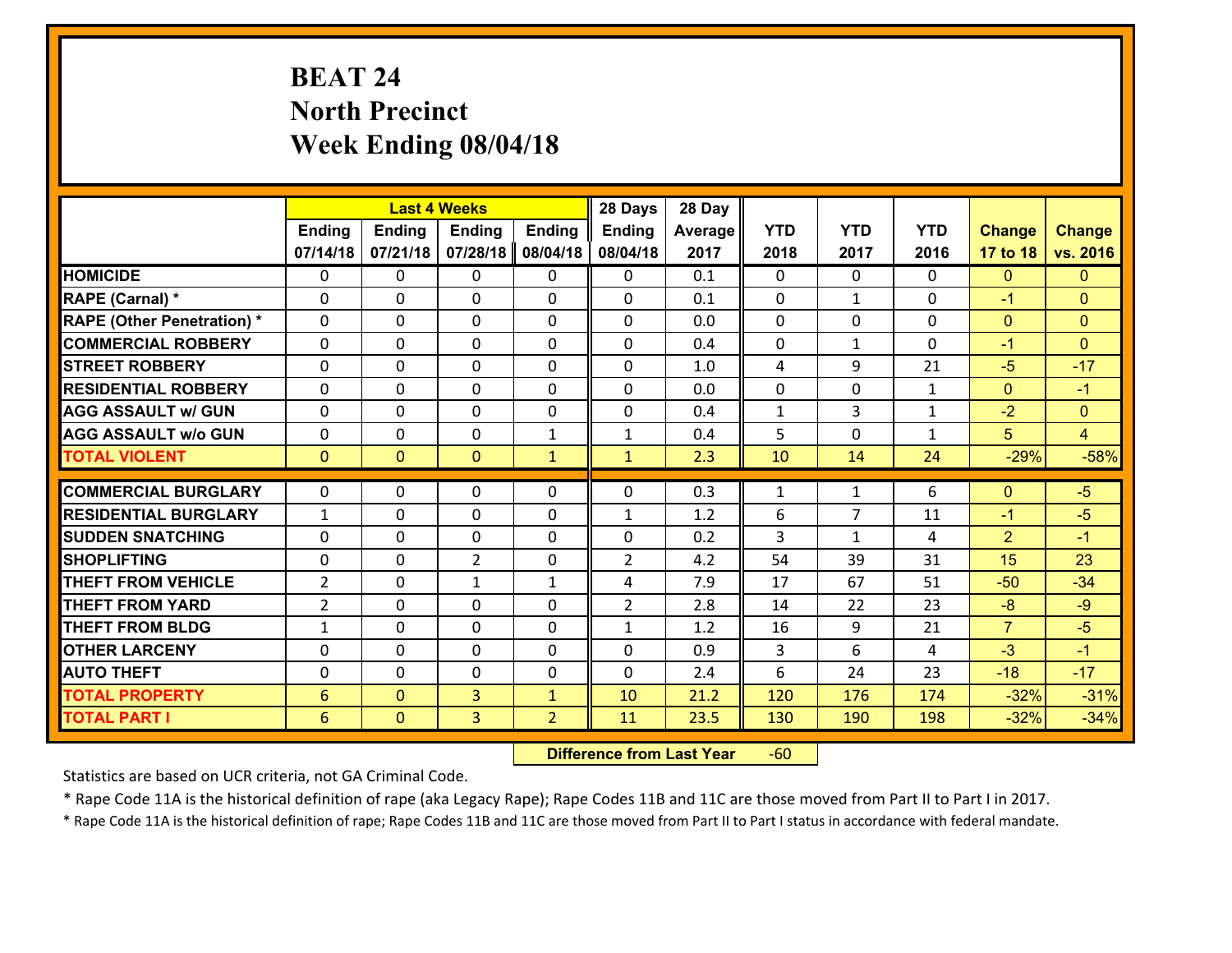# **BEAT 25 North Precinct Week Ending 08/04/18**

|                                               |                | <b>Last 4 Weeks</b> |               |                | 28 Days       | 28 Day  |                     |                    |                |                |                |
|-----------------------------------------------|----------------|---------------------|---------------|----------------|---------------|---------|---------------------|--------------------|----------------|----------------|----------------|
|                                               | <b>Ending</b>  | <b>Ending</b>       | <b>Ending</b> | <b>Ending</b>  | <b>Ending</b> | Average | <b>YTD</b>          | <b>YTD</b>         | <b>YTD</b>     | <b>Change</b>  | <b>Change</b>  |
|                                               | 07/14/18       | 07/21/18            | 07/28/18      | 08/04/18       | 08/04/18      | 2017    | 2018                | 2017               | 2016           | 17 to 18       | vs. 2016       |
| <b>HOMICIDE</b>                               | $\Omega$       | 0                   | $\Omega$      | 0              | $\Omega$      | 0.0     | $\Omega$            | $\Omega$           | 0              | $\Omega$       | $\mathbf{0}$   |
| RAPE (Carnal) *                               | 0              | 0                   | $\mathbf{0}$  | 0              | $\Omega$      | 0.0     | 2                   | $\overline{2}$     | $\Omega$       | $\mathbf{0}$   | $\overline{2}$ |
| <b>RAPE (Other Penetration) *</b>             | $\Omega$       | 0                   | $\mathbf{0}$  | $\Omega$       | $\Omega$      | 0.0     | $\Omega$            | $\Omega$           | $\overline{2}$ | $\mathbf{0}$   | $-2$           |
| <b>COMMERCIAL ROBBERY</b>                     | 0              | 0                   | 0             | 0              | 0             | 0.0     | $\mathbf{0}$        | $\mathbf{1}$       | $\Omega$       | $-1$           | $\mathbf{0}$   |
| <b>STREET ROBBERY</b>                         | $\Omega$       | 0                   | $\mathbf 0$   | 0              | 0             | 0.0     | $\overline{7}$      | 15                 | 17             | $-8$           | $-10$          |
| <b>RESIDENTIAL ROBBERY</b>                    | $\Omega$       | $\Omega$            | $\mathbf 0$   | $\Omega$       | 0             | 0.0     | $\mathbf 0$         | $\Omega$           | $\Omega$       | $\overline{0}$ | $\overline{0}$ |
| <b>AGG ASSAULT w/ GUN</b>                     | $\Omega$       | 0                   | $\mathbf 0$   | $\Omega$       | 0             | 0.0     | $\mathbf 1$         | $\mathbf{1}$       | 0              | $\overline{0}$ | $\mathbf{1}$   |
| <b>AGG ASSAULT w/o GUN</b>                    | 0              | 0                   | $\mathbf{1}$  | 0              | $\mathbf{1}$  | 0.0     | 4                   | $\overline{2}$     | $\mathbf{1}$   | $\overline{2}$ | 3 <sup>1</sup> |
| <b>TOTAL VIOLENT</b>                          | $\mathbf{0}$   | $\overline{0}$      | $\mathbf{1}$  | $\mathbf{0}$   | $\mathbf{1}$  | 0.0     | 14                  | 21                 | 20             | $-33%$         | $-30%$         |
| <b>COMMERCIAL BURGLARY</b>                    | $\Omega$       | 0                   | $\mathbf{0}$  | $\Omega$       | $\Omega$      | 0.0     | $\mathbf{1}$        | 3                  | 5              | $-2$           | $-4$           |
|                                               |                |                     |               |                |               |         |                     |                    |                |                |                |
| <b>RESIDENTIAL BURGLARY</b>                   | 0              | 0                   | $\mathbf{1}$  | 0              | $\mathbf{1}$  | 0.0     | 3                   | $\overline{2}$     | 5              | $\mathbf{1}$   | $-2$           |
| <b>SUDDEN SNATCHING</b><br><b>SHOPLIFTING</b> | 0              | 0                   | $\mathbf 0$   | 0              | 0             | 0.0     | 0<br>$\overline{7}$ | $\mathbf{1}$<br>22 | 4<br>18        | $-1$<br>$-15$  | $-4$<br>$-11$  |
|                                               | 0              | 1                   | $\mathbf 0$   | 0              | $\mathbf{1}$  | 0.0     |                     |                    |                |                |                |
| <b>THEFT FROM VEHICLE</b>                     | $\overline{2}$ | $\overline{2}$      | 5             | $\overline{2}$ | 11            | 0.0     | 32                  | 48                 | 85             | $-16$          | $-53$          |
| <b>THEFT FROM YARD</b>                        | 0              | 0                   | $\mathbf{1}$  | $\overline{2}$ | 3             | 0.0     | 15                  | 42                 | 28             | $-27$          | $-13$          |
| <b>THEFT FROM BLDG</b>                        | 0              | 0                   | $\mathbf 0$   | 3              | 3             | 0.0     | 15                  | 27                 | 23             | $-12$          | $-8$           |
| <b>OTHER LARCENY</b>                          | $\mathbf{1}$   | 0                   | $\mathbf 0$   | 0              | $\mathbf{1}$  | 0.0     | 6                   | 8                  | 5              | $-2$           | $\mathbf{1}$   |
| <b>AUTO THEFT</b>                             | 0              | 0                   | $\mathbf{1}$  | 0              | $\mathbf{1}$  | 0.0     | 11                  | 18                 | 12             | $-7$           | $-1$           |
| <b>TOTAL PROPERTY</b>                         | $\overline{3}$ | 3                   | 8             | $\overline{7}$ | 21            | 0.0     | 90                  | 171                | 185            | $-47%$         | $-51%$         |
| <b>TOTAL PART I</b>                           | $\overline{3}$ | $\overline{3}$      | 9             | $\overline{7}$ | 22            | 0.0     | 104                 | 192                | 205            | $-46%$         | $-49%$         |

 **Difference from Last Year**r -88

Statistics are based on UCR criteria, not GA Criminal Code.

\* Rape Code 11A is the historical definition of rape (aka Legacy Rape); Rape Codes 11B and 11C are those moved from Part II to Part I in 2017.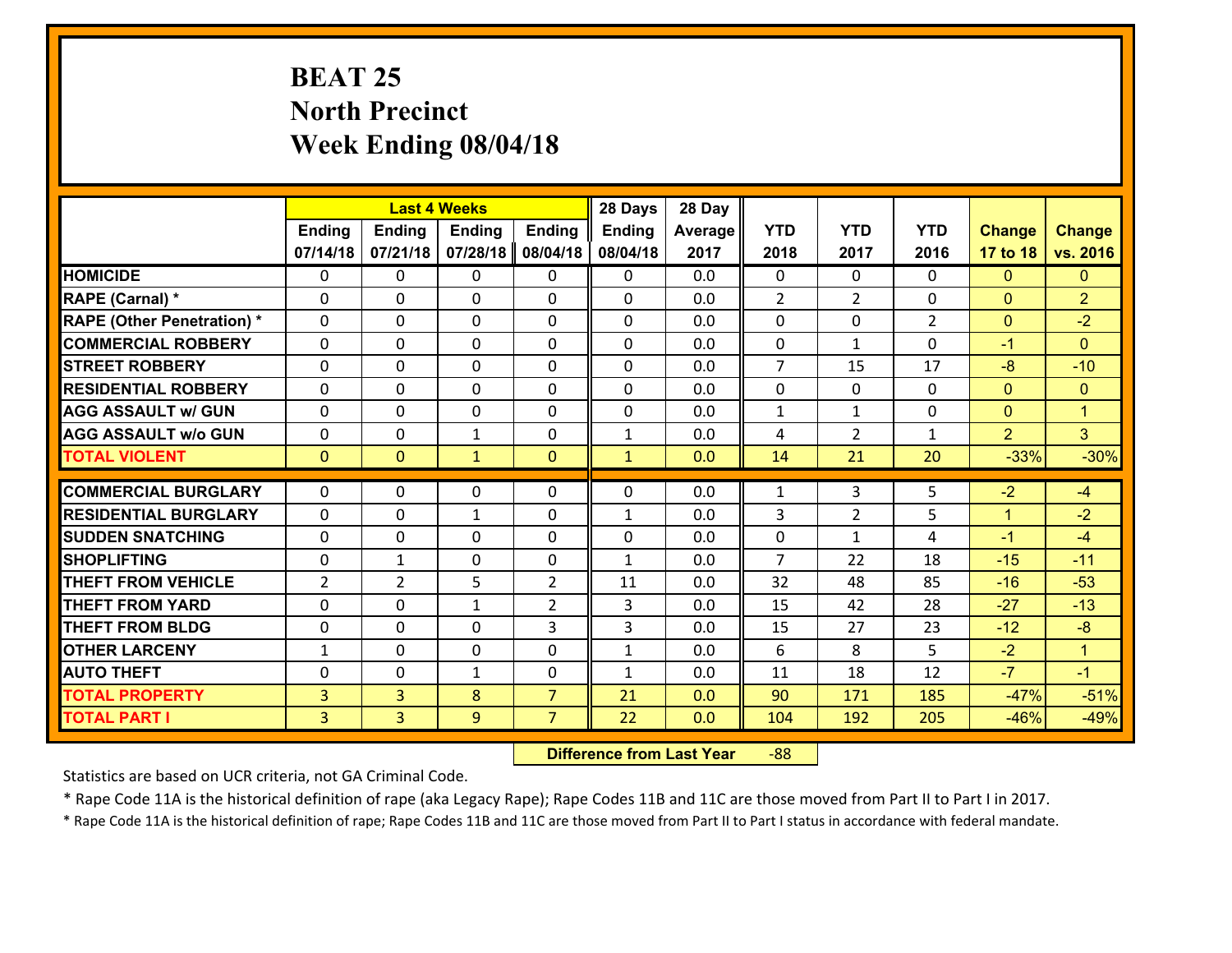# **BEAT 26 North Precinct Week Ending 08/04/18**

|                                   |                |                | <b>Last 4 Weeks</b> |               | 28 Days        | 28 Day  |                |                |                |                |                |
|-----------------------------------|----------------|----------------|---------------------|---------------|----------------|---------|----------------|----------------|----------------|----------------|----------------|
|                                   | Ending         | <b>Ending</b>  | <b>Ending</b>       | <b>Ending</b> | <b>Ending</b>  | Average | <b>YTD</b>     | <b>YTD</b>     | <b>YTD</b>     | <b>Change</b>  | <b>Change</b>  |
|                                   | 07/14/18       | 07/21/18       | 07/28/18            | 08/04/18      | 08/04/18       | 2017    | 2018           | 2017           | 2016           | 17 to 18       | vs. 2016       |
| <b>HOMICIDE</b>                   | $\Omega$       | 0              | 0                   | 0             | $\Omega$       | 0.0     | 0              | $\Omega$       | 0              | $\mathbf{0}$   | $\Omega$       |
| RAPE (Carnal) *                   | $\Omega$       | 0              | $\Omega$            | 0             | $\Omega$       | 0.1     | 2              | $\mathbf{1}$   | $\overline{2}$ | $\mathbf{1}$   | $\Omega$       |
| <b>RAPE (Other Penetration) *</b> | 0              | 0              | $\mathbf{1}$        | 0             | $\mathbf{1}$   | 0.1     | $\mathbf{1}$   | $\mathbf{1}$   | $\mathbf{1}$   | $\overline{0}$ | $\overline{0}$ |
| <b>COMMERCIAL ROBBERY</b>         | 0              | 0              | $\mathbf 0$         | 0             | 0              | 0.2     | 0              | $\overline{2}$ | 0              | $-2$           | $\Omega$       |
| <b>STREET ROBBERY</b>             | $\mathbf{0}$   | 0              | $\mathbf 0$         | $\mathbf{1}$  | $\mathbf{1}$   | 0.6     | 9              | 3              | 15             | $6\phantom{1}$ | $-6$           |
| <b>RESIDENTIAL ROBBERY</b>        | 0              | 0              | $\mathbf 0$         | 0             | 0              | 0.0     | 0              | $\mathbf{0}$   | 0              | $\mathbf{0}$   | $\mathbf{0}$   |
| <b>AGG ASSAULT w/ GUN</b>         | 0              | 0              | $\mathbf 0$         | 0             | 0              | 0.2     | 0              | $\overline{3}$ | 3              | $-3$           | $-3$           |
| <b>AGG ASSAULT w/o GUN</b>        | $\mathbf{1}$   | 0              | 1                   | 2             | 4              | 0.5     | 15             | 5              | $\overline{7}$ | 10             | 8              |
| <b>TOTAL VIOLENT</b>              | $\mathbf{1}$   | $\mathbf{0}$   | $\overline{2}$      | 3             | 6              | 1.6     | 27             | 15             | 28             | 80%            | $-4%$          |
| <b>COMMERCIAL BURGLARY</b>        | $\Omega$       | 0              | $\mathbf{0}$        | 0             | $\Omega$       | 0.7     | $\mathbf{1}$   | 8              | 4              | $-7$           | $-3$           |
| <b>RESIDENTIAL BURGLARY</b>       | $\mathbf{0}$   | 0              | 0                   | 0             | 0              | 0.0     | $\mathbf{1}$   | $\mathbf{1}$   | 5              | $\mathbf{0}$   | $-4$           |
| <b>SUDDEN SNATCHING</b>           | $\mathbf{0}$   | $\mathbf{1}$   | 1                   | 0             | $\overline{2}$ | 0.5     | $\overline{7}$ | 14             | $\overline{7}$ | $-7$           | $\mathbf{0}$   |
| <b>SHOPLIFTING</b>                | 0              | 0              | 1                   | 0             | $\mathbf{1}$   | 2.0     | 20             | 24             | 21             | $-4$           | $-1$           |
| <b>THEFT FROM VEHICLE</b>         | $\overline{2}$ | 1              | 3                   | $\mathbf{1}$  | $\overline{7}$ | 3.3     | 20             | 30             | 63             | $-10$          | $-43$          |
| <b>THEFT FROM YARD</b>            | $\mathbf{1}$   | 0              | $\mathbf 0$         | 0             | $\mathbf{1}$   | 2.2     | 12             | 23             | 21             | $-11$          | $-9$           |
| <b>THEFT FROM BLDG</b>            | 0              | 0              | $\mathbf 0$         | $\mathbf{0}$  | 0              | 2.5     | 20             | 36             | 43             | $-16$          | $-23$          |
| <b>OTHER LARCENY</b>              | 0              | 0              | $\mathbf{1}$        | 0             | $\mathbf{1}$   | 0.3     | 3              | $\overline{2}$ | 3              | $\mathbf{1}$   | $\overline{0}$ |
| <b>AUTO THEFT</b>                 | $\mathbf{1}$   | 0              | $\mathbf 0$         | 0             | $\mathbf{1}$   | 1.3     | 11             | 11             | 14             | $\mathbf{0}$   | $-3$           |
| <b>TOTAL PROPERTY</b>             | $\overline{4}$ | $\overline{2}$ | 6                   | $\mathbf{1}$  | 13             | 12.7    | 95             | 149            | 181            | $-36%$         | $-48%$         |
| <b>TOTAL PART I</b>               | 5              | $\overline{2}$ | 8                   | 4             | 19             | 14.3    | 122            | 164            | 209            | $-26%$         | $-42%$         |
|                                   |                |                |                     |               |                |         |                |                |                |                |                |

 **Difference from Last Year**r -42

Statistics are based on UCR criteria, not GA Criminal Code.

\* Rape Code 11A is the historical definition of rape (aka Legacy Rape); Rape Codes 11B and 11C are those moved from Part II to Part I in 2017.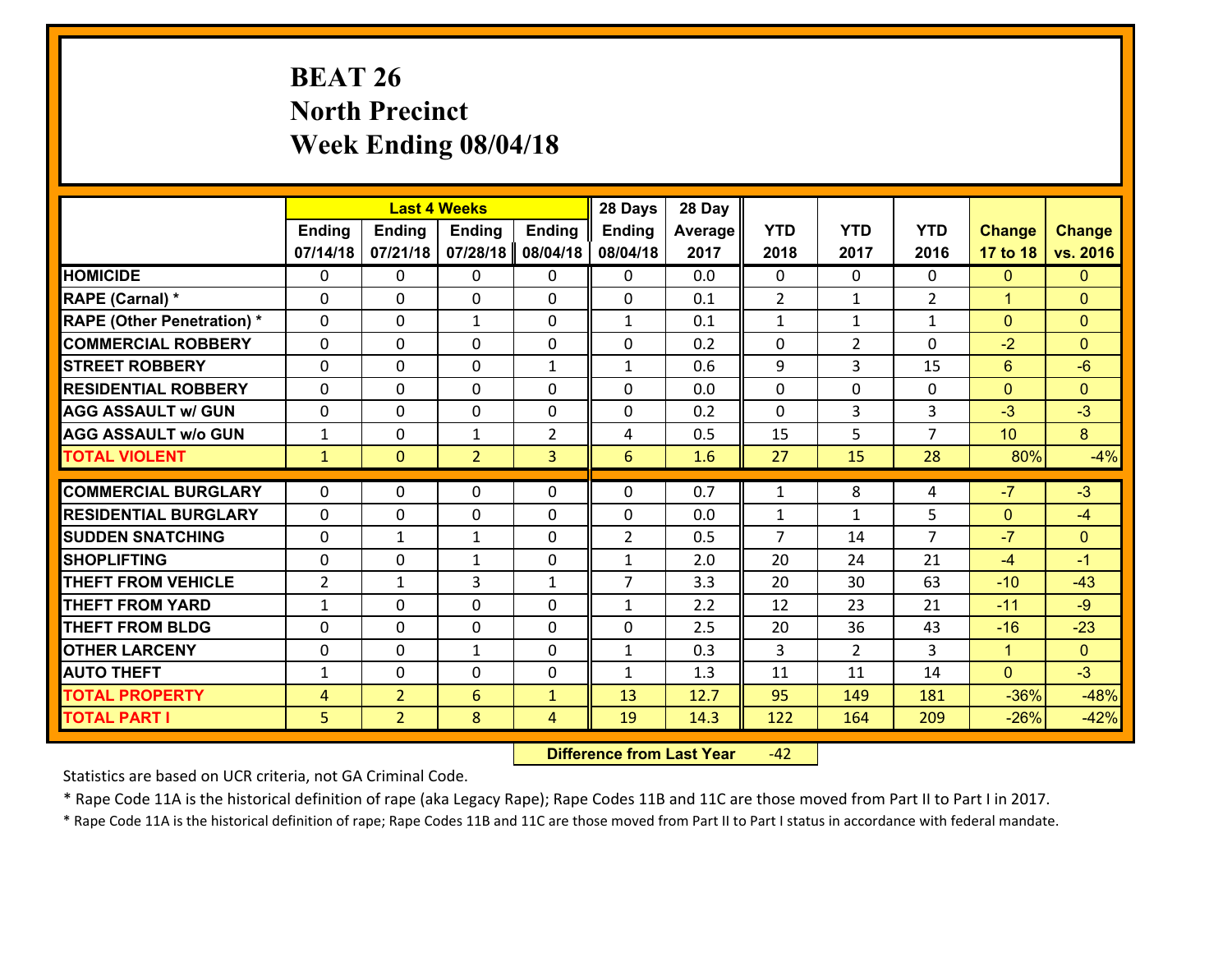# **BEAT 27 North Precinct Week Ending 007/21/18**

|                                               |                | <b>Last 4 Weeks</b> |                               |               | 28 Days        | 28 Day  |                |                |                |                |                      |
|-----------------------------------------------|----------------|---------------------|-------------------------------|---------------|----------------|---------|----------------|----------------|----------------|----------------|----------------------|
|                                               | <b>Ending</b>  | <b>Ending</b>       | <b>Ending</b>                 | <b>Ending</b> | <b>Ending</b>  | Average | <b>YTD</b>     | <b>YTD</b>     | <b>YTD</b>     | <b>Change</b>  | <b>Change</b>        |
|                                               | 07/14/18       | 07/21/18            | 07/28/18                      | 08/04/18      | 08/04/18       | 2017    | 2018           | 2017           | 2016           | 17 to 18       | vs. 2016             |
| <b>HOMICIDE</b>                               | $\Omega$       | 0                   | $\Omega$                      | 0             | 0              | 0.2     | $\Omega$       | $\overline{2}$ | 0              | $-2$           | $\mathbf{0}$         |
| RAPE (Carnal) *                               | 0              | 0                   | $\mathbf{0}$                  | 0             | $\Omega$       | 0.6     | $\mathbf{0}$   | 5              | $\mathbf{1}$   | $-5$           | $-1$                 |
| <b>RAPE (Other Penetration) *</b>             | $\Omega$       | 0                   | $\mathbf{0}$                  | $\Omega$      | $\Omega$       | 0.2     | $\mathbf{1}$   | $\overline{2}$ | $\Omega$       | $-1$           | $\blacktriangleleft$ |
| <b>COMMERCIAL ROBBERY</b>                     | 0              | 0                   | 0                             | 0             | 0              | 0.0     | $\overline{2}$ | 0              | $\Omega$       | $\overline{2}$ | $\overline{2}$       |
| <b>STREET ROBBERY</b>                         | $\Omega$       | $\overline{2}$      | $\mathbf 0$                   | 0             | $\overline{2}$ | 1.0     | 5              | 6              | 12             | $-1$           | $-7$                 |
| <b>RESIDENTIAL ROBBERY</b>                    | $\Omega$       | $\Omega$            | $\mathbf 0$                   | $\Omega$      | 0              | 0.0     | $\mathbf{1}$   | 0              | $\mathbf{1}$   | $\mathbf{1}$   | $\mathbf{0}$         |
| <b>AGG ASSAULT w/ GUN</b>                     | $\mathbf{1}$   | 0                   | $\mathbf 0$                   | $\Omega$      | $\mathbf{1}$   | 0.5     | 6              | 5              | 4              | $\mathbf{1}$   | $\overline{2}$       |
| <b>AGG ASSAULT w/o GUN</b>                    | 0              | 0                   | $\mathbf 0$                   | 0             | 0              | 2.1     | 6              | 8              | $\overline{7}$ | $-2$           | $-1$                 |
| <b>TOTAL VIOLENT</b>                          | $\mathbf{1}$   | $\overline{2}$      | $\mathbf{O}$                  | $\mathbf{0}$  | $\overline{3}$ | 4.5     | 21             | 28             | 25             | $-25%$         | $-16%$               |
| <b>COMMERCIAL BURGLARY</b>                    | $\Omega$       | 1                   | $\mathbf{0}$                  | $\Omega$      | $\mathbf{1}$   | 0.3     | 3              | 3              | $\overline{2}$ | $\mathbf{0}$   | $\blacktriangleleft$ |
|                                               |                |                     |                               |               |                |         |                |                |                |                |                      |
| <b>RESIDENTIAL BURGLARY</b>                   | 0              | 0                   | $\mathbf 0$                   | 0             | 0              | 0.5     | 6              | 3              | 8              | 3              | $-2$                 |
| <b>SUDDEN SNATCHING</b><br><b>SHOPLIFTING</b> | 0              | 0                   | $\mathbf 0$<br>$\overline{2}$ | 0             | 0<br>3         | 2.2     | 6<br>31        | 13             | 14             | $-7$<br>17     | $-8$<br>13           |
|                                               | $\mathbf{1}$   | 0                   |                               | 0             |                | 1.6     |                | 14             | 18             |                |                      |
| <b>THEFT FROM VEHICLE</b>                     | 0              | 3                   | $\mathbf 0$                   | $\mathbf{1}$  | 4              | 3.9     | 16             | 30             | 42             | $-14$          | $-26$                |
| <b>THEFT FROM YARD</b>                        | $\mathbf{1}$   | 0                   | $\mathbf 0$                   | $\mathbf{1}$  | $\overline{2}$ | 1.5     | 12             | 13             | 12             | $-1$           | $\overline{0}$       |
| <b>THEFT FROM BLDG</b>                        | $\mathbf{1}$   | 0                   | 1                             | 0             | $\overline{2}$ | 4.3     | 21             | 27             | 38             | $-6$           | $-17$                |
| <b>OTHER LARCENY</b>                          | $\mathbf{1}$   | 0                   | $\mathbf{1}$                  | 0             | $\overline{2}$ | 0.2     | $\overline{2}$ | $\overline{2}$ | $\Omega$       | $\mathbf{0}$   | $\overline{2}$       |
| <b>AUTO THEFT</b>                             | 0              | 0                   | $\mathbf{0}$                  | $\mathbf{1}$  | $\mathbf{1}$   | 1.1     | 10             | 8              | 18             | $\overline{2}$ | $-8$                 |
| <b>TOTAL PROPERTY</b>                         | $\overline{4}$ | 4                   | 4                             | 3             | 15             | 15.7    | 107            | 113            | 152            | $-5%$          | $-30%$               |
| <b>TOTAL PART I</b>                           | 5              | 6                   | 4                             | 3             | 18             | 20.3    | 128            | 141            | 177            | $-9%$          | $-28%$               |

 **Difference from Last Year**r -13

Statistics are based on UCR criteria, not GA Criminal Code.

\* Rape Code 11A is the historical definition of rape (aka Legacy Rape); Rape Codes 11B and 11C are those moved from Part II to Part I in 2017.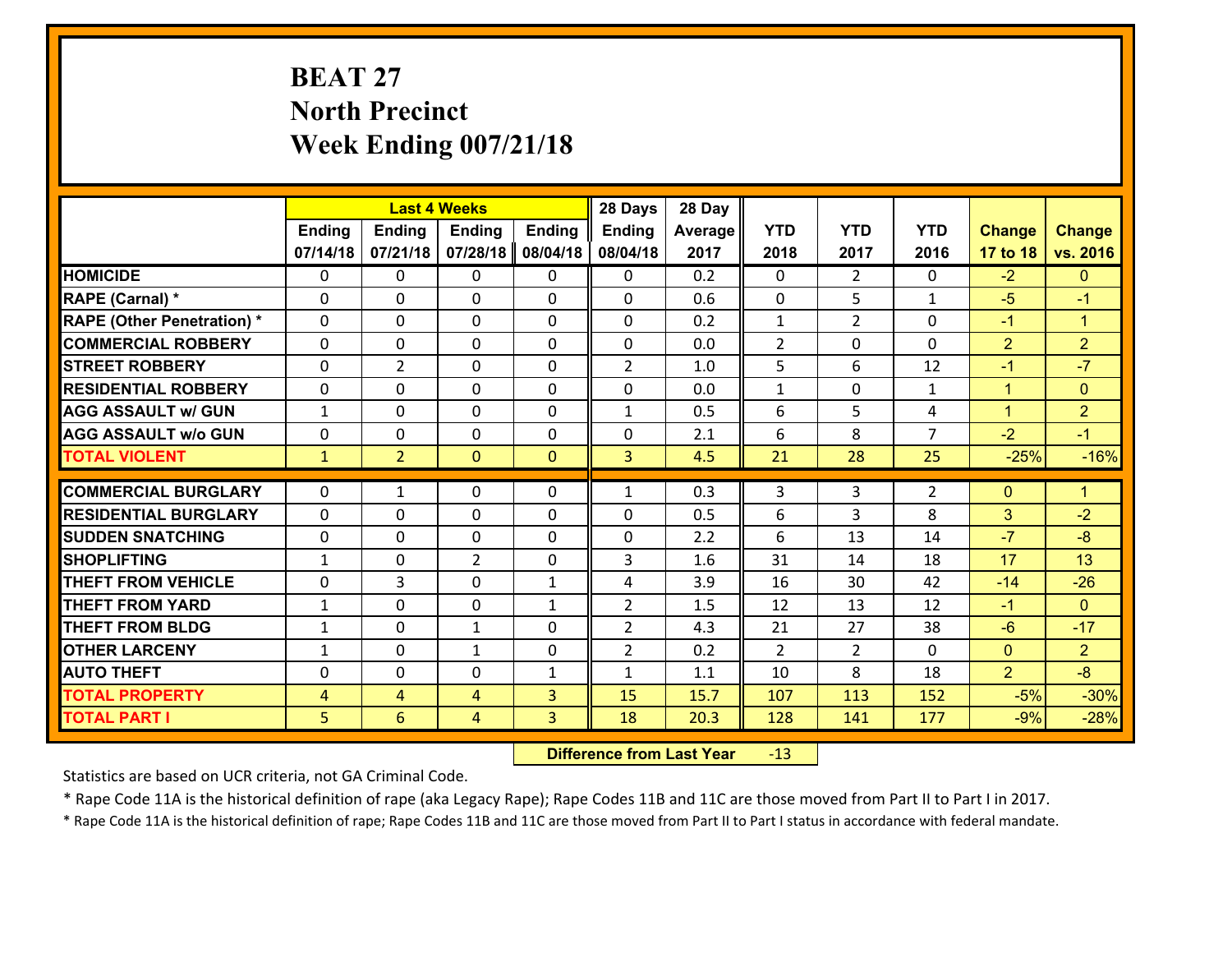

#### **COMPSTATCENTRAL PRECINCTWeek Ending 08/04/18**

**PRECINCT COMMANDER:**

**CAPT. BEN HERRON**



|                                                                                                  | <b>Week</b><br><b>Ending</b> | Week<br><b>Ending</b> | Weekly<br>Avg           | 28-Day<br><b>Ending</b> | 28-Day<br><b>Ending</b>          | Avg<br>28-Day                            | <b>YTD</b>      | <b>YTD</b>                            | <b>YTD</b>      | <b>Change</b>    | <b>Change</b>       |
|--------------------------------------------------------------------------------------------------|------------------------------|-----------------------|-------------------------|-------------------------|----------------------------------|------------------------------------------|-----------------|---------------------------------------|-----------------|------------------|---------------------|
| <b>HOMICIDE</b>                                                                                  | 08/04/18                     | 07/28/18              | 2017                    | 08/04/18                | 07/07/18<br>0                    | 2017                                     | 2018            | 2017<br>6                             | 2016<br>15      | 17 to 18         | vs. 2016<br>$-14$   |
| RAPE (Carnal) *                                                                                  | 0<br>$\mathbf 0$             | $\overline{2}$        | 0<br>$\Omega$           | $\mathbf{2}$            | $\Omega$                         | 1                                        | 11              | $\overline{12}$                       | $\overline{7}$  | $-5$<br>$-1$     | 4                   |
| <b>RAPE (Other Penetration) *</b>                                                                | $\mathbf 0$                  | 1                     | $\mathbf 0$             | $\mathbf 1$             | $\mathbf 0$                      | 1                                        | $\overline{7}$  | 5                                     | $\overline{5}$  | $\overline{2}$   | $\overline{2}$      |
| <b>COMMERCIAL ROBBERY</b>                                                                        | $\mathbf 0$                  | 0                     | $\Omega$                | $\mathbf{0}$            | $\Omega$                         | $\overline{2}$                           | 3               | 11                                    | 12              | $-8$             | $-9$                |
| <b>STREET ROBBERY</b>                                                                            | 1                            | $\mathbf{1}$          | $\mathbf 1$             | 5                       | 6                                | 5                                        | 31              | 33                                    | 48              | $-2$             | $-17$               |
| <b>RESIDENTIAL ROBBERY</b>                                                                       | $\mathbf 0$                  | 0                     | $\Omega$                | 1                       | 1                                | 1                                        | 5               | $\overline{5}$                        | 8               | $\mathbf{0}$     | $-3$                |
| <b>AGG ASSAULT w/ GUN</b>                                                                        | $\mathbf{0}$                 | $\mathbf{1}$          | $\overline{2}$          | 6                       | 10                               | $\overline{7}$                           | 41              | 66                                    | $\overline{36}$ | $-25$            | 5                   |
| <b>AGG ASSAULT w/o GUN</b>                                                                       | $\mathbf{0}$                 | $\mathbf{1}$          | $\overline{2}$          | $\overline{7}$          | $\overline{5}$                   | 6                                        | 48              | 50                                    | $\overline{33}$ | $\overline{-2}$  | 15                  |
| <b>TOTAL VIOLENT</b>                                                                             | 1                            | $\overline{7}$        | 6                       | $\overline{23}$         | $\overline{22}$                  | $\overline{23}$                          | 147             | 188                                   | 164             | $-22%$           | $-10%$              |
|                                                                                                  |                              |                       |                         |                         |                                  |                                          |                 |                                       |                 |                  |                     |
| <b>COMMERCIAL BURGLARY</b>                                                                       | 1                            | 0                     | 1                       | 1                       | 5                                | 4                                        | 23              | 23                                    | 57              | $\Omega$         | $-34$               |
| <b>RESIDENTIAL BURGLARY</b>                                                                      | $\overline{\mathbf{4}}$      | $\overline{5}$        | $\overline{\mathbf{4}}$ | 20                      | $\overline{16}$                  | $\overline{17}$                          | 120             | 128                                   | 153             | $-8$             | $-33$               |
| <b>SUDDEN SNATCHING</b>                                                                          | $\mathbf{0}$                 | $\overline{0}$        | 0                       | $\mathbf{0}$            | $\overline{2}$                   | $\overline{2}$                           | 6               | $\overline{16}$                       | $\overline{15}$ | $-10$            | $-9$                |
| <b>SHOPLIFTING</b>                                                                               | 5                            | $\overline{2}$        | 5                       | 20                      | $\overline{26}$                  | $\overline{18}$                          | 113             | 157                                   | 98              | $-44$            | $\overline{15}$     |
| <b>THEFT FROM VEHICLE</b>                                                                        | 8                            | 4                     | 8                       | 26                      | 24                               | $\overline{32}$                          | 183             | 262                                   | 256             | $-79$            | $-73$               |
| <b>THEFT FROM YARD</b>                                                                           | $\overline{6}$               | $\overline{5}$        | 4                       | 18                      | 19                               | 16                                       | 100             | 139                                   | 129             | $-39$            | $-29$               |
| <b>THEFT FROM BLDG</b>                                                                           | 3                            | 5                     | $\overline{4}$          | 13                      | 16                               | 16                                       | 107             | 112                                   | 158             | $-5$             | $-51$               |
| <b>OTHER LARCENY</b>                                                                             | $\overline{2}$               | 1                     | $\mathbf{1}$            | $\overline{\mathbf{4}}$ | $\overline{4}$                   | $\overline{3}$                           | $\overline{27}$ | $\overline{28}$                       | $\overline{12}$ | $-1$             | 15                  |
| <b>AUTO THEFT</b>                                                                                | 3                            | 4                     | 4                       | 13                      | 16                               | 16                                       | 122             | 134                                   | 123             | $-12$            | $-1$                |
| <b>TOTAL PROPERTY</b>                                                                            | 32                           | 26                    | 31                      | 115                     | 128                              | 124                                      | 801             | 999                                   | 1001            | $-20%$           | $-20%$              |
| <b>TOTAL PART I</b>                                                                              | 33                           | $\overline{33}$       | $\overline{37}$         | 138                     | 150                              | 147                                      | 948             | 1187                                  | 1165            | $-20%$           | $-19%$              |
| Statistics are based on UCR criteria, not GA Criminal Code, and are                              |                              |                       |                         |                         | <b>Difference from Last Year</b> |                                          | -239            |                                       |                 | <b>Last Week</b> | <b>Year-to-Date</b> |
| preliminary, based on RMS data at the time prepared, and are subject to change.                  |                              |                       |                         |                         |                                  | <b>At-Fault Police Vehicle Accidents</b> |                 |                                       |                 |                  | 14                  |
| Cell Shading: white is within 0.6 standard deviation of the mean; red is above; green is below.  |                              |                       |                         |                         |                                  |                                          |                 | Not At-Fault Police Vehicle Accidents |                 | $\overline{0}$   | 10                  |
| * Code 11A is the pre-2016 definition of rape; Codes 11B and 11C are by federal mandate in 2016. |                              |                       |                         |                         |                                  | <b>Total Police Vehicle Accidents</b>    |                 |                                       |                 | 1                | 24                  |
|                                                                                                  | Week                         | Week                  | Weekly                  | 28-Day                  | 28-Day                           | Avg                                      |                 |                                       |                 |                  |                     |
| <b>Citizen Initiated Calls</b>                                                                   | <b>Ending</b>                | <b>Ending</b>         | Avg                     | <b>Ending</b>           | <b>Ending</b>                    | 28-Day                                   | <b>YTD</b>      | <b>YTD</b>                            | <b>YTD</b>      | <b>Change</b>    | <b>Change</b>       |
|                                                                                                  | 08/04/18                     | 07/28/18              | 2017                    | 08/04/18                | 07/07/18                         | 2017                                     | 2018            | 2017                                  | 2016            | <b>17 to 18</b>  | vs. 2016            |
| <b>Midnight Shift</b>                                                                            | 112                          | 97                    | 126                     | 400                     | 460                              | 503                                      | 3217            | 3328                                  | 3424            | $-111$           | $-207$              |
| Day Shift                                                                                        | 238                          | $\overline{270}$      | $\overline{271}$        | 1035                    | $\overline{958}$                 | 1085                                     | 7539            | 7770                                  | 7971            | $-231$           | $-432$              |
| <b>Afternoon Shift</b>                                                                           | 207                          | 218                   | 294                     | 963                     | 1022                             | 1176                                     | 7458            | 8374                                  | 8173            | $-916$           | $-715$              |
| <b>TOTAL CITIZEN CFS</b>                                                                         | 557                          | 585                   | 691                     | 2398                    | 2440                             | 2764                                     | 18214           | 19472                                 | 19568           | $-6.5%$          | $-6.9%$             |
| <b>53S ShotSpotter Calls</b>                                                                     | $\overline{5}$               | $\overline{2}$        | 9                       | 16                      | $\overline{26}$                  | $\overline{37}$                          | 129             | 282                                   | 292             | $-153$           | $-163$              |
| <b>Sig 53 Shots Fired Calls</b>                                                                  | 10                           | 6                     | $\overline{15}$         | $\overline{36}$         | 43                               | 62                                       | 310             | 516                                   | 523             | $-206$           | $-213$              |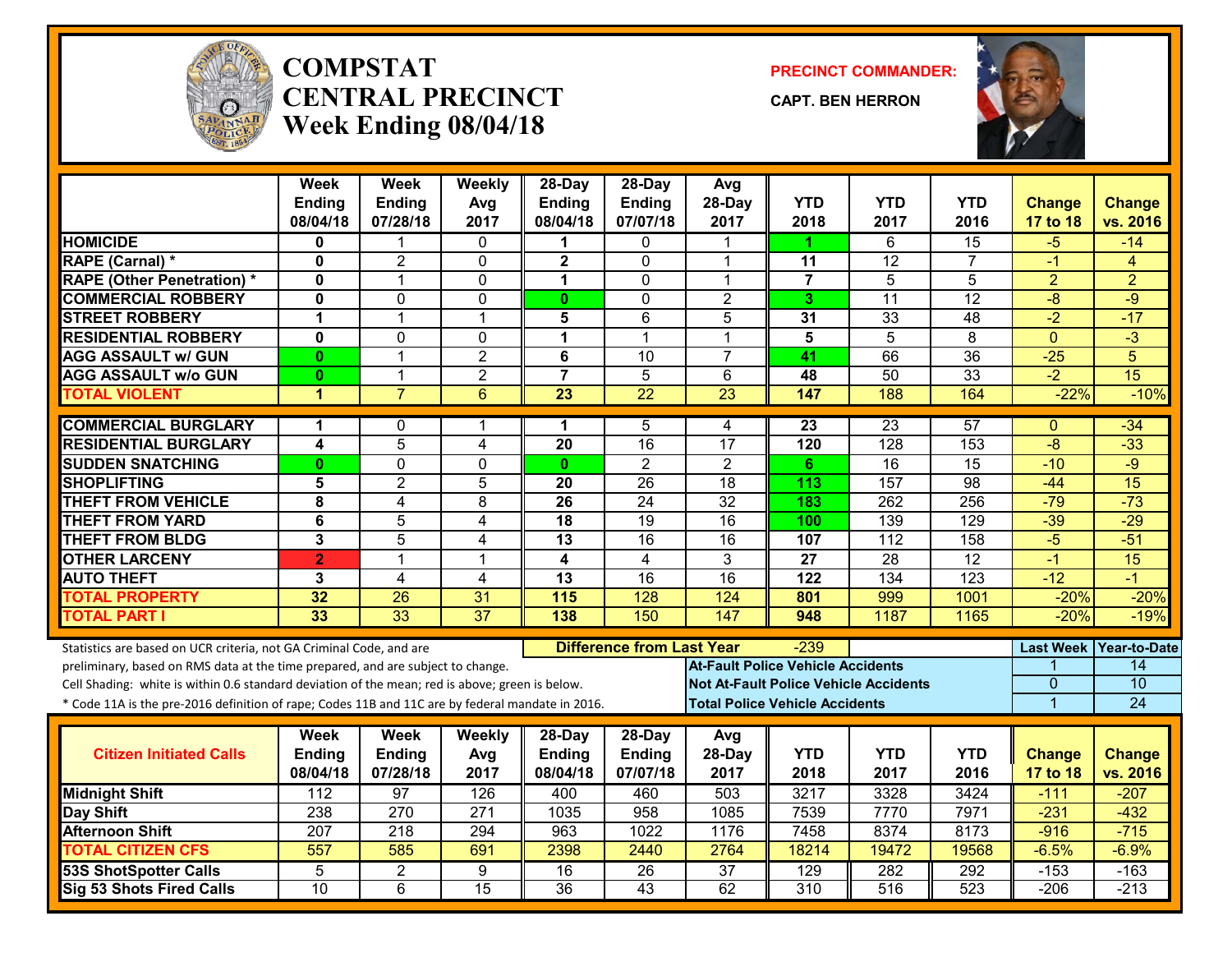# **BEAT 31 Central Precinct Week Ending 08/04/18**

|                                   |              |                |                | <b>Last 4 Weeks</b><br><b>Ending</b><br><b>Endina</b><br><b>Endina</b><br><b>Ending</b> |                |         |                |                |                |                |                      |
|-----------------------------------|--------------|----------------|----------------|-----------------------------------------------------------------------------------------|----------------|---------|----------------|----------------|----------------|----------------|----------------------|
|                                   |              |                |                |                                                                                         | <b>Ending</b>  | Average | <b>YTD</b>     | <b>YTD</b>     | <b>YTD</b>     | <b>Change</b>  | <b>Change</b>        |
|                                   | 07/14/18     | 07/21/18       | 07/28/18       | 08/04/18                                                                                | 08/04/18       | 2017    | 2018           | 2017           | 2016           | 17 to 18       | vs. 2016             |
| <b>HOMICIDE</b>                   | $\Omega$     | 0              | 0              | 0                                                                                       | 0              | 0.1     | 0              | $\Omega$       | $\overline{7}$ | $\mathbf{0}$   | $-7$                 |
| RAPE (Carnal) *                   | $\Omega$     | $\Omega$       | $\mathbf 0$    | $\Omega$                                                                                | $\Omega$       | 0.2     | $\Omega$       | $\mathbf{1}$   | $\mathbf{1}$   | $-1$           | $-1$                 |
| <b>RAPE (Other Penetration) *</b> | 0            | 0              | $\mathbf 0$    | 0                                                                                       | 0              | 0.3     | $\mathbf{1}$   | 3              | 0              | $-2$           | $\overline{1}$       |
| <b>COMMERCIAL ROBBERY</b>         | 0            | 0              | $\mathbf 0$    | 0                                                                                       | 0              | 0.0     | $\mathbf{1}$   | 0              | 0              | $\mathbf{1}$   | $\blacktriangleleft$ |
| <b>STREET ROBBERY</b>             | 0            | 0              | $\mathbf 0$    | 0                                                                                       | 0              | 1.1     | 6              | 8              | 8              | $-2$           | $-2$                 |
| <b>RESIDENTIAL ROBBERY</b>        | 0            | 0              | $\mathbf 0$    | $\Omega$                                                                                | 0              | 0.2     | $\mathbf 0$    | $\overline{2}$ | $\overline{2}$ | $-2$           | $-2$                 |
| <b>AGG ASSAULT w/ GUN</b>         | $\mathbf{1}$ | 0              | $\mathbf 0$    | 0                                                                                       | $\mathbf{1}$   | 1.0     | 6              | 11             | 5              | $-5$           | $\blacktriangleleft$ |
| <b>AGG ASSAULT w/o GUN</b>        | 0            | 0              | $\mathbf 0$    | $\Omega$                                                                                | 0              | 1.1     | $\overline{7}$ | 9              | 9              | $-2$           | $-2$                 |
| <b>TOTAL VIOLENT</b>              | $\mathbf{1}$ | $\overline{0}$ | $\mathbf{0}$   | $\mathbf{0}$                                                                            | $\mathbf{1}$   | 3.8     | 21             | 34             | 32             | $-38%$         | $-34%$               |
| <b>COMMERCIAL BURGLARY</b>        | $\Omega$     | 0              | 0              | $\Omega$                                                                                | 0              | 0.5     | $\overline{7}$ | $\mathbf{1}$   | 11             | 6              | $-4$                 |
| <b>RESIDENTIAL BURGLARY</b>       | $\mathbf{1}$ | 3              | $\mathbf{1}$   | 0                                                                                       | 5              | 2.3     | 17             | 15             | 30             | $\overline{2}$ | $-13$                |
| <b>SUDDEN SNATCHING</b>           | 0            | $\Omega$       | $\mathbf 0$    | $\Omega$                                                                                | 0              | 0.4     | $\mathbf{1}$   | $\overline{2}$ | 4              | $-1$           | $-3$                 |
| <b>SHOPLIFTING</b>                | $\mathbf{1}$ | 0              | $\mathbf 0$    | 0                                                                                       | $\mathbf{1}$   | 1.5     | $\overline{2}$ | 11             | 10             | $-9$           | $-8$                 |
| <b>THEFT FROM VEHICLE</b>         | $\mathbf{1}$ | 0              | 0              | 3                                                                                       | 4              | 7.0     | 33             | 57             | 55             | $-24$          | $-22$                |
| <b>THEFT FROM YARD</b>            | $\mathbf{1}$ | $\overline{2}$ | $\mathbf 0$    | $\mathbf{1}$                                                                            | 4              | 4.9     | 24             | 37             | 32             | $-13$          | $-8$                 |
| <b>THEFT FROM BLDG</b>            | $\mathbf{1}$ | $\mathbf{1}$   | $\mathbf{0}$   | $\Omega$                                                                                | $\overline{2}$ | 2.8     | 18             | 17             | 35             | $\mathbf{1}$   | $-17$                |
| <b>OTHER LARCENY</b>              | $\mathbf 0$  | 0              | $\mathbf 0$    | $\mathbf{1}$                                                                            | $\mathbf{1}$   | 0.7     | $\mathbf 1$    | 5              | $\mathbf{1}$   | $-4$           | $\overline{0}$       |
| <b>AUTO THEFT</b>                 | 0            | $\mathbf{1}$   | $\overline{2}$ | $\Omega$                                                                                | 3              | 3.0     | 13             | 28             | 28             | $-15$          | $-15$                |
| <b>TOTAL PROPERTY</b>             | 5            | $\overline{7}$ | 3              | 5                                                                                       | 20             | 22.9    | 116            | 173            | 206            | $-33%$         | $-44%$               |
| <b>TOTAL PART I</b>               | 6            | $\overline{7}$ | $\overline{3}$ | 5                                                                                       | 21             | 26.8    | 137            | 207            | 238            | $-34%$         | $-42%$               |
|                                   |              |                |                |                                                                                         |                |         |                |                |                |                |                      |

 **Difference from Last Year**r -70

Statistics are based on UCR criteria, not GA Criminal Code.

\* Rape Code 11A is the historical definition of rape (aka Legacy Rape); Rape Codes 11B and 11C are those moved from Part II to Part I in 2017.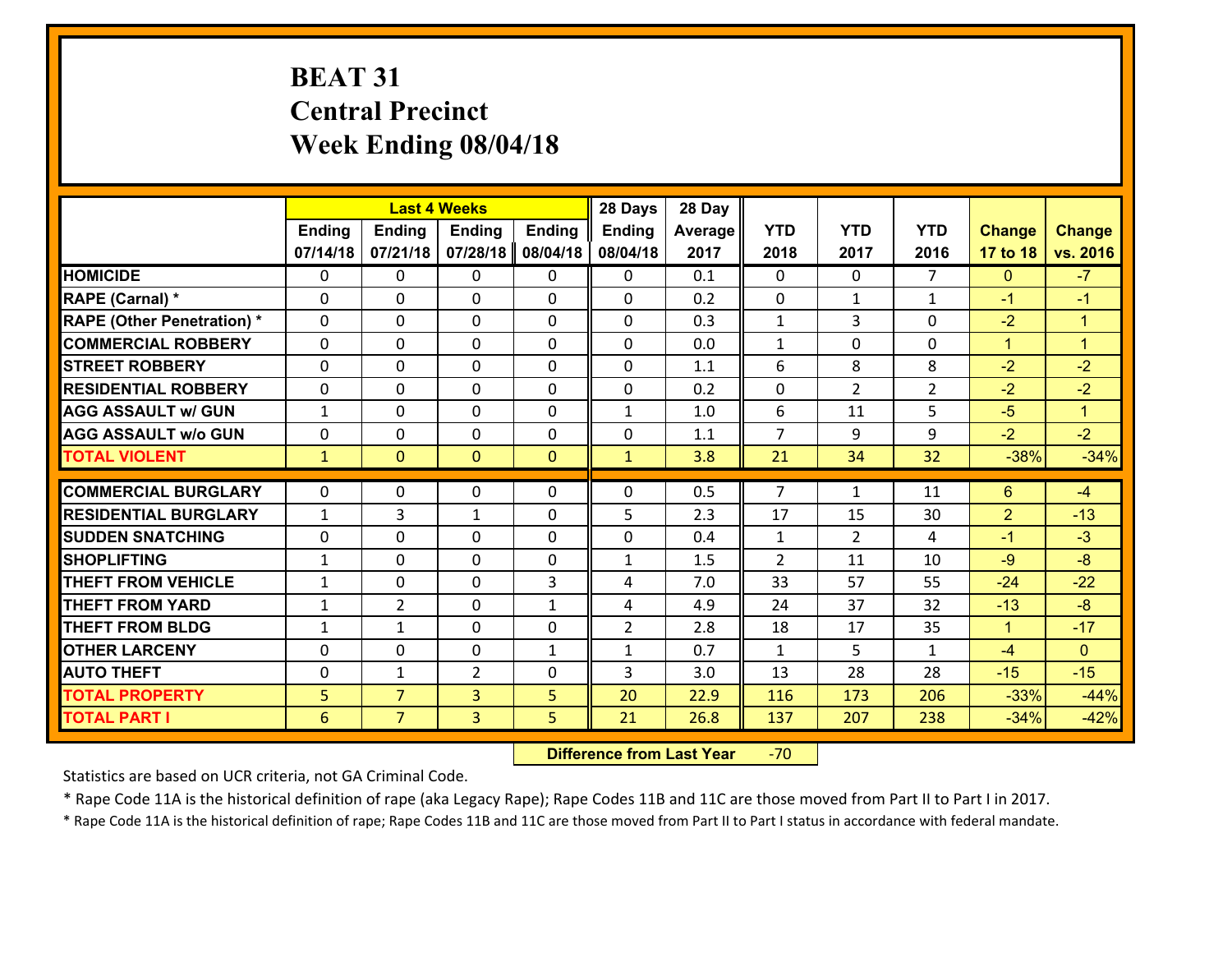# **BEAT 32 Central Precinct Week Ending 08/04/18**

|                                   |                |               | <b>Last 4 Weeks</b> |                | 28 Days        | 28 Day  |                |                |              |                |                |
|-----------------------------------|----------------|---------------|---------------------|----------------|----------------|---------|----------------|----------------|--------------|----------------|----------------|
|                                   | Ending         | <b>Ending</b> | <b>Ending</b>       | <b>Ending</b>  | <b>Ending</b>  | Average | <b>YTD</b>     | <b>YTD</b>     | <b>YTD</b>   | <b>Change</b>  | <b>Change</b>  |
|                                   | 07/14/18       | 07/21/18      | 07/28/18            | 08/04/18       | 08/04/18       | 2017    | 2018           | 2017           | 2016         | 17 to 18       | vs. 2016       |
| <b>HOMICIDE</b>                   | $\Omega$       | 0             | 0                   | 0              | $\Omega$       | 0.0     | 0              | $\Omega$       | 0            | $\Omega$       | $\Omega$       |
| RAPE (Carnal) *                   | $\mathbf{0}$   | 0             | $\mathbf{0}$        | 0              | $\Omega$       | 0.4     | $\mathbf{1}$   | 3              | $\mathbf{1}$ | $-2$           | $\mathbf{0}$   |
| <b>RAPE (Other Penetration) *</b> | $\Omega$       | 0             | $\mathbf{0}$        | $\Omega$       | $\Omega$       | 0.2     | $\mathbf{1}$   | $\overline{2}$ | 0            | $-1$           | $\mathbf{1}$   |
| <b>COMMERCIAL ROBBERY</b>         | $\mathbf{0}$   | 0             | 0                   | 0              | $\Omega$       | 0.5     | $\overline{2}$ | 4              | 3            | $-2$           | $-1$           |
| <b>STREET ROBBERY</b>             | 0              | 0             | 1                   | 0              | $\mathbf{1}$   | 0.5     | 3              | $\overline{2}$ | 5            | $\mathbf{1}$   | $-2$           |
| <b>RESIDENTIAL ROBBERY</b>        | $\Omega$       | $\Omega$      | $\mathbf 0$         | $\Omega$       | 0              | 0.0     | 0              | $\Omega$       | 0            | $\mathbf{0}$   | $\Omega$       |
| <b>AGG ASSAULT w/ GUN</b>         | 0              | 0             | $\mathbf 0$         | $\Omega$       | 0              | 0.4     | 3              | 4              | $\mathbf{1}$ | $-1$           | $\overline{2}$ |
| <b>AGG ASSAULT w/o GUN</b>        | 0              | 0             | $\mathbf 0$         | $\mathbf 0$    | 0              | 0.5     | 4              | 3              | 3            | $\mathbf{1}$   | $\mathbf{1}$   |
| <b>TOTAL VIOLENT</b>              | $\mathbf{0}$   | $\mathbf{0}$  | $\mathbf{1}$        | $\mathbf{0}$   | $\mathbf{1}$   | 2.5     | 14             | 18             | 13           | $-22%$         | 8%             |
| <b>COMMERCIAL BURGLARY</b>        | $\Omega$       | 0             | $\mathbf{0}$        | $\Omega$       | $\Omega$       | 0.3     | $\mathbf{1}$   | $\overline{2}$ | 9            | $-1$           | $-8$           |
| <b>RESIDENTIAL BURGLARY</b>       | $\mathbf{1}$   | 0             | $\mathbf 0$         | 0              | $\mathbf{1}$   | 2.1     | 14             | 9              | 34           | 5              | $-20$          |
| <b>SUDDEN SNATCHING</b>           | 0              | 0             | $\mathbf 0$         | 0              | 0              | 0.2     | 0              | $\overline{2}$ | $\mathbf{1}$ | $-2$           | $-1$           |
| <b>SHOPLIFTING</b>                | 4              | 0             | 1                   | $\mathbf{1}$   | 6              | 3.8     | 46             | 29             | 23           | 17             | 23             |
| <b>THEFT FROM VEHICLE</b>         | $\Omega$       | 6             | $\mathbf 0$         | $\overline{2}$ | 8              | 8.7     | 40             | 79             | 66           | $-39$          | $-26$          |
| <b>THEFT FROM YARD</b>            | 0              | 3             | 4                   | $\mathbf{1}$   | 8              | 2.8     | 31             | 28             | 23           | 3              | 8              |
| <b>THEFT FROM BLDG</b>            | $\mathbf{1}$   | 0             | 1                   | $\mathbf{1}$   | 3              | 4.1     | 22             | 29             | 40           | $-7$           | $-18$          |
| <b>OTHER LARCENY</b>              | 0              | $\mathbf{1}$  | $\mathbf{1}$        | 0              | $\overline{2}$ | 1.0     | 14             | $\overline{7}$ | 0            | $\overline{7}$ | 14             |
| <b>AUTO THEFT</b>                 | $\mathbf{1}$   | 0             | $\mathbf{0}$        | 0              | $\mathbf{1}$   | 2.3     | 16             | 21             | 17           | $-5$           | $-1$           |
| <b>TOTAL PROPERTY</b>             | $\overline{7}$ | 10            | $\overline{7}$      | 5              | 29             | 25.4    | 184            | 206            | 213          | $-11%$         | $-14%$         |
| <b>TOTAL PART I</b>               | $\overline{7}$ | 10            | 8                   | 5              | 30             | 27.8    | 198            | 224            | 226          | $-12%$         | $-12%$         |

 **Difference from Last Year**‐26

Statistics are based on UCR criteria, not GA Criminal Code.

\* Rape Code 11A is the historical definition of rape (aka Legacy Rape); Rape Codes 11B and 11C are those moved from Part II to Part I in 2017.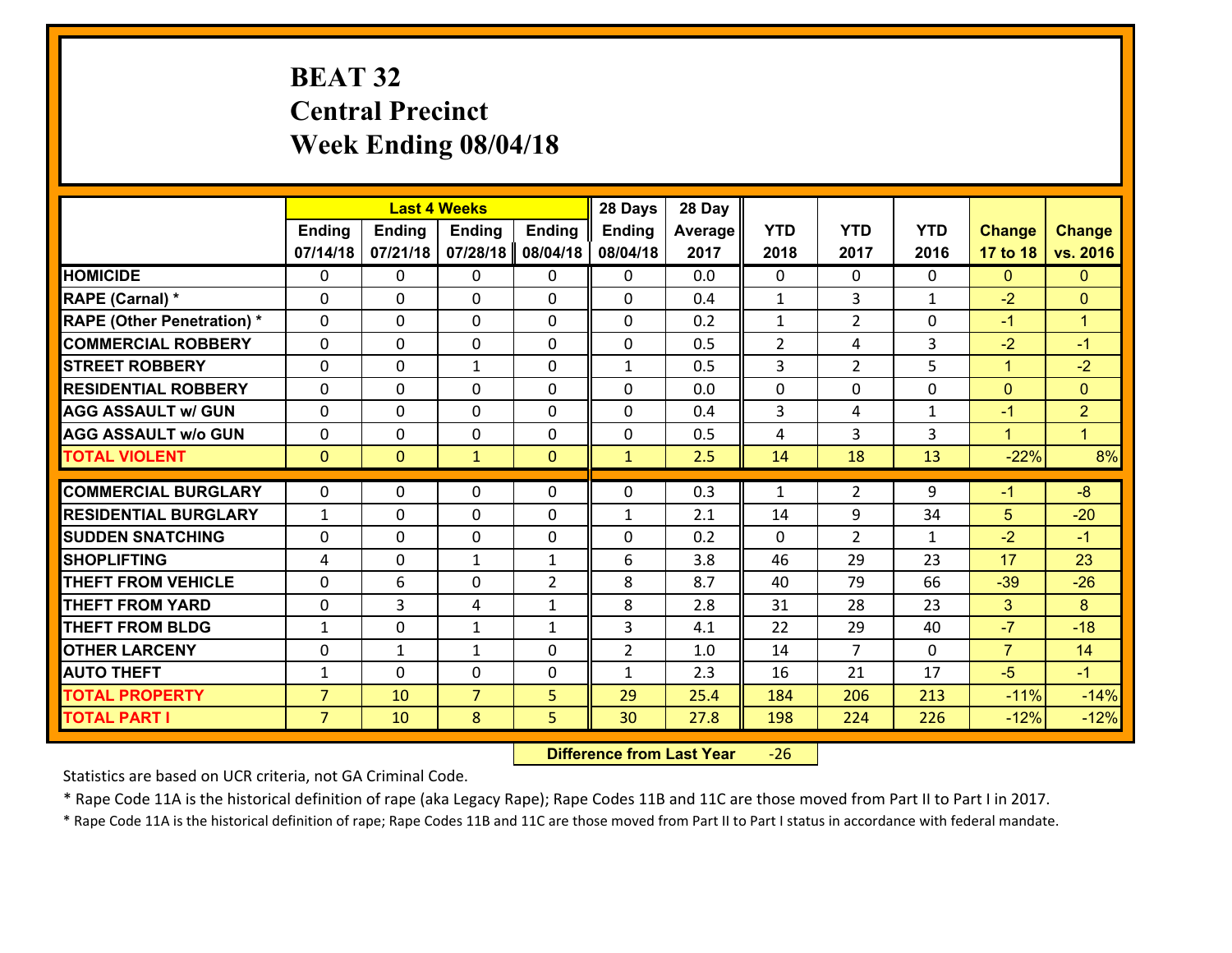# **BEAT 33 Central Precinct Week Ending 08/04/18**

|                                   |                |                | <b>Last 4 Weeks</b>         |                | 28 Days        | 28 Day  |              |                |                |                      |                |
|-----------------------------------|----------------|----------------|-----------------------------|----------------|----------------|---------|--------------|----------------|----------------|----------------------|----------------|
|                                   | Ending         | <b>Ending</b>  | <b>Ending</b>               | <b>Ending</b>  | <b>Ending</b>  | Average | <b>YTD</b>   | <b>YTD</b>     | <b>YTD</b>     | <b>Change</b>        | <b>Change</b>  |
|                                   | 07/14/18       | 07/21/18       | 07/28/18                    | 08/04/18       | 08/04/18       | 2017    | 2018         | 2017           | 2016           | 17 to 18             | vs. 2016       |
| <b>HOMICIDE</b>                   | 0              | 0              | 0                           | 0              | 0              | 0.2     | 0            | $\mathbf{1}$   | 4              | $-1$                 | $-4$           |
| RAPE (Carnal) *                   | 0              | 0              | $\mathbf{0}$                | 0              | $\Omega$       | 0.2     | 3            | $\overline{2}$ | $\overline{2}$ | $\mathbf{1}$         | $\mathbf{1}$   |
| <b>RAPE (Other Penetration) *</b> | $\Omega$       | 0              | $\Omega$                    | $\Omega$       | $\Omega$       | 0.1     | 1            | 0              | $\mathbf{1}$   | $\mathbf{1}$         | $\Omega$       |
| <b>COMMERCIAL ROBBERY</b>         | 0              | 0              | $\mathbf 0$                 | $\Omega$       | $\Omega$       | 0.5     | $\Omega$     | 5              | $\overline{3}$ | $-5$                 | $-3$           |
| <b>ISTREET ROBBERY</b>            | 2              | 0              | $\mathbf 0$                 | $\mathbf{1}$   | 3              | 1.5     | 14           | 13             | 14             | $\mathbf{1}$         | $\overline{0}$ |
| <b>RESIDENTIAL ROBBERY</b>        | $\Omega$       | 0              | 0                           | 0              | 0              | 0.1     | $\mathbf{0}$ | $\Omega$       | $\Omega$       | $\mathbf{0}$         | $\Omega$       |
| <b>AGG ASSAULT w/ GUN</b>         | 0              | 0              | $\mathbf 0$                 | 0              | 0              | 1.4     | 5            | 13             | 6              | $-8$                 | $-1$           |
| <b>AGG ASSAULT w/o GUN</b>        | 0              | 0              | $\mathbf 0$                 | $\mathbf{0}$   | $\mathbf 0$    | 1.1     | 3            | 10             | $\overline{7}$ | $-7$                 | $-4$           |
| <b>TOTAL VIOLENT</b>              | $\overline{2}$ | $\overline{0}$ | $\mathbf{0}$                | $\mathbf{1}$   | 3              | 4.9     | 26           | 44             | 37             | $-41%$               | $-30%$         |
| <b>COMMERCIAL BURGLARY</b>        | $\mathbf{0}$   | 0              | $\mathbf{0}$                | 0              | $\Omega$       | 0.6     | 6            | 4              | 14             | $\overline{2}$       | $-8$           |
| <b>RESIDENTIAL BURGLARY</b>       | $\mathbf{1}$   | 0              | $\mathbf{0}$                | $\mathbf{1}$   | $\overline{2}$ | 1.7     | 12           | 8              | 14             |                      | $-2$           |
| <b>SUDDEN SNATCHING</b>           | $\Omega$       | 0              |                             | $\Omega$       | $\Omega$       | 0.3     | 3            | 3              | 3              | 4<br>$\Omega$        | $\Omega$       |
| <b>SHOPLIFTING</b>                | $\mathbf{0}$   | 3              | $\mathbf 0$<br>$\mathbf{0}$ | 4              | $\overline{7}$ | 5.4     | 24           | 63             | 26             |                      | $-2$           |
| <b>THEFT FROM VEHICLE</b>         |                | 0              |                             | $\overline{2}$ |                | 5.6     | 29           | 56             | 45             | $-39$<br>$-27$       | $-16$          |
| <b>THEFT FROM YARD</b>            | 1              |                | 1                           | 3              | 4              | 3.2     |              | 26             | 39             |                      | $-18$          |
| <b>THEFT FROM BLDG</b>            | 0              | 0              | $\mathbf{1}$                |                | 4              |         | 21           |                |                | $-5$                 |                |
|                                   | 0              | 0              | $\mathbf{1}$                | 0              | $\mathbf{1}$   | 2.5     | 18           | 18             | 37             | $\mathbf{0}$         | $-19$          |
| <b>OTHER LARCENY</b>              | 0              | 0              | $\mathbf 0$                 | 0              | 0              | 0.8     | 5            | 6              | 6              | $-1$                 | $-1$           |
| <b>AUTO THEFT</b>                 | $\mathbf{0}$   | 0              | 0                           | $\mathbf{1}$   | $\mathbf{1}$   | 3.0     | 28           | 27             | 29             | $\blacktriangleleft$ | $-1$           |
| <b>TOTAL PROPERTY</b>             | $\overline{2}$ | 3              | 3                           | 11             | 19             | 23.1    | 146          | 211            | 213            | $-31%$               | $-31%$         |
| <b>TOTAL PART I</b>               | 4              | 3              | 3                           | 12             | 22             | 28.0    | 172          | 255            | 250            | $-33%$               | $-31%$         |

 **Difference from Last Year**r -83

Statistics are based on UCR criteria, not GA Criminal Code.

\* Rape Code 11A is the historical definition of rape (aka Legacy Rape); Rape Codes 11B and 11C are those moved from Part II to Part I in 2017.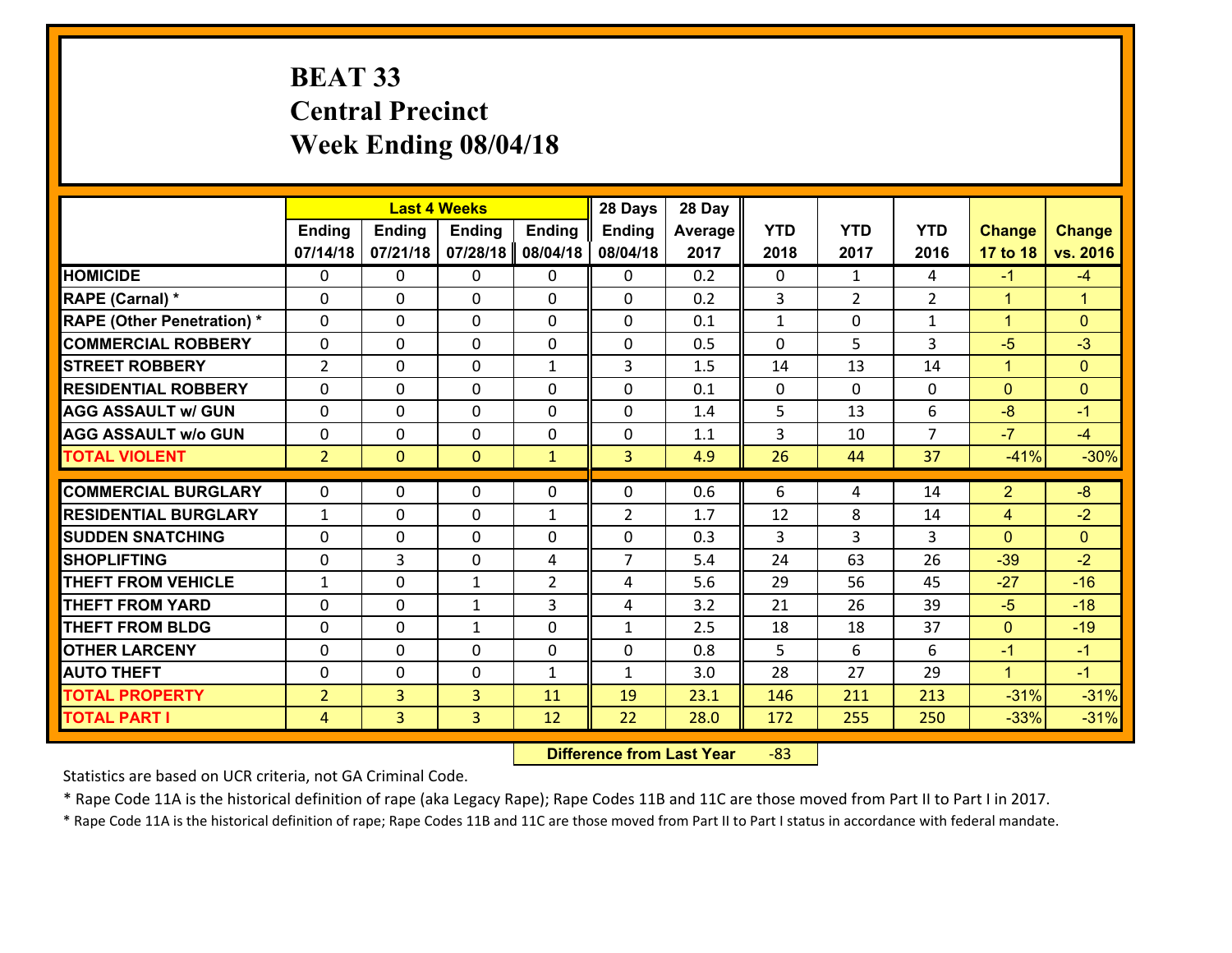# **BEAT 34 Central Precinct Week Ending 08/04/18**

|                                   |                | <b>Last 4 Weeks</b> |                |               | 28 Days        | 28 Day  |                |                |                |                |                              |
|-----------------------------------|----------------|---------------------|----------------|---------------|----------------|---------|----------------|----------------|----------------|----------------|------------------------------|
|                                   | <b>Ending</b>  | <b>Ending</b>       | <b>Ending</b>  | <b>Ending</b> | <b>Ending</b>  | Average | <b>YTD</b>     | <b>YTD</b>     | <b>YTD</b>     | <b>Change</b>  | <b>Change</b>                |
|                                   | 07/14/18       | 07/21/18            | 07/28/18       | 08/04/18      | 08/04/18       | 2017    | 2018           | 2017           | 2016           | 17 to 18       | vs. 2016                     |
| <b>HOMICIDE</b>                   | $\Omega$       | 0                   | 1              | 0             | $\mathbf{1}$   | 0.3     | 1              | 4              | $\mathcal{L}$  | $-3$           | $-1$                         |
| RAPE (Carnal) *                   | 0              | 0                   | $\mathbf{1}$   | 0             | $\mathbf{1}$   | 0.5     | 2              | 4              | $\Omega$       | $-2$           | $\overline{2}$               |
| <b>RAPE (Other Penetration) *</b> | $\Omega$       | 0                   | $\mathbf{0}$   | $\Omega$      | $\Omega$       | 0.0     | $\Omega$       | $\Omega$       | $\overline{2}$ | $\mathbf{0}$   | $-2$                         |
| <b>COMMERCIAL ROBBERY</b>         | 0              | 0                   | 0              | 0             | $\Omega$       | 0.1     | $\mathbf{0}$   | 0              | $\overline{2}$ | $\mathbf{0}$   | $-2$                         |
| <b>STREET ROBBERY</b>             | $\Omega$       | 0                   | $\mathbf 0$    | 0             | 0              | 0.7     | 4              | 4              | 5              | $\overline{0}$ | $-1$                         |
| <b>RESIDENTIAL ROBBERY</b>        | $\Omega$       | 0                   | $\mathbf 0$    | $\Omega$      | 0              | 0.3     | $\mathbf{1}$   | $\overline{2}$ | $\overline{2}$ | $-1$           | $-1$                         |
| <b>AGG ASSAULT w/ GUN</b>         | $\mathbf{1}$   | 3                   | $\mathbf{1}$   | 0             | 5              | 2.4     | 15             | 22             | 12             | $-7$           | 3                            |
| <b>AGG ASSAULT w/o GUN</b>        | $\mathbf{1}$   | 1                   | 1              | 0             | 3              | 1.8     | 20             | 14             | 8              | $6^{\circ}$    | 12                           |
| <b>TOTAL VIOLENT</b>              | 2 <sup>1</sup> | $\overline{4}$      | 4              | $\mathbf{0}$  | 10             | 6.1     | 43             | 50             | 33             | $-14%$         | 30%                          |
| <b>COMMERCIAL BURGLARY</b>        | $\Omega$       | 0                   | $\mathbf{0}$   | $\Omega$      | $\Omega$       | 0.4     | $\mathbf{1}$   | 5.             | 4              | $-4$           | $-3$                         |
|                                   |                |                     |                |               |                |         |                |                |                |                |                              |
| <b>RESIDENTIAL BURGLARY</b>       | $\mathbf{1}$   | $\overline{2}$      | $\overline{2}$ | $\mathbf{1}$  | 6              | 5.4     | 38             | 51             | 30             | $-13$          | 8                            |
| <b>SUDDEN SNATCHING</b>           | 0              | 0                   | $\mathbf 0$    | 0             | 0              | 0.5     | $\mathbf{1}$   | 5              | 3<br>3         | $-4$           | $-2$<br>$\blacktriangleleft$ |
| <b>SHOPLIFTING</b>                | 0              | 0                   | $\mathbf 0$    | 0             | 0              | 2.8     | 4              | 14             |                | $-10$          |                              |
| <b>THEFT FROM VEHICLE</b>         | $\mathbf{1}$   | $\mathbf{1}$        | $\mathbf 0$    | 0             | $\overline{2}$ | 3.3     | 24             | 25             | 25             | $-1$           | $-1$                         |
| <b>THEFT FROM YARD</b>            | 0              | 0                   | $\mathbf 0$    | $\mathbf{1}$  | $\mathbf{1}$   | 1.6     | $\overline{7}$ | 14             | 14             | $-7$           | $-7$                         |
| <b>THEFT FROM BLDG</b>            | $\mathbf{1}$   | 1                   | $\mathbf 0$    | 0             | $\overline{2}$ | 2.3     | 19             | 13             | 12             | $6^{\circ}$    | $\overline{7}$               |
| <b>OTHER LARCENY</b>              | 0              | 0                   | $\mathbf 0$    | 0             | 0              | 0.2     | $\mathbf{1}$   | $\overline{2}$ | $\overline{2}$ | $-1$           | $-1$                         |
| <b>AUTO THEFT</b>                 | $\mathbf{0}$   | 1                   | $\overline{2}$ | $\mathbf{1}$  | 4              | 3.2     | 22             | 27             | 24             | $-5$           | $-2$                         |
| <b>TOTAL PROPERTY</b>             | $\overline{3}$ | 5                   | 4              | 3             | 15             | 19.7    | 117            | 156            | 117            | $-25%$         | 0%                           |
| <b>TOTAL PART I</b>               | 5              | 9                   | 8              | 3             | 25             | 25.8    | 160            | 206            | 150            | $-22%$         | 7%                           |

 **Difference from Last Year**r -46

Statistics are based on UCR criteria, not GA Criminal Code.

\* Rape Code 11A is the historical definition of rape (aka Legacy Rape); Rape Codes 11B and 11C are those moved from Part II to Part I in 2017.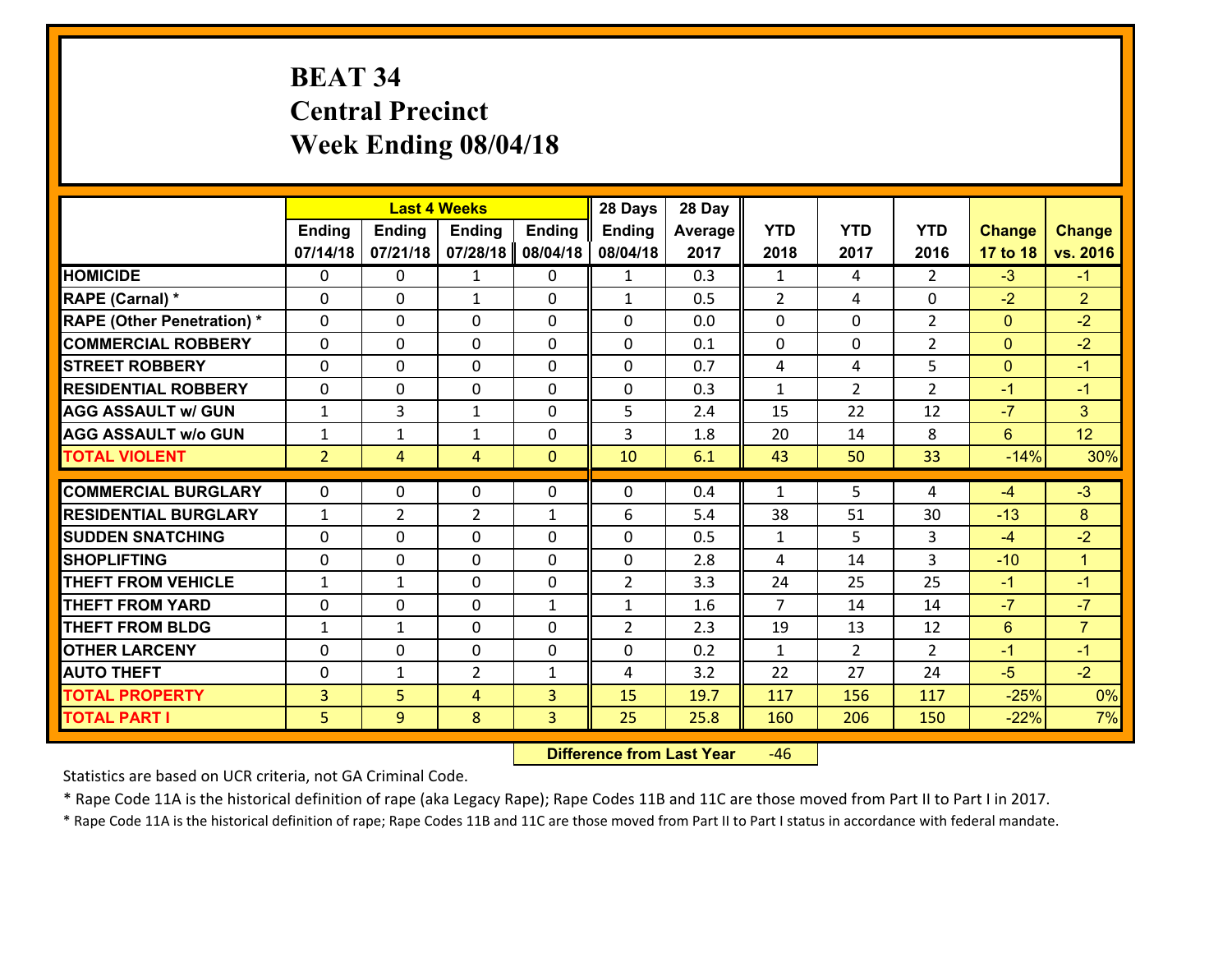# **BEAT 35 Central Precinct Week Ending 08/04/18**

|                                   |                |               | <b>Last 4 Weeks</b> |               | 28 Days        | 28 Day     |              |                |                |                |                |
|-----------------------------------|----------------|---------------|---------------------|---------------|----------------|------------|--------------|----------------|----------------|----------------|----------------|
|                                   | <b>Ending</b>  | <b>Ending</b> | <b>Ending</b>       | <b>Ending</b> | <b>Ending</b>  | Average    | <b>YTD</b>   | <b>YTD</b>     | <b>YTD</b>     | <b>Change</b>  | <b>Change</b>  |
|                                   | 07/14/18       | 07/21/18      | 07/28/18            | 08/04/18      | 08/04/18       | 2017       | 2018         | 2017           | 2016           | 17 to 18       | vs. 2016       |
| <b>HOMICIDE</b>                   | $\Omega$       | 0             | $\Omega$            | 0             | 0              | 0.1        | $\Omega$     | $\mathbf{1}$   | $\mathcal{L}$  | $-1$           | $-2$           |
| RAPE (Carnal) *                   | 0              | 0             | $\mathbf{0}$        | 0             | 0              | 0.0        | 2            | 0              | $\overline{2}$ | $\overline{2}$ | $\mathbf{0}$   |
| <b>RAPE (Other Penetration) *</b> | $\Omega$       | 0             | $\mathbf{1}$        | $\Omega$      | $\mathbf{1}$   | 0.0        | 4            | $\Omega$       | $\mathbf{1}$   | 4              | 3              |
| <b>COMMERCIAL ROBBERY</b>         | 0              | 0             | 0                   | 0             | 0              | 0.4        | $\mathbf 0$  | $\overline{2}$ | 3              | $-2$           | $-3$           |
| <b>STREET ROBBERY</b>             | $\Omega$       | 0             | $\mathbf 0$         | 0             | 0              | 0.6        | $\mathbf{1}$ | 4              | 14             | $-3$           | $-13$          |
| <b>RESIDENTIAL ROBBERY</b>        | $\Omega$       | $\Omega$      | $\mathbf 0$         | $\Omega$      | 0              | 0.1        | $\Omega$     | $\mathbf{1}$   | 3              | $-1$           | $-3$           |
| <b>AGG ASSAULT w/ GUN</b>         | 0              | 0             | $\mathbf 0$         | $\Omega$      | 0              | 1.3        | 10           | 12             | 8              | $-2$           | $\overline{2}$ |
| <b>AGG ASSAULT w/o GUN</b>        | $\overline{2}$ | 1             | $\mathbf 0$         | 0             | 3              | 1.2        | 10           | 8              | 3              | $\overline{2}$ | $\overline{7}$ |
| <b>TOTAL VIOLENT</b>              | 2 <sup>1</sup> | $\mathbf{1}$  | $\mathbf{1}$        | $\mathbf{0}$  | $\overline{4}$ | 3.6        | 27           | 28             | 36             | $-4%$          | $-25%$         |
| <b>COMMERCIAL BURGLARY</b>        | $\Omega$       | 0             | $\mathbf{0}$        | $\Omega$      | $\Omega$       | 1.0        | 3            | 6              | 15             | $-3$           | $-12$          |
|                                   |                |               |                     |               |                |            |              |                |                |                | $-7$           |
| <b>RESIDENTIAL BURGLARY</b>       | $\mathbf{1}$   | 1             | $\overline{2}$      | $\mathbf{1}$  | 5              | 3.7        | 26           | 31             | 33             | $-5$           |                |
| <b>SUDDEN SNATCHING</b>           | 0              | 0             | $\mathbf 0$         | 0             | 0              | 0.2<br>2.2 | $\mathbf{1}$ | 3              | 3<br>21        | $-2$<br>$-2$   | $-2$<br>$-4$   |
| <b>SHOPLIFTING</b>                | $\overline{2}$ | 1             | 1                   | 0             | 4              |            | 17           | 19             |                |                |                |
| <b>THEFT FROM VEHICLE</b>         | 0              | $\mathbf{1}$  | $\mathbf 0$         | $\mathbf{1}$  | $\overline{2}$ | 3.6        | 28           | 26             | 33             | $\overline{2}$ | $-5$           |
| <b>THEFT FROM YARD</b>            | $\mathbf{1}$   | 0             | $\mathbf 0$         | 0             | $\mathbf{1}$   | 2.2        | 13           | 21             | 17             | $-8$           | $-4$           |
| <b>THEFT FROM BLDG</b>            | 0              | 0             | $\overline{2}$      | $\mathbf{1}$  | 3              | 2.6        | 12           | 23             | 25             | $-11$          | $-13$          |
| <b>OTHER LARCENY</b>              | 0              | 0             | $\mathbf 0$         | $\mathbf{1}$  | $\mathbf{1}$   | 0.5        | 5            | 6              | $\overline{2}$ | $-1$           | 3 <sup>1</sup> |
| <b>AUTO THEFT</b>                 | $\mathbf{1}$   | 1             | $\mathbf{0}$        | $\mathbf{1}$  | 3              | 2.5        | 32           | 22             | 19             | 10             | 13             |
| <b>TOTAL PROPERTY</b>             | 5              | 4             | 5                   | 5             | 19             | 18.6       | 137          | 157            | 168            | $-13%$         | $-18%$         |
| <b>TOTAL PART I</b>               | $\overline{7}$ | 5             | 6                   | 5             | 23             | 22.2       | 164          | 185            | 204            | $-11%$         | $-20%$         |

 **Difference from Last Year**r -21

Statistics are based on UCR criteria, not GA Criminal Code.

\* Rape Code 11A is the historical definition of rape (aka Legacy Rape); Rape Codes 11B and 11C are those moved from Part II to Part I in 2017.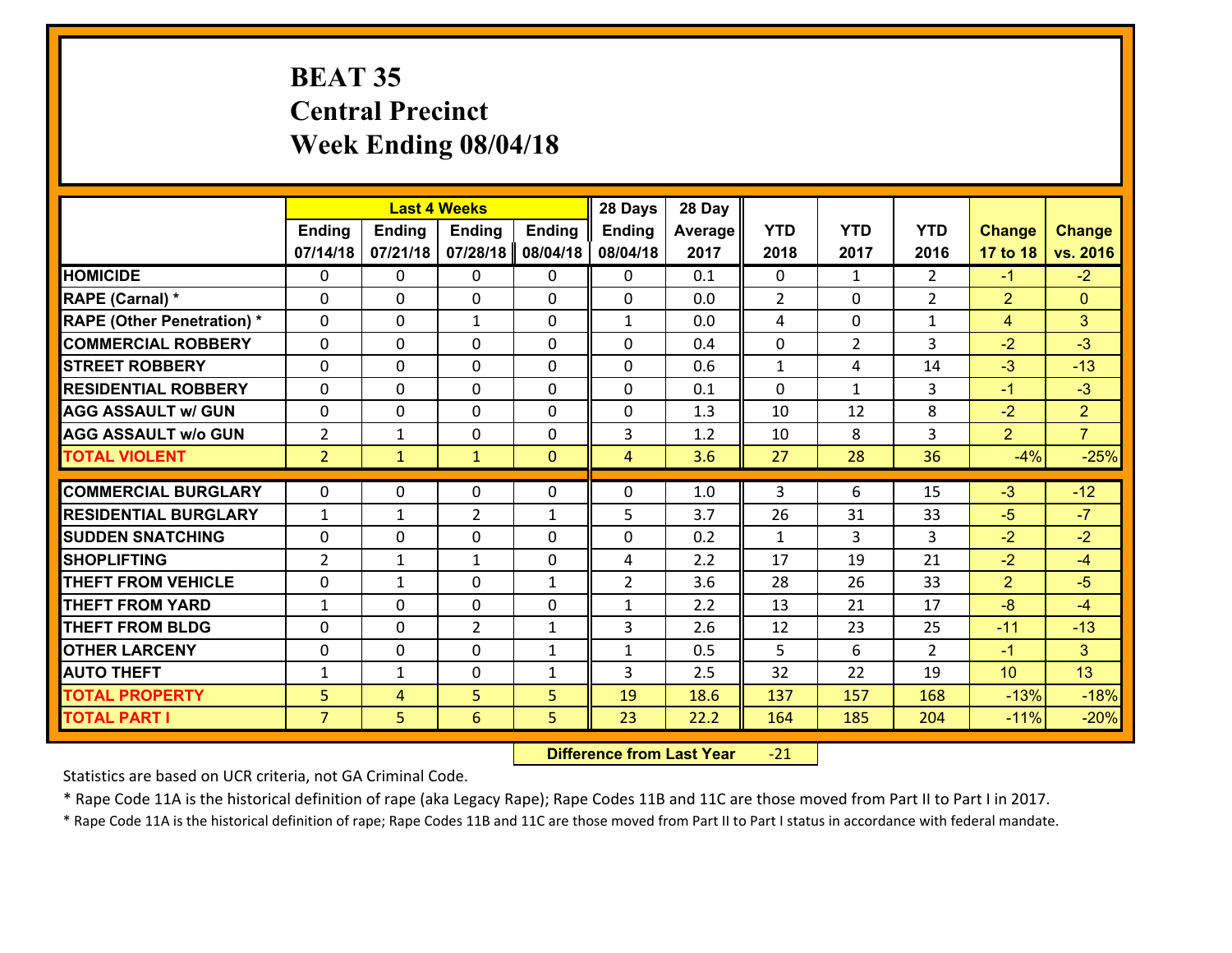# **BEAT 36 Central Precinct Week Ending 08/04/18**

|                                   |                |                | <b>Last 4 Weeks</b> |               | 28 Days        | 28 Day  |                |                |                |                |                |
|-----------------------------------|----------------|----------------|---------------------|---------------|----------------|---------|----------------|----------------|----------------|----------------|----------------|
|                                   | <b>Ending</b>  | <b>Ending</b>  | <b>Ending</b>       | <b>Ending</b> | Ending         | Average | <b>YTD</b>     | <b>YTD</b>     | <b>YTD</b>     | <b>Change</b>  | <b>Change</b>  |
|                                   | 07/14/18       | 07/21/18       | 07/28/18            | 08/04/18      | 08/04/18       | 2017    | 2018           | 2017           | 2016           | 17 to 18       | vs. 2016       |
| <b>HOMICIDE</b>                   | $\Omega$       | 0              | 0                   | 0             | 0              | 0.0     | 0              | $\Omega$       | 0              | $\mathbf{0}$   | $\mathbf{0}$   |
| RAPE (Carnal) *                   | 0              | 0              | 1                   | 0             | $\mathbf{1}$   | 0.2     | 3              | $\overline{2}$ | $\mathbf{1}$   | $\mathbf{1}$   | $\overline{2}$ |
| <b>RAPE (Other Penetration) *</b> | $\Omega$       | 0              | $\mathbf{0}$        | $\Omega$      | $\Omega$       | 0.0     | $\Omega$       | $\Omega$       | $\mathbf{1}$   | $\mathbf{0}$   | $-1$           |
| <b>COMMERCIAL ROBBERY</b>         | $\Omega$       | $\Omega$       | $\mathbf 0$         | $\Omega$      | $\Omega$       | 0.2     | $\Omega$       | $\Omega$       | $\mathbf{1}$   | $\mathbf{0}$   | $-1$           |
| <b>STREET ROBBERY</b>             | 0              | 1              | $\mathbf 0$         | 0             | $\mathbf{1}$   | 0.4     | 3              | $\overline{2}$ | $\overline{2}$ | $\mathbf{1}$   | $\mathbf{1}$   |
| <b>RESIDENTIAL ROBBERY</b>        | $\mathbf{1}$   | $\Omega$       | $\mathbf 0$         | $\Omega$      | $\mathbf{1}$   | 0.1     | 4              | $\Omega$       | $\mathbf{1}$   | $\overline{4}$ | 3              |
| <b>AGG ASSAULT w/ GUN</b>         | 0              | 0              | $\mathbf 0$         | 0             | 0              | 0.6     | $\overline{2}$ | 4              | 4              | $-2$           | $-2$           |
| <b>AGG ASSAULT w/o GUN</b>        | 0              | $\mathbf 1$    | $\mathbf 0$         | 0             | $\mathbf{1}$   | 0.7     | 4              | 6              | 3              | $-2$           | $\mathbf{1}$   |
| <b>TOTAL VIOLENT</b>              | $\mathbf{1}$   | $\overline{2}$ | $\mathbf{1}$        | $\mathbf{0}$  | $\overline{4}$ | 2.1     | 16             | 14             | 13             | 14%            | 23%            |
|                                   |                |                |                     |               |                |         |                |                |                |                |                |
|                                   |                |                |                     |               |                |         |                |                |                |                |                |
| <b>COMMERCIAL BURGLARY</b>        | 0              | 0              | $\mathbf{0}$        | $\mathbf{1}$  | $\mathbf{1}$   | 0.8     | 5              | 5              | 4              | $\mathbf{0}$   | 1              |
| <b>RESIDENTIAL BURGLARY</b>       | $\Omega$       | 0              | $\mathbf{0}$        | $\mathbf{1}$  | $\mathbf{1}$   | 1.7     | 13             | 14             | 12             | $-1$           | $\overline{1}$ |
| <b>SUDDEN SNATCHING</b>           | 0              | 0              | $\mathbf{0}$        | $\Omega$      | $\Omega$       | 0.2     | $\Omega$       | $\mathbf{1}$   | $\mathbf{1}$   | $-1$           | $-1$           |
| <b>SHOPLIFTING</b>                | $\mathbf{1}$   | $\mathbf{1}$   | $\mathbf{0}$        | 0             | $\overline{2}$ | 2.6     | 20             | 21             | 15             | $-1$           | 5              |
| <b>THEFT FROM VEHICLE</b>         | 1              | $\overline{2}$ | 3                   | $\Omega$      | 6              | 3.3     | 29             | 19             | 32             | 10             | $-3$           |
| <b>THEFT FROM YARD</b>            | 0              | 0              | $\mathbf 0$         | 0             | 0              | 1.5     | 4              | 13             | 4              | $-9$           | $\mathbf{0}$   |
| <b>THEFT FROM BLDG</b>            | $\Omega$       | 0              | $\mathbf{1}$        | $\mathbf{1}$  | $\overline{2}$ | 1.5     | 18             | 12             | 9              | 6              | 9              |
| <b>OTHER LARCENY</b>              | 0              | 0              | $\mathbf{0}$        | $\Omega$      | 0              | 0.3     | $\mathbf{1}$   | $\overline{2}$ | $\mathbf{1}$   | $-1$           | $\mathbf{0}$   |
| <b>AUTO THEFT</b>                 | $\mathbf{1}$   | 0              | $\mathbf{0}$        | $\Omega$      | $\mathbf{1}$   | 2.0     | 11             | 9              | 6              | $\overline{2}$ | 5 <sup>5</sup> |
| <b>TOTAL PROPERTY</b>             | 3              | $\overline{3}$ | 4                   | 3             | 13             | 13.8    | 101            | 96             | 84             | 5%             | 20%            |
| <b>TOTAL PART I</b>               | $\overline{4}$ | 5.             | 5                   | 3             | 17             | 16.0    | 117            | 110            | 97             | 6%             | 21%            |

**12. Difference from Last Year 7**  $7 \quad \blacksquare$ 

Statistics are based on UCR criteria, not GA Criminal Code.

\* Rape Code 11A is the historical definition of rape (aka Legacy Rape); Rape Codes 11B and 11C are those moved from Part II to Part I in 2017.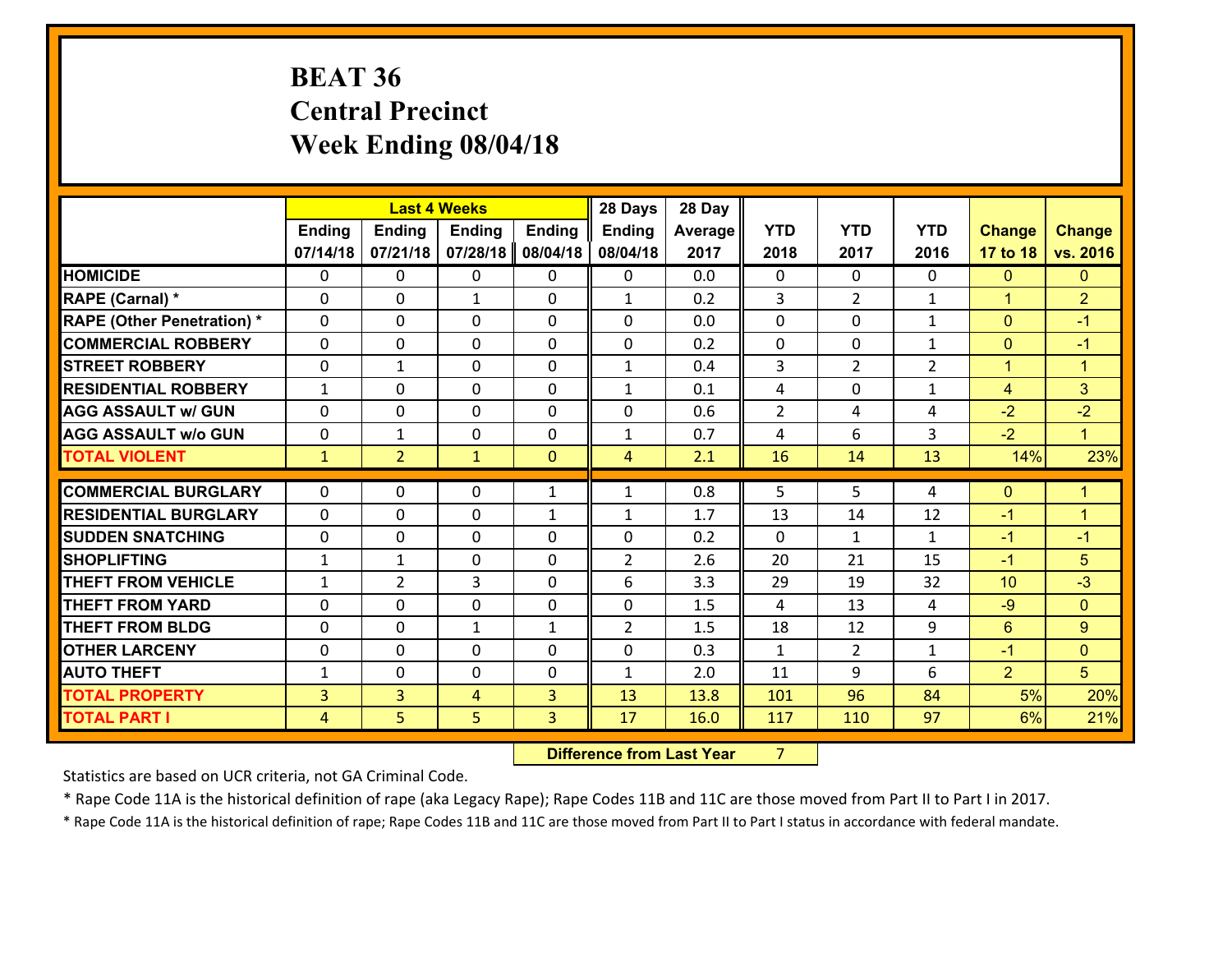

#### **COMPSTATSOUTH PRECINCT** CAPT. JOY GELLATLY **Week Ending 08/04/18**

**PRECINCT COMMANDER:**



|                                                                                                  | <b>Week</b><br><b>Ending</b> | <b>Week</b><br><b>Ending</b> | Weekly<br>Avg   | 28-Day<br><b>Ending</b> | $28-Day$<br><b>Ending</b>        | Avg<br>28-Day   | <b>YTD</b>                               | <b>YTD</b>                                   | <b>YTD</b>      | <b>Change</b>    | <b>Change</b>       |
|--------------------------------------------------------------------------------------------------|------------------------------|------------------------------|-----------------|-------------------------|----------------------------------|-----------------|------------------------------------------|----------------------------------------------|-----------------|------------------|---------------------|
|                                                                                                  | 08/04/18                     | 07/28/18                     | 2017            | 08/04/18                | 07/07/18                         | 2017            | 2018                                     | 2017                                         | 2016            | 17 to 18         | vs. 2016            |
| <b>HOMICIDE</b>                                                                                  | 0                            |                              | $\Omega$        | 1                       | 1                                | $\Omega$        | 3                                        | 2                                            | 4               |                  | -1                  |
| <b>RAPE (Carnal) *</b>                                                                           | $\mathbf 0$                  | 0                            | 0               | 0                       | $\overline{2}$                   | 1               | $\overline{7}$                           | 4                                            | 8               | 3                | -1                  |
| <b>RAPE (Other Penetration) *</b>                                                                | 1                            | 0                            | $\mathbf 0$     | 1                       | $\overline{2}$                   | $\Omega$        | 13                                       | 3                                            | $\overline{5}$  | 10               | 8                   |
| <b>COMMERCIAL ROBBERY</b>                                                                        | 1                            | 0                            | $\mathbf 1$     | 3                       | $\mathbf{0}$                     | $\overline{2}$  | 8                                        | $\overline{18}$                              | $\overline{22}$ | $-10$            | $-14$               |
| <b>STREET ROBBERY</b>                                                                            | $\mathbf{1}$                 | 1                            | $\overline{1}$  | 4                       | 5                                | $\overline{2}$  | 23                                       | 16                                           | 18              | $\overline{7}$   | 5                   |
| <b>RESIDENTIAL ROBBERY</b>                                                                       | $\mathbf 0$                  | 1                            | 0               | 4                       | $\mathbf{0}$                     | $\Omega$        | 6                                        | $\mathbf 1$                                  | $\overline{2}$  | 5                | 4                   |
| <b>AGG ASSAULT w/ GUN</b>                                                                        | $\overline{2}$               | $\mathbf{1}$                 | $\overline{1}$  | 4                       | 1                                | 3               | 12                                       | $\overline{25}$                              | $\overline{14}$ | $-13$            | $-2$                |
| <b>AGG ASSAULT w/o GUN</b>                                                                       | 4                            | 0                            | $\mathbf{1}$    | $\overline{5}$          | 5                                | 3               | 24                                       | $\overline{22}$                              | 29              | $\overline{2}$   | $-5$                |
| <b>TOTAL VIOLENT</b>                                                                             | 9                            | 4                            | 3               | $\overline{22}$         | 16                               | $\overline{12}$ | 96                                       | 91                                           | 102             | 5%               | $-6%$               |
| <b>COMMERCIAL BURGLARY</b>                                                                       | $\mathbf{2}$                 | 0                            | 1               | 7                       | 2                                | 4               | 28                                       | 34                                           | 30              | -6               | $-2$                |
| <b>RESIDENTIAL BURGLARY</b>                                                                      | 0                            | $\mathbf{1}$                 | $\overline{4}$  | 14                      | $\overline{14}$                  | $\overline{14}$ | 117                                      | 103                                          | 132             | $\overline{14}$  | $-15$               |
| <b>SUDDEN SNATCHING</b>                                                                          | 1                            | $\mathbf{1}$                 | $\mathbf 0$     | $\overline{2}$          | $\Omega$                         | $\mathbf 1$     | $\overline{7}$                           | 3                                            | $\overline{7}$  | $\overline{4}$   | $\Omega$            |
| <b>SHOPLIFTING</b>                                                                               | 17                           | 19                           | $\overline{7}$  | 64                      | 64                               | 28              | 390                                      | 443                                          | 393             | $-53$            | $-3$                |
| <b>THEFT FROM VEHICLE</b>                                                                        | 9                            | 14                           | $\overline{7}$  | 44                      | 31                               | 30              | 218                                      | 271                                          | 173             | $-53$            | 45                  |
| <b>THEFT FROM YARD</b>                                                                           | $\overline{\mathbf{3}}$      | $\overline{2}$               | $\overline{2}$  | $\overline{17}$         | $\overline{7}$                   | $\overline{8}$  | 65                                       | 60                                           | 73              | $\overline{5}$   | $-8$                |
| <b>THEFT FROM BLDG</b>                                                                           | $6\phantom{1}6$              | $\overline{2}$               | 3               | 13                      | 14                               | 13              | 83                                       | 146                                          | 102             | $-63$            | $-19$               |
| <b>OTHER LARCENY</b>                                                                             | $\mathbf 0$                  | $\overline{0}$               | $\overline{1}$  | 1                       | 3                                | $\overline{3}$  | 15                                       | 24                                           | 12              | $-9$             | $\overline{3}$      |
| <b>AUTO THEFT</b>                                                                                | $\mathbf{2}$                 | 8                            | $\mathbf{3}$    | 16                      | 13                               | 13              | 96                                       | 94                                           | $\overline{81}$ | $\overline{2}$   | $\overline{15}$     |
| <b>TOTAL PROPERTY</b>                                                                            | 40                           | $\overline{47}$              | 28              | 178                     | 148                              | 113             | 1019                                     | 1178                                         | 1003            | $-13%$           | 2%                  |
| <b>TOTAL PART I</b>                                                                              | 49                           | $\overline{51}$              | $\overline{31}$ | 200                     | 164                              | 125             | 1115                                     | 1269                                         | 1105            | $-12%$           | $1\%$               |
| Statistics are based on UCR criteria, not GA Criminal Code, and are                              |                              |                              |                 |                         | <b>Difference from Last Year</b> |                 | -154                                     |                                              |                 | <b>Last Week</b> | <b>Year-to-Date</b> |
| preliminary, based on RMS data at the time prepared, and are subject to change.                  |                              |                              |                 |                         |                                  |                 | <b>At-Fault Police Vehicle Accidents</b> |                                              |                 | 0                | 5                   |
| Cell Shading: white is within 0.6 standard deviation of the mean; red is above; green is below.  |                              |                              |                 |                         |                                  |                 |                                          | <b>Not At-Fault Police Vehicle Accidents</b> |                 | 0                | 11                  |
| * Code 11A is the pre-2016 definition of rape; Codes 11B and 11C are by federal mandate in 2016. |                              |                              |                 |                         |                                  |                 | <b>Total Police Vehicle Accidents</b>    |                                              |                 | $\overline{0}$   | 16                  |
|                                                                                                  | Week                         | <b>Week</b>                  | Weekly          | 28-Day                  | $28-Day$                         | Avg             |                                          |                                              |                 |                  |                     |
| <b>Citizen Initiated Calls</b>                                                                   | Ending                       | Ending                       | Avg             | <b>Ending</b>           | <b>Ending</b>                    | 28-Day          | <b>YTD</b>                               | YTD                                          | YTD             | <b>Change</b>    | <b>Change</b>       |
|                                                                                                  | 08/04/18                     | 07/28/18                     | 2017            | 08/04/18                | 07/07/18                         | 2017            | 2018                                     | 2017                                         | 2016            | <b>17 to 18</b>  | vs. 2016            |
| <b>Midnight Shift</b>                                                                            | 92                           | 90                           | 91              | 379                     | 361                              | 364             | 2681                                     | 2912                                         | 2868            | $-231$           | $-187$              |
| Day Shift                                                                                        | 277                          | 233                          | 247             | 1079                    | 1017                             | 986             | 7682                                     | 8032                                         | 7971            | $-350$           | $-289$              |
| <b>Afternoon Shift</b>                                                                           | 241                          | 261                          | 246             | 1053                    | 1053                             | 982             | 7514                                     | 7935                                         | 7846            | $-421$           | $-332$              |
| <b>TOTAL CITIZEN CFS</b>                                                                         | 610                          | 584                          | 583             | 2511                    | 2431                             | 2332            | 17877                                    | 18879                                        | 18685           | $-5.3%$          | $-4.3%$             |
| <b>53S ShotSpotter Calls</b>                                                                     | 0                            | 0                            | 0               | 0                       | 0                                | $\Omega$        | 0                                        | 0                                            | 0               | 0                | $\mathbf{0}$        |
| Sig 53 Shots Fired Calls                                                                         | $\mathbf{0}$                 | 4                            | $\overline{8}$  | $\Omega$                | $\Omega$                         | 33              | $\Omega$                                 | $\Omega$                                     | $\Omega$        | $\Omega$         | $\Omega$            |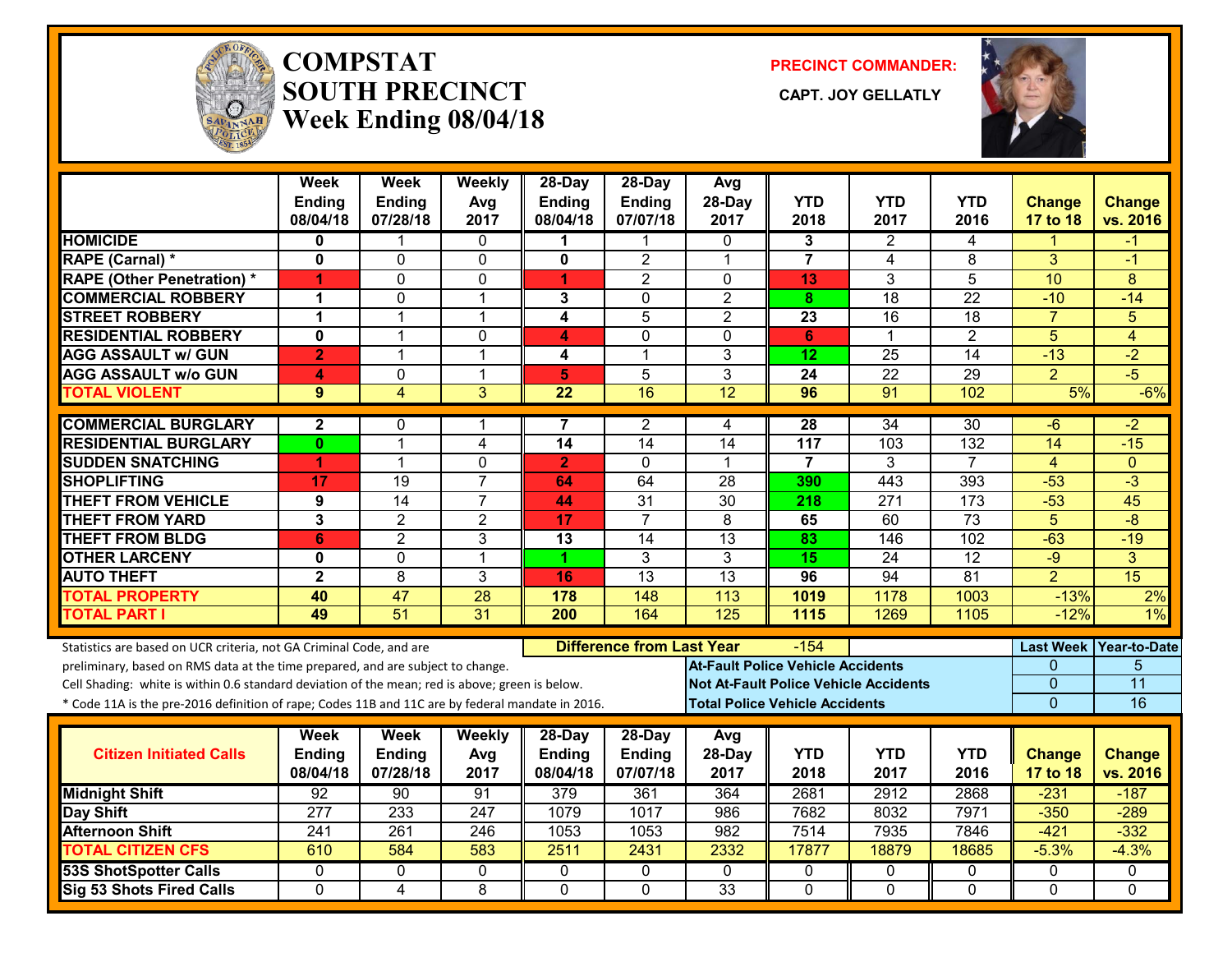# **BEAT 41 South Precinct Week Ending 08/04/18**

|                                   |                | <b>Last 4 Weeks</b> |                |               | 28 Days        | 28 Day  |                |                |                    |                |                        |
|-----------------------------------|----------------|---------------------|----------------|---------------|----------------|---------|----------------|----------------|--------------------|----------------|------------------------|
|                                   | <b>Ending</b>  | <b>Ending</b>       | <b>Ending</b>  | <b>Ending</b> | <b>Ending</b>  | Average | <b>YTD</b>     | <b>YTD</b>     | <b>YTD</b>         | <b>Change</b>  | <b>Change</b>          |
|                                   | 07/14/18       | 07/21/18            | 07/28/18       | 08/04/18      | 08/04/18       | 2017    | 2018           | 2017           | 2016               | 17 to 18       | vs. 2016               |
| <b>HOMICIDE</b>                   | $\Omega$       | 0                   | $\Omega$       | 0             | $\Omega$       | 0.0     | $\Omega$       | $\Omega$       | 0                  | $\mathbf{0}$   | $\mathbf{0}$           |
| RAPE (Carnal) *                   | 0              | 0                   | $\mathbf{0}$   | 0             | $\Omega$       | 0.1     | $\mathbf{0}$   | 0              | $\overline{2}$     | $\mathbf{0}$   | $-2$                   |
| <b>RAPE (Other Penetration) *</b> | $\Omega$       | 0                   | $\mathbf{0}$   | $\Omega$      | $\Omega$       | 0.0     | $\mathbf{1}$   | $\Omega$       | $\Omega$           | $\mathbf{1}$   | $\blacktriangleleft$   |
| <b>COMMERCIAL ROBBERY</b>         | 0              | 0                   | 0              | 0             | $\Omega$       | 1.2     | $\mathbf{0}$   | 6              | 5                  | $-6$           | $-5$                   |
| <b>STREET ROBBERY</b>             | $\Omega$       | 0                   | $\mathbf 0$    | $\Omega$      | 0              | 0.3     | $\overline{3}$ | $\overline{2}$ | 4                  | $\mathbf{1}$   | $-1$                   |
| <b>RESIDENTIAL ROBBERY</b>        | $\Omega$       | $\Omega$            | $\mathbf 0$    | $\Omega$      | 0              | 0.1     | $\Omega$       | $\Omega$       | $\Omega$           | $\overline{0}$ | $\mathbf{0}$           |
| <b>AGG ASSAULT w/ GUN</b>         | $\Omega$       | 0                   | $\mathbf 0$    | $\Omega$      | 0              | 0.2     | $\mathbf 0$    | $\overline{2}$ | $\mathbf{1}$       | $-2$           | $-1$                   |
| <b>AGG ASSAULT w/o GUN</b>        | 0              | 0                   | $\mathbf 0$    | 0             | 0              | 0.3     | $\overline{2}$ | 3              | 5                  | $-1$           | $-3$                   |
| <b>TOTAL VIOLENT</b>              | $\mathbf{0}$   | $\overline{0}$      | $\mathbf{O}$   | $\mathbf{0}$  | $\mathbf{0}$   | 2.1     | $6\phantom{1}$ | 13             | 17                 | $-54%$         | $-65%$                 |
| <b>COMMERCIAL BURGLARY</b>        | $\overline{2}$ | 0                   | $\mathbf{0}$   | $\mathbf{1}$  | 3              | 1.4     | 4              | 8              | 11                 | $-4$           | $-7$                   |
|                                   |                |                     |                |               |                |         |                |                |                    |                |                        |
| <b>RESIDENTIAL BURGLARY</b>       | $\mathbf{1}$   | 0                   | $\mathbf 0$    | 0             | $\mathbf{1}$   | 2.1     | 10             | 15             | 19                 | $-5$           | $-9$                   |
| <b>SUDDEN SNATCHING</b>           | 0              | 0                   | $\mathbf 0$    | $\mathbf{1}$  | $\mathbf{1}$   | 0.2     | 3              | $\mathbf{1}$   | $\mathbf{1}$<br>23 | $\overline{2}$ | $\overline{2}$<br>$-8$ |
| <b>SHOPLIFTING</b>                | 0              | 1                   | $\mathbf 0$    | 0             | $\mathbf{1}$   | 4.4     | 15             | 40             |                    | $-25$          |                        |
| <b>THEFT FROM VEHICLE</b>         | $\mathbf{1}$   | $\mathbf{1}$        | $\mathbf 0$    | 0             | $\overline{2}$ | 3.5     | 21             | 30             | 38                 | $-9$           | $-17$                  |
| <b>THEFT FROM YARD</b>            | 0              | $\overline{2}$      | $\mathbf 0$    | $\mathbf{1}$  | 3              | 1.8     | 10             | 12             | 13                 | $-2$           | $-3$                   |
| <b>THEFT FROM BLDG</b>            | 0              | 1                   | $\mathbf 0$    | 0             | $\mathbf{1}$   | 3.1     | 13             | 24             | 16                 | $-11$          | $-3$                   |
| <b>OTHER LARCENY</b>              | 0              | 0                   | $\mathbf 0$    | 0             | 0              | 0.4     | 2              | 3              | $\Omega$           | $-1$           | $\overline{2}$         |
| <b>AUTO THEFT</b>                 | $\mathbf{0}$   | 1                   | $\overline{2}$ | 0             | 3              | 1.7     | 8              | 13             | 18                 | $-5$           | $-10$                  |
| <b>TOTAL PROPERTY</b>             | $\overline{4}$ | 6                   | $\overline{2}$ | 3             | 15             | 18.6    | 86             | 146            | 139                | $-41%$         | $-38%$                 |
| <b>TOTAL PART I</b>               | $\overline{4}$ | 6                   | $\overline{2}$ | 3             | 15             | 20.8    | 92             | 159            | 156                | $-42%$         | $-41%$                 |

 **Difference from Last Year**‐67

Statistics are based on UCR criteria, not GA Criminal Code.

\* Rape Code 11A is the historical definition of rape (aka Legacy Rape); Rape Codes 11B and 11C are those moved from Part II to Part I in 2017.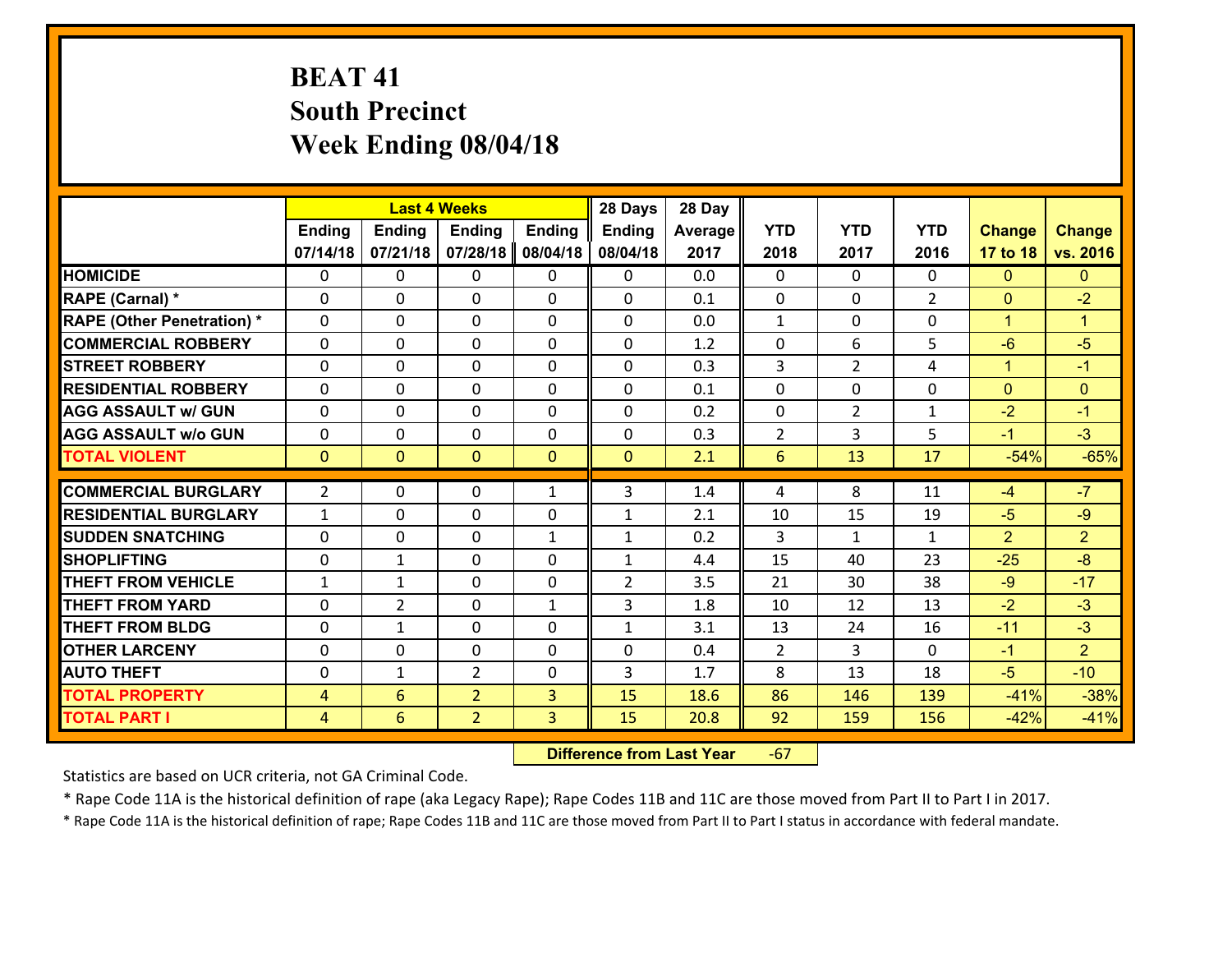# **BEAT 42 South Precinct Week Ending 08/04/18**

|                                              |               |                | <b>Last 4 Weeks</b> |                | 28 Days        | 28 Day     |                |              |                |                  |                  |
|----------------------------------------------|---------------|----------------|---------------------|----------------|----------------|------------|----------------|--------------|----------------|------------------|------------------|
|                                              | <b>Ending</b> | <b>Ending</b>  | Ending              | <b>Ending</b>  | <b>Ending</b>  | Average    | <b>YTD</b>     | <b>YTD</b>   | <b>YTD</b>     | <b>Change</b>    | <b>Change</b>    |
|                                              | 07/14/18      | 07/21/18       | 07/28/18            | 08/04/18       | 08/04/18       | 2017       | 2018           | 2017         | 2016           | 17 to 18         | vs. 2016         |
| <b>HOMICIDE</b>                              | 0             | 0              | $\mathbf{0}$        | 0              | 0              | 0.0        | $\mathbf{0}$   | $\Omega$     | $\Omega$       | $\mathbf{0}$     | $\mathbf{0}$     |
| RAPE (Carnal) *                              | $\Omega$      | 0              | $\mathbf 0$         | $\Omega$       | 0              | 0.0        | 1              | $\mathbf{1}$ | $\mathbf{1}$   | $\mathbf{0}$     | $\mathbf{0}$     |
| <b>RAPE (Other Penetration) *</b>            | $\Omega$      | $\Omega$       | $\mathbf 0$         | $\Omega$       | $\Omega$       | 0.0        | 3              | 0            | $\Omega$       | 3                | 3                |
| <b>COMMERCIAL ROBBERY</b>                    | 0             | 0              | $\mathbf 0$         | 0              | 0              | 0.0        | $\mathbf{1}$   | 3            | 5              | $-2$             | $-4$             |
| <b>STREET ROBBERY</b>                        | $\mathbf{0}$  | 0              | $\mathbf{1}$        | $\mathbf{1}$   | $\overline{2}$ | 0.0        | 5.             | 3            | $\overline{2}$ | $\overline{2}$   | 3                |
| <b>RESIDENTIAL ROBBERY</b>                   | $\Omega$      | 0              | $\mathbf{0}$        | $\Omega$       | 0              | 0.0        | $\Omega$       | 0            | $\mathbf{1}$   | $\mathbf{0}$     | $-1$             |
| <b>AGG ASSAULT w/ GUN</b>                    | $\Omega$      | $\Omega$       | $\mathbf 0$         | $\mathbf{1}$   | $\mathbf{1}$   | 0.0        | $\overline{2}$ | 3            | 3              | $-1$             | $-1$             |
| <b>AGG ASSAULT w/o GUN</b>                   | 0             | 0              | $\mathbf 0$         | $\overline{2}$ | $\overline{2}$ | 0.0        | 4              | $\mathbf{1}$ | 4              | 3                | $\overline{0}$   |
| <b>TOTAL VIOLENT</b>                         | $\mathbf{0}$  | $\mathbf{0}$   | $\mathbf{1}$        | 4              | 5              | 0.0        | 16             | 11           | 16             | 45%              | 0%               |
|                                              |               |                |                     |                |                |            |                |              |                |                  |                  |
|                                              |               |                |                     |                |                |            |                |              |                |                  |                  |
| <b>COMMERCIAL BURGLARY</b>                   | $\mathbf{3}$  | 0              | $\mathbf{0}$        | $\Omega$       | 3              | 0.0        | $\overline{7}$ | 8            | 8              | $-1$             | $-1$             |
| <b>RESIDENTIAL BURGLARY</b>                  | $\mathbf{0}$  | 0              | $\mathbf 0$         | 0              | 0              | 0.0        | $\overline{2}$ | 4            | 4              | $-2$             | $-2$             |
| <b>ISUDDEN SNATCHING</b>                     | $\mathbf{0}$  | 0              | $\mathbf{1}$        | 0              | $\mathbf{1}$   | 0.0        | $\mathbf{1}$   | 0            | $\mathbf{1}$   | $\mathbf{1}$     | $\Omega$         |
| <b>SHOPLIFTING</b>                           | 5             | $\overline{7}$ | 8                   | 9              | 29             | 0.0        | 194            | 207          | 208            | $-13$            | $-14$            |
| <b>THEFT FROM VEHICLE</b>                    | $\mathbf{1}$  | 0              | 1                   | $\mathbf{1}$   | $\mathbf{3}$   | 0.0        | 25             | 35           | 26             | $-10$            | $-1$             |
| <b>THEFT FROM YARD</b>                       | 0             | $\mathbf{1}$   | $\mathbf 0$         | $\Omega$       | $\mathbf{1}$   | 0.0        | 10             | 9            | 13             | $\mathbf{1}$     | $-3$             |
| <b>THEFT FROM BLDG</b>                       | $\mathbf{1}$  | $\mathbf{1}$   | 0                   | $\mathbf{1}$   | 3              | 0.0        | 9              | 28           | 21             | $-19$            | $-12$            |
| <b>OTHER LARCENY</b>                         | 0<br>$\Omega$ | 0              | $\mathbf 0$         | 0<br>$\Omega$  | 0              | 0.0        | $\mathbf{1}$   | 4            | $\overline{2}$ | $-3$             | $-1$             |
| <b>AUTO THEFT</b>                            |               | 0              | $\mathbf{1}$        |                | $\mathbf{1}$   | 0.0        | 14             | 11           | 12             | 3                | $\overline{2}$   |
| <b>TOTAL PROPERTY</b><br><b>TOTAL PART I</b> | 10<br>10      | 9<br>9         | 11<br>12            | 11<br>15       | 41<br>46       | 0.0<br>0.0 | 263<br>279     | 306<br>317   | 295<br>311     | $-14%$<br>$-12%$ | $-11%$<br>$-10%$ |

 **Difference from Last Year**‐38

Statistics are based on UCR criteria, not GA Criminal Code.

\* Rape Code 11A is the historical definition of rape (aka Legacy Rape); Rape Codes 11B and 11C are those moved from Part II to Part I in 2017.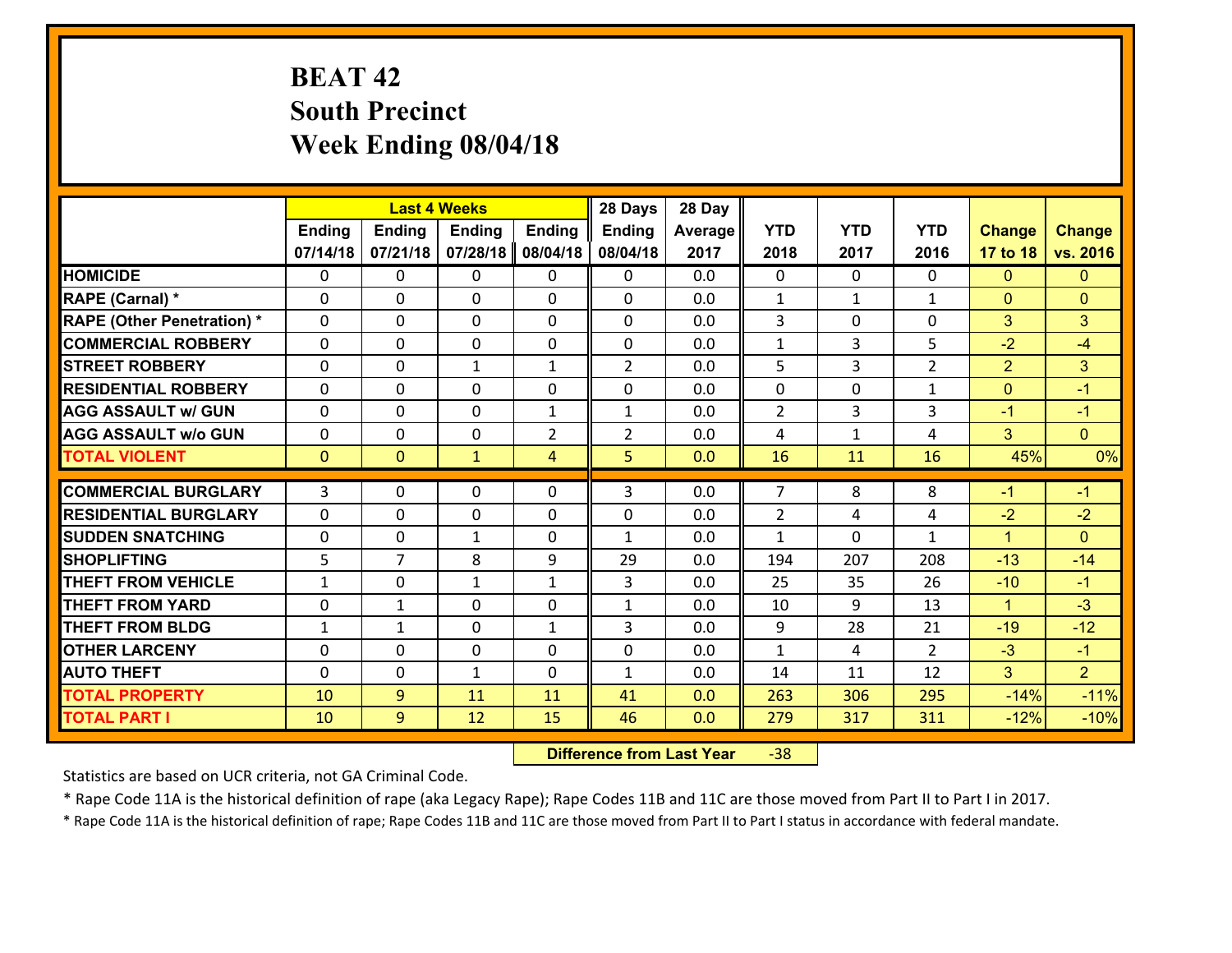# **BEAT 43 South Precinct Week Ending 08/04/18**

|                                   |                |                | <b>Last 4 Weeks</b> |                | 28 Days        | 28 Day  |                |                |                |                |                      |
|-----------------------------------|----------------|----------------|---------------------|----------------|----------------|---------|----------------|----------------|----------------|----------------|----------------------|
|                                   | <b>Ending</b>  | <b>Ending</b>  | <b>Ending</b>       | <b>Ending</b>  | <b>Ending</b>  | Average | <b>YTD</b>     | <b>YTD</b>     | <b>YTD</b>     | <b>Change</b>  | <b>Change</b>        |
|                                   | 07/14/18       | 07/21/18       | 07/28/18            | 08/04/18       | 08/04/18       | 2017    | 2018           | 2017           | 2016           | 17 to 18       | vs. 2016             |
| <b>HOMICIDE</b>                   | 0              | 0              | 0                   | 0              | 0              | 0.0     | $\mathbf{1}$   | $\Omega$       | 3              | $\mathbf{1}$   | $-2$                 |
| RAPE (Carnal) *                   | 0              | 0              | $\mathbf{0}$        | 0              | $\Omega$       | 0.0     | 2              | 0              | $\Omega$       | $\overline{2}$ | $\overline{2}$       |
| <b>RAPE (Other Penetration) *</b> | $\Omega$       | 0              | $\Omega$            | $\Omega$       | $\Omega$       | 0.1     | $\Omega$       | $\mathbf{1}$   | $\Omega$       | $-1$           | $\Omega$             |
| <b>COMMERCIAL ROBBERY</b>         | 0              | $\Omega$       | $\mathbf 0$         | $\mathbf{1}$   | $\mathbf{1}$   | 0.4     | $\mathbf{1}$   | $\overline{2}$ | 5              | $-1$           | $-4$                 |
| <b>STREET ROBBERY</b>             | $\mathbf{1}$   | 0              | $\mathbf 0$         | 0              | $\mathbf{1}$   | 0.5     | 4              | $\overline{2}$ | 5              | $\overline{2}$ | $-1$                 |
| <b>RESIDENTIAL ROBBERY</b>        | $\overline{2}$ | 0              | $\mathbf 0$         | 0              | $\overline{2}$ | 0.1     | $\overline{2}$ | 0              | 0              | $\overline{2}$ | $\overline{2}$       |
| <b>AGG ASSAULT w/ GUN</b>         | 0              | $\mathbf{1}$   | $\mathbf 0$         | 0              | $\mathbf{1}$   | 0.5     | $\overline{3}$ | $\overline{2}$ | 0              | $\mathbf{1}$   | 3                    |
| <b>AGG ASSAULT w/o GUN</b>        | 0              | $\mathbf{1}$   | $\mathbf 0$         | 0              | $\mathbf{1}$   | 0.6     | $\mathbf{3}$   | 4              | $\overline{7}$ | $-1$           | $-4$                 |
| <b>TOTAL VIOLENT</b>              | 3 <sup>1</sup> | $\overline{2}$ | $\mathbf{0}$        | $\mathbf{1}$   | 6              | 2.1     | 16             | 11             | 20             | 45%            | $-20%$               |
|                                   |                |                |                     |                |                |         |                |                |                |                |                      |
| <b>COMMERCIAL BURGLARY</b>        | $\Omega$       | 0              | 0                   | $\mathbf{1}$   | 1              | 1.2     | 8              | $\overline{7}$ | $\overline{7}$ | $\mathbf 1$    | $\mathbf{1}$         |
| <b>RESIDENTIAL BURGLARY</b>       | 3              | 0              | 1                   | $\Omega$       | 4              | 2.6     | 25             | 24             | 25             | $\mathbf{1}$   | $\mathbf{0}$         |
| <b>SUDDEN SNATCHING</b>           | $\Omega$       | 0              | $\mathbf 0$         | $\Omega$       | 0              | 0.2     | $\overline{2}$ | $\mathbf{1}$   | $\mathbf{1}$   | $\mathbf{1}$   | $\blacktriangleleft$ |
| <b>SHOPLIFTING</b>                | $\mathbf{1}$   | 1              | 3                   | $\mathbf{1}$   | 6              | 3.5     | 27             | 39             | 72             | $-12$          | $-45$                |
| <b>THEFT FROM VEHICLE</b>         | $\overline{2}$ | 0              | 1                   | $\mathbf{1}$   | 4              | 4.6     | 28             | 49             | 19             | $-21$          | $9^{\circ}$          |
| <b>THEFT FROM YARD</b>            | $\overline{2}$ | 0              | 1                   | $\mathbf{1}$   | 4              | 1.2     | 11             | 9              | 13             | $\overline{2}$ | $-2$                 |
| <b>THEFT FROM BLDG</b>            | $\mathbf{1}$   | 0              | $\mathbf 0$         | $\mathbf{1}$   | $\overline{2}$ | 2.8     | 21             | 28             | 19             | $-7$           | $\overline{2}$       |
| <b>OTHER LARCENY</b>              | 0              | 0              | $\mathbf 0$         | 0              | 0              | 0.2     | 2              | $\overline{2}$ | $\mathbf{1}$   | $\mathbf{0}$   | $\mathbf{1}$         |
| <b>AUTO THEFT</b>                 | 0              | 0              | 1                   | $\mathbf{1}$   | $\overline{2}$ | 2.1     | 14             | 17             | 13             | $-3$           | $\blacktriangleleft$ |
| <b>TOTAL PROPERTY</b>             | 9              | $\mathbf{1}$   | $\overline{7}$      | 6              | 23             | 18.3    | 138            | 176            | 170            | $-22%$         | $-19%$               |
| <b>TOTAL PART I</b>               | 12             | $\overline{3}$ | $\overline{7}$      | $\overline{7}$ | 29             | 20.5    | 154            | 187            | 190            | $-18%$         | $-19%$               |

 **Difference from Last Year**‐33

Statistics are based on UCR criteria, not GA Criminal Code.

\* Rape Code 11A is the historical definition of rape (aka Legacy Rape); Rape Codes 11B and 11C are those moved from Part II to Part I in 2017.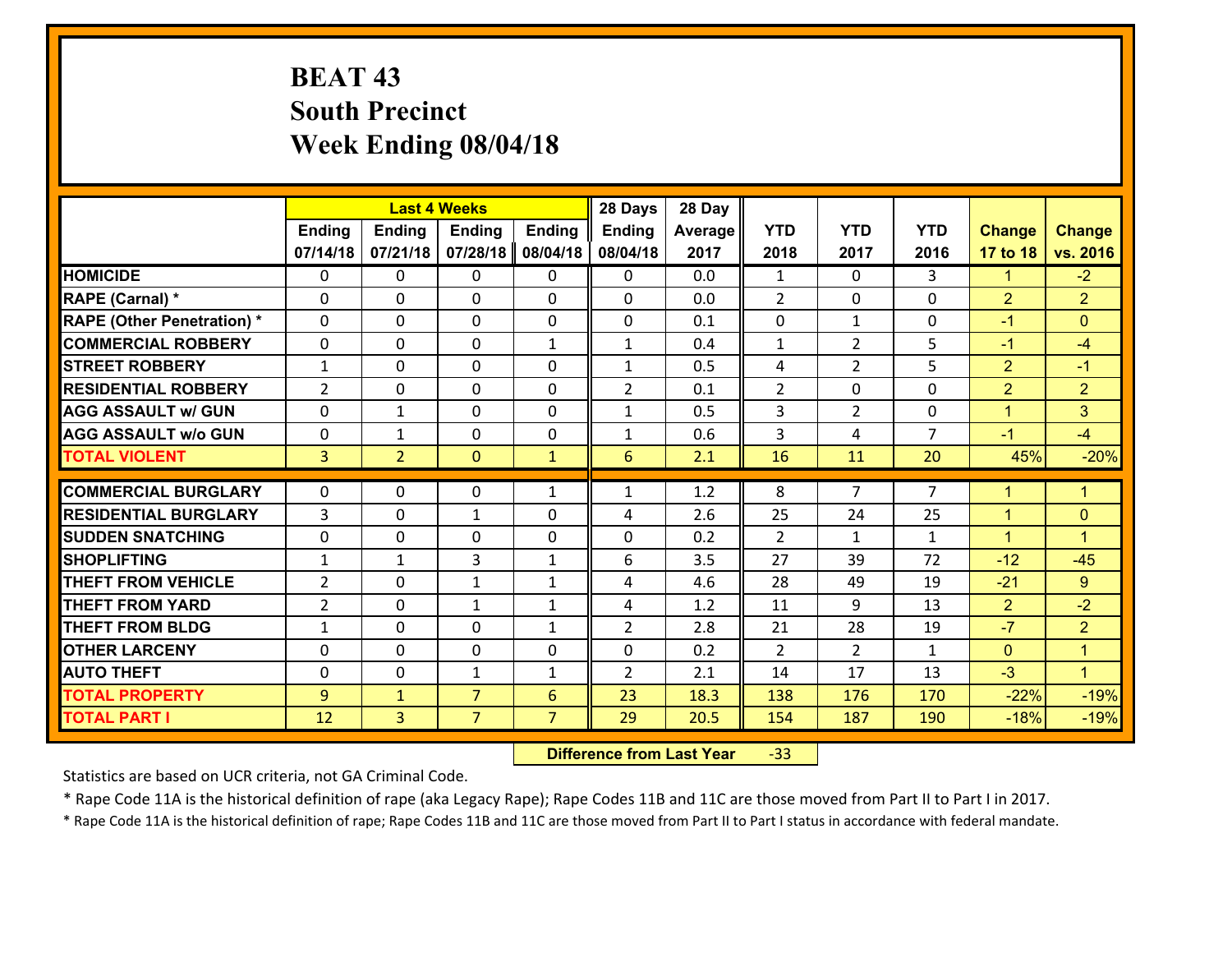# **BEAT 44 South Precinct Week Ending 08/04/18**

|                                   |                |                | <b>Last 4 Weeks</b> |                | 28 Days        | 28 Day  |              |                |                |                |                      |
|-----------------------------------|----------------|----------------|---------------------|----------------|----------------|---------|--------------|----------------|----------------|----------------|----------------------|
|                                   | <b>Ending</b>  | Ending         | <b>Ending</b>       | <b>Ending</b>  | Ending         | Average | <b>YTD</b>   | <b>YTD</b>     | <b>YTD</b>     | <b>Change</b>  | <b>Change</b>        |
|                                   | 07/14/18       | 07/21/18       | 07/28/18            | 08/04/18       | 08/04/18       | 2017    | 2018         | 2017           | 2016           | 17 to 18       | vs. 2016             |
| <b>HOMICIDE</b>                   | $\Omega$       | 0              | $\mathbf{0}$        | 0              | 0              | 0.1     | 1            | $\mathbf{1}$   | $\mathbf{1}$   | $\mathbf{0}$   | $\mathbf{0}$         |
| RAPE (Carnal) *                   | 0              | 0              | $\mathbf{0}$        | 0              | 0              | 0.1     | $\mathbf{1}$ | 0              | 3              | $\mathbf{1}$   | $-2$                 |
| <b>RAPE (Other Penetration) *</b> | $\Omega$       | 0              | $\mathbf{0}$        | $\Omega$       | 0              | 0.0     | 2            | $\Omega$       | $\mathbf{1}$   | $\overline{2}$ | $\blacktriangleleft$ |
| <b>COMMERCIAL ROBBERY</b>         | $\Omega$       | 0              | 0                   | $\Omega$       | 0              | 0.2     | $\mathbf{1}$ | $\mathbf{1}$   | 0              | $\mathbf{0}$   | $\mathbf{1}$         |
| <b>STREET ROBBERY</b>             | 0              | 1              | $\mathbf 0$         | 0              | $\mathbf{1}$   | 0.6     | 4            | $\overline{2}$ | $\overline{2}$ | $\overline{2}$ | $\overline{2}$       |
| <b>RESIDENTIAL ROBBERY</b>        | $\mathbf{1}$   | 0              | 1                   | 0              | $\overline{2}$ | 0.0     | 4            | $\mathbf 0$    | 0              | 4              | $\overline{4}$       |
| <b>AGG ASSAULT w/ GUN</b>         | $\Omega$       | 0              | $\mathbf 0$         | $\Omega$       | 0              | 0.7     | 4            | 8              | $\overline{2}$ | $-4$           | $\overline{2}$       |
| <b>AGG ASSAULT w/o GUN</b>        | 0              | 0              | $\mathbf 0$         | 0              | 0              | 0.5     | 5            | 3              | $\overline{7}$ | 2              | $-2$                 |
| <b>TOTAL VIOLENT</b>              | $\mathbf{1}$   | $\mathbf{1}$   | $\mathbf{1}$        | $\mathbf{0}$   | $\overline{3}$ | 2.1     | 22           | 15             | 16             | 47%            | 38%                  |
| <b>COMMERCIAL BURGLARY</b>        | $\Omega$       | 0              | 0                   | 0              | $\Omega$       | 0.5     | 1            | $\mathbf{1}$   | $\mathbf{1}$   | $\mathbf 0$    | $\mathbf{0}$         |
|                                   |                |                |                     |                |                |         |              |                |                |                |                      |
| <b>RESIDENTIAL BURGLARY</b>       | $\Omega$       | 1              | $\mathbf{0}$        | 0              | 1              | 3.9     | 19           | 18             | 34             | $\mathbf{1}$   | $-15$                |
| <b>SUDDEN SNATCHING</b>           | 0              | 0              | $\mathbf{0}$        | 0              | $\Omega$       | 0.0     | $\Omega$     | $\Omega$       | $\mathbf{1}$   | $\mathbf{0}$   | $-1$                 |
| <b>ISHOPLIFTING</b>               | $\mathbf{1}$   | $\overline{2}$ | 3                   | 4              | 10             | 3.4     | 45           | 13             | 5.             | 32             | 40                   |
| <b>THEFT FROM VEHICLE</b>         | $\overline{2}$ | 3              | $\overline{2}$      | 3              | 10             | 8.6     | 48           | 49             | 31             | $-1$           | 17                   |
| <b>THEFT FROM YARD</b>            | 0              | 1              | $\mathbf 0$         | $\Omega$       | $\mathbf{1}$   | 1.7     | 8            | 9              | 10             | $-1$           | $-2$                 |
| <b>THEFT FROM BLDG</b>            | $\Omega$       | 0              | 1                   | $\Omega$       | $\mathbf{1}$   | 2.7     | 8            | 19             | 21             | $-11$          | $-13$                |
| <b>OTHER LARCENY</b>              | 0              | 0              | $\mathbf 0$         | $\Omega$       | 0              | 0.5     | 3            | 3              | 4              | $\mathbf{0}$   | $-1$                 |
| <b>AUTO THEFT</b>                 | $\mathbf{1}$   | 1              | $\overline{2}$      | 0              | 4              | 3.0     | 17           | 13             | 16             | 4              | $\mathbf{1}$         |
| <b>TOTAL PROPERTY</b>             | $\overline{4}$ | 8              | 8                   | $\overline{7}$ | 27             | 24.2    | 149          | 125            | 123            | 19%            | 21%                  |
|                                   |                |                |                     |                |                |         |              |                |                |                |                      |

 **Difference from Last Year**r 31

Statistics are based on UCR criteria, not GA Criminal Code.

\* Rape Code 11A is the historical definition of rape (aka Legacy Rape); Rape Codes 11B and 11C are those moved from Part II to Part I in 2017.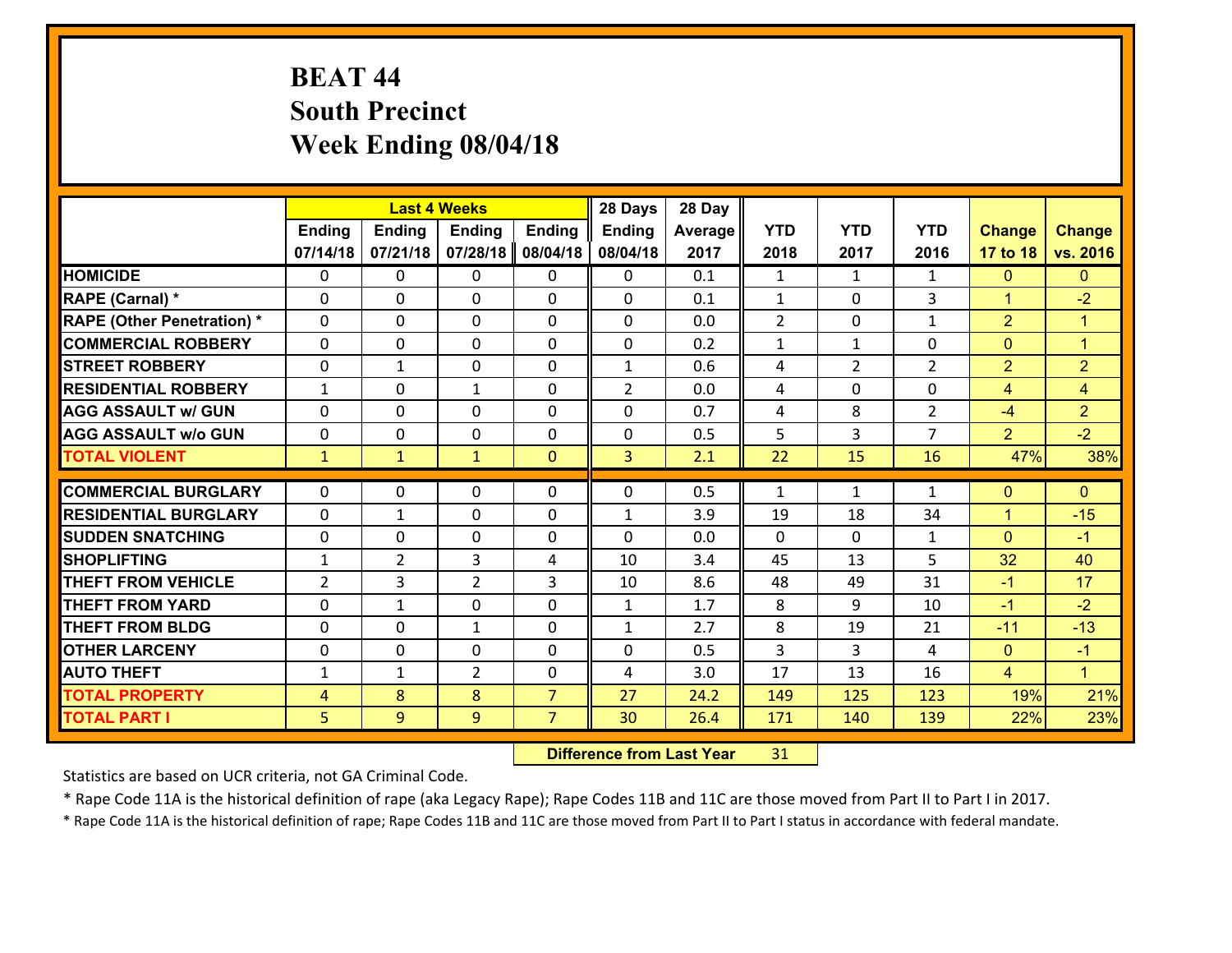# **BEAT 45 South Precinct Week Ending 08/04/18**

|                                   |               |                | <b>Last 4 Weeks</b> |                | 28 Days        | 28 Day  |                |                |                |                |                      |
|-----------------------------------|---------------|----------------|---------------------|----------------|----------------|---------|----------------|----------------|----------------|----------------|----------------------|
|                                   | <b>Ending</b> | <b>Ending</b>  | <b>Ending</b>       | <b>Ending</b>  | <b>Ending</b>  | Average | <b>YTD</b>     | <b>YTD</b>     | <b>YTD</b>     | <b>Change</b>  | <b>Change</b>        |
|                                   | 07/14/18      | 07/21/18       | 07/28/18            | 08/04/18       | 08/04/18       | 2017    | 2018           | 2017           | 2016           | 17 to 18       | vs. 2016             |
| <b>HOMICIDE</b>                   | $\Omega$      | 0              | 1                   | 0              | $\mathbf{1}$   | 0.1     | 1              | $\mathbf{1}$   | 0              | $\mathbf{0}$   | 1                    |
| RAPE (Carnal) *                   | 0             | 0              | $\mathbf{0}$        | 0              | $\Omega$       | 0.1     | 2              | 0              | $\mathbf{1}$   | $\overline{2}$ | $\blacktriangleleft$ |
| <b>RAPE (Other Penetration) *</b> | $\Omega$      | 0              | $\mathbf{0}$        | $\mathbf{1}$   | $\mathbf{1}$   | 0.1     | 3              | $\mathbf{1}$   | $\mathbf{1}$   | $\overline{2}$ | $\overline{2}$       |
| <b>COMMERCIAL ROBBERY</b>         | $\mathbf{1}$  | 0              | 0                   | 0              | $\mathbf{1}$   | 0.2     | $\overline{2}$ | $\overline{2}$ | $\overline{2}$ | $\mathbf{0}$   | $\mathbf{0}$         |
| <b>STREET ROBBERY</b>             | $\Omega$      | 0              | $\mathbf 0$         | 0              | 0              | 0.5     | $\overline{2}$ | $\overline{2}$ | 0              | $\mathbf{0}$   | $\overline{2}$       |
| <b>RESIDENTIAL ROBBERY</b>        | $\Omega$      | $\Omega$       | $\mathbf 0$         | $\Omega$       | 0              | 0.1     | $\mathbf 0$    | 0              | 0              | $\mathbf{0}$   | $\overline{0}$       |
| <b>AGG ASSAULT w/ GUN</b>         | $\Omega$      | 0              | $\mathbf{1}$        | $\mathbf{1}$   | $\overline{2}$ | 0.6     | $\overline{2}$ | $\overline{7}$ | $\overline{2}$ | $-5$           | $\overline{0}$       |
| <b>AGG ASSAULT w/o GUN</b>        | 0             | 0              | $\mathbf 0$         | $\mathbf{1}$   | $\mathbf{1}$   | 0.2     | 5              | $\overline{2}$ | 3              | 3              | 2 <sup>1</sup>       |
| <b>TOTAL VIOLENT</b>              | $\mathbf{1}$  | $\overline{0}$ | $\overline{2}$      | 3              | 6              | 1.8     | 17             | 15             | 9              | 13%            | 89%                  |
| <b>COMMERCIAL BURGLARY</b>        | $\Omega$      | 0              | $\mathbf{0}$        | $\Omega$       | $\Omega$       | 0.3     | $\mathbf{1}$   | 3              | $\overline{2}$ | $-2$           | $-1$                 |
|                                   |               |                |                     |                |                |         |                |                |                |                |                      |
| <b>RESIDENTIAL BURGLARY</b>       | $\mathbf{1}$  | 1              | $\mathbf 0$         | 0              | $\overline{2}$ | 2.8     | 21             | 29             | 23             | $-8$           | $-2$                 |
| <b>SUDDEN SNATCHING</b>           | 0             | 0              | $\mathbf 0$         | 0              | 0              | 0.0     | $\mathbf 0$    | 0              | $\mathbf{1}$   | $\mathbf{0}$   | $-1$                 |
| <b>SHOPLIFTING</b>                | 0             | 0              | $\mathbf 0$         | $\mathbf{1}$   | $\mathbf{1}$   | 5.8     | 29             | 54             | 47             | $-25$          | $-18$                |
| <b>THEFT FROM VEHICLE</b>         | $\mathbf{1}$  | $\overline{2}$ | $\mathbf 0$         | $\overline{2}$ | 5              | 4.4     | 34             | 52             | 23             | $-18$          | 11                   |
| <b>THEFT FROM YARD</b>            | $\mathbf{1}$  | 3              | 1                   | $\mathbf{1}$   | 6              | 1.1     | 16             | 9              | 9              | $\overline{7}$ | $\overline{7}$       |
| <b>THEFT FROM BLDG</b>            | 0             | 0              | 1                   | 0              | $\mathbf{1}$   | 1.2     | 8              | 17             | 8              | $-9$           | $\mathbf{0}$         |
| <b>OTHER LARCENY</b>              | $\mathbf{1}$  | 0              | $\mathbf 0$         | 0              | $\mathbf{1}$   | 0.6     | 3              | 4              | $\overline{2}$ | $-1$           | $\overline{1}$       |
| <b>AUTO THEFT</b>                 | $\mathbf{1}$  | 1              | $\mathbf{0}$        | 0              | $\overline{2}$ | 1.8     | 12             | 12             | 9              | $\mathbf{0}$   | 3 <sup>1</sup>       |
| <b>TOTAL PROPERTY</b>             | 5             | $\overline{7}$ | $\overline{2}$      | 4              | 18             | 18.0    | 124            | 180            | 124            | $-31%$         | 0%                   |
| <b>TOTAL PART I</b>               | 6             | $\overline{7}$ | 4                   | $\overline{7}$ | 24             | 19.8    | 141            | 195            | 133            | $-28%$         | 6%                   |

 **Difference from Last Year**r -54

Statistics are based on UCR criteria, not GA Criminal Code.

\* Rape Code 11A is the historical definition of rape (aka Legacy Rape); Rape Codes 11B and 11C are those moved from Part II to Part I in 2017.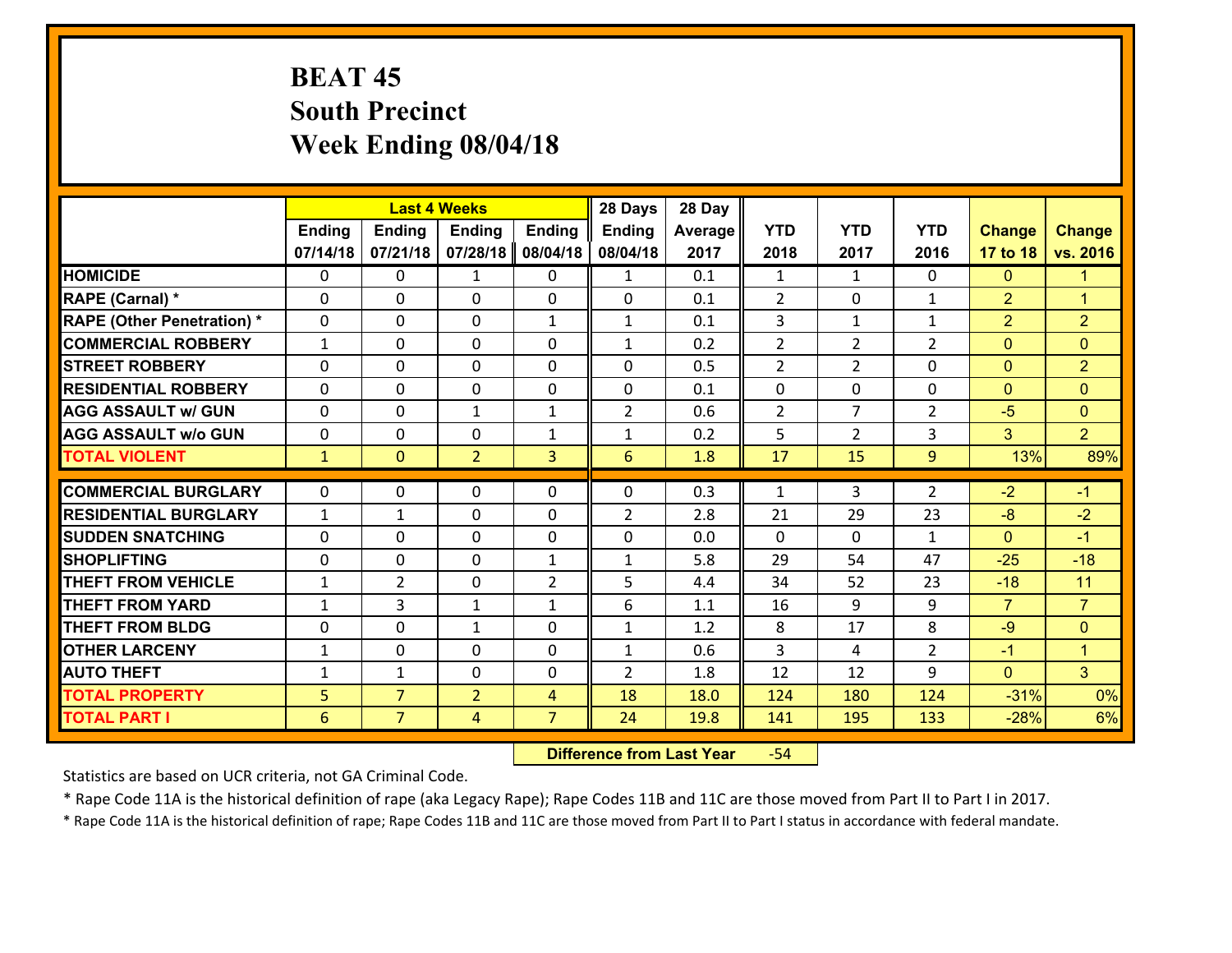# **BEAT 46 South Precinct Week Ending 08/04/18**

|                                   |               |                | <b>Last 4 Weeks</b> |                | 28 Days        | 28 Day  |                |                |                |                |                      |
|-----------------------------------|---------------|----------------|---------------------|----------------|----------------|---------|----------------|----------------|----------------|----------------|----------------------|
|                                   | <b>Ending</b> | <b>Ending</b>  | <b>Ending</b>       | <b>Ending</b>  | <b>Ending</b>  | Average | <b>YTD</b>     | <b>YTD</b>     | <b>YTD</b>     | <b>Change</b>  | <b>Change</b>        |
|                                   | 07/14/18      | 07/21/18       | 07/28/18            | 08/04/18       | 08/04/18       | 2017    | 2018           | 2017           | 2016           | 17 to 18       | vs. 2016             |
| <b>HOMICIDE</b>                   | $\Omega$      | 0              | 0                   | 0              | 0              | 0.2     | $\Omega$       | $\Omega$       | 0              | $\mathbf{0}$   | $\mathbf{0}$         |
| RAPE (Carnal) *                   | $\Omega$      | 0              | $\mathbf{0}$        | 0              | 0              | 0.2     | $\mathbf{1}$   | $\overline{2}$ | $\mathbf{1}$   | $-1$           | $\mathbf{0}$         |
| <b>RAPE (Other Penetration) *</b> | $\Omega$      | 0              | $\mathbf{0}$        | $\Omega$       | 0              | 0.2     | 3              | $\mathbf{1}$   | $\overline{2}$ | $\overline{2}$ | $\blacktriangleleft$ |
| <b>COMMERCIAL ROBBERY</b>         | $\Omega$      | 1              | $\mathbf{0}$        | $\Omega$       | $\mathbf{1}$   | 0.4     | 3              | 4              | 5              | $-1$           | $-2$                 |
| <b>STREET ROBBERY</b>             | $\Omega$      | 0              | $\mathbf{0}$        | $\Omega$       | 0              | 0.5     | 5              | 5              | 5              | $\mathbf{0}$   | $\mathbf{0}$         |
| <b>RESIDENTIAL ROBBERY</b>        | $\Omega$      | 0              | $\mathbf{0}$        | $\Omega$       | $\Omega$       | 0.1     | $\Omega$       | $\mathbf{1}$   | $\mathbf{1}$   | $-1$           | $-1$                 |
| <b>AGG ASSAULT w/ GUN</b>         | 0             | 0              | $\mathbf 0$         | $\Omega$       | 0              | 0.5     | $\mathbf{1}$   | $\overline{2}$ | 5              | $-1$           | $-4$                 |
| <b>AGG ASSAULT w/o GUN</b>        | 0             | 0              | 0                   | $\mathbf{1}$   | $\mathbf{1}$   | 1.2     | 5              | $\overline{7}$ | 3              | $-2$           | 2 <sup>1</sup>       |
| <b>TOTAL VIOLENT</b>              | $\mathbf{0}$  | $\mathbf{1}$   | $\mathbf{0}$        | $\mathbf{1}$   | $\overline{2}$ | 3.2     | 18             | 22             | 22             | $-18%$         | $-18%$               |
| <b>COMMERCIAL BURGLARY</b>        | $\mathbf{0}$  | 0              | 0                   | 0              | $\Omega$       | 0.5     | $\overline{7}$ | 6              | $\mathbf{1}$   | $\mathbf 1$    | $6\phantom{1}$       |
|                                   |               |                |                     |                |                |         |                |                |                |                |                      |
|                                   |               |                |                     |                |                |         |                |                |                |                |                      |
| <b>RESIDENTIAL BURGLARY</b>       | $\mathbf{1}$  | $\overline{2}$ | $\mathbf 0$         | $\Omega$       | 3              | 2.4     | 31             | 10             | 19             | 21             | 12                   |
| <b>SUDDEN SNATCHING</b>           | 0             | 0              | $\mathbf{0}$        | 0              | $\Omega$       | 0.2     | $\mathbf{1}$   | $\mathbf{1}$   | $\overline{2}$ | $\mathbf{0}$   | $-1$                 |
| <b>SHOPLIFTING</b>                | 4             | 6              | 5                   | $\overline{2}$ | 17             | 10.0    | 79             | 87             | 38             | $-8$           | 41                   |
| <b>THEFT FROM VEHICLE</b>         | $\mathbf{1}$  | 6              | 9                   | $\mathbf{1}$   | 17             | 6.2     | 46             | 52             | 28             | $-6$           | 18                   |
| <b>THEFT FROM YARD</b>            | 0             | 1              | $\mathbf{0}$        | 0              | $\mathbf{1}$   | 1.1     | $\overline{7}$ | $\overline{7}$ | 13             | $\mathbf{0}$   | $-6$                 |
| <b>THEFT FROM BLDG</b>            | $\Omega$      | $\mathbf{1}$   | $\Omega$            | 4              | 5              | 2.5     | 21             | 22             | 16             | $-1$           | 5                    |
| <b>OTHER LARCENY</b>              | 0             | 0              | $\mathbf{0}$        | 0              | $\Omega$       | 0.5     | 4              | 6              | $\overline{2}$ | $-2$           | $\overline{2}$       |
| <b>AUTO THEFT</b>                 | 0             | 0              | $\overline{2}$      | $\mathbf{1}$   | $\overline{3}$ | 3.0     | 26             | 27             | 8              | $-1$           | 18                   |
| <b>TOTAL PROPERTY</b>             | 6             | 16             | 16                  | 8              | 46             | 26.3    | 222            | 218            | 127            | 2%             | 75%                  |
| <b>TOTAL PART I</b>               | 6             | 17             | 16                  | 9              | 48             | 29.5    | 240            | 240            | 149            | 0%             | 61%                  |

 **Difference from Last Year**r 0

Statistics are based on UCR criteria, not GA Criminal Code.

\* Rape Code 11A is the historical definition of rape (aka Legacy Rape); Rape Codes 11B and 11C are those moved from Part II to Part I in 2017.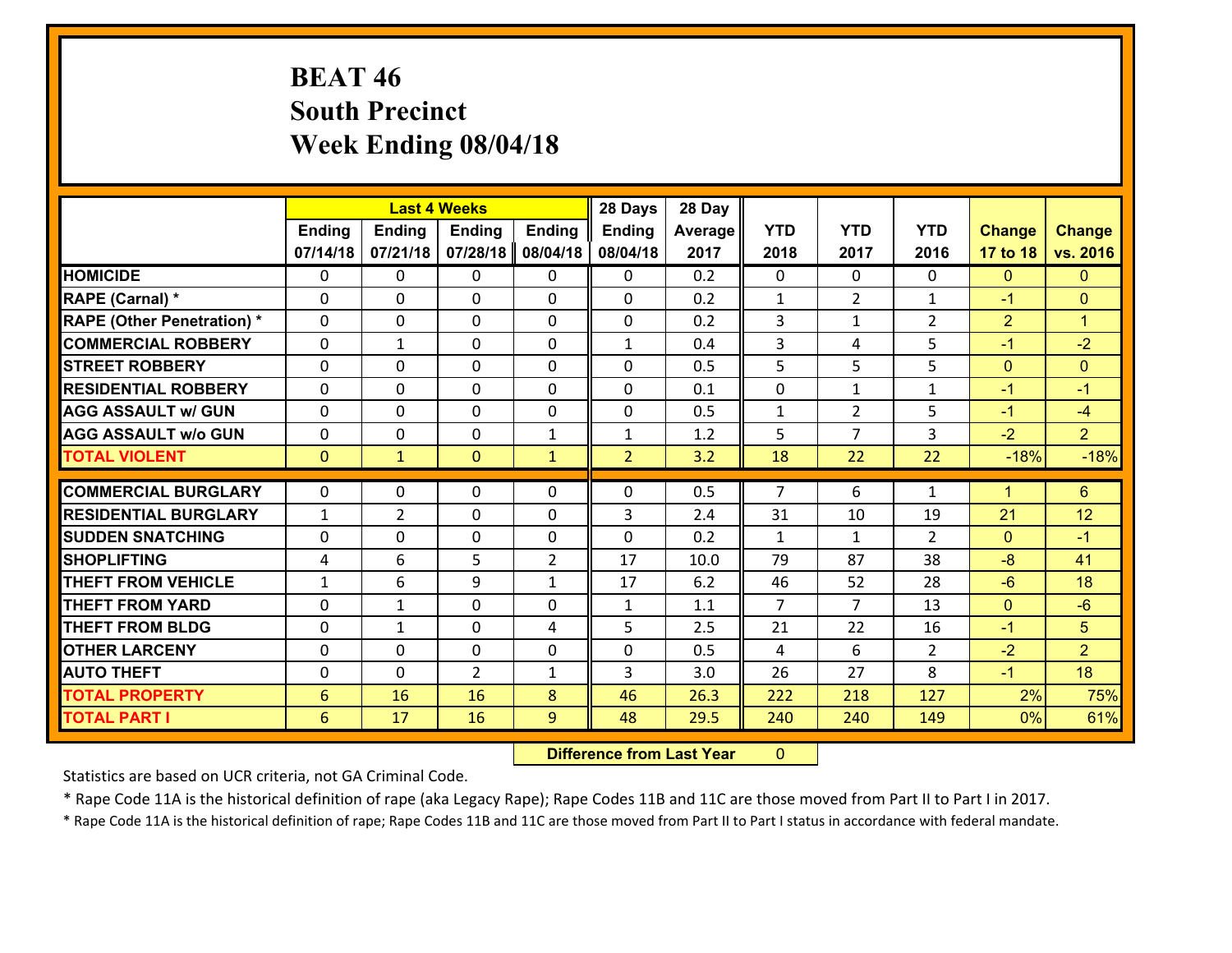# **BEAT 47 South Precinct Week Ending 08/04/18**

|                                   |                | <b>Last 4 Weeks</b><br><b>Ending</b><br><b>Ending</b><br><b>Ending</b><br><b>Ending</b> |              |              |               | 28 Day  |              |                |                |                |                      |
|-----------------------------------|----------------|-----------------------------------------------------------------------------------------|--------------|--------------|---------------|---------|--------------|----------------|----------------|----------------|----------------------|
|                                   |                |                                                                                         |              |              | <b>Ending</b> | Average | <b>YTD</b>   | <b>YTD</b>     | <b>YTD</b>     | <b>Change</b>  | <b>Change</b>        |
|                                   | 07/14/18       | 07/21/18                                                                                | 07/28/18     | 08/04/18     | 08/04/18      | 2017    | 2018         | 2017           | 2016           | 17 to 18       | vs. 2016             |
| <b>HOMICIDE</b>                   | 0              | 0                                                                                       | 0            | 0            | 0             | 0.0     | $\Omega$     | $\Omega$       | 0              | $\mathbf{0}$   | $\mathbf{0}$         |
| RAPE (Carnal) *                   | 0              | 0                                                                                       | $\mathbf{0}$ | 0            | $\Omega$      | 0.2     | $\mathbf{0}$ | $\mathbf{1}$   | $\Omega$       | $-1$           | $\mathbf{0}$         |
| <b>RAPE (Other Penetration) *</b> | $\Omega$       | 0                                                                                       | $\mathbf{0}$ | $\Omega$     | $\Omega$      | 0.0     | $\mathbf{1}$ | $\Omega$       | $\mathbf{1}$   | $\mathbf{1}$   | $\mathbf{0}$         |
| <b>COMMERCIAL ROBBERY</b>         | 0              | 0                                                                                       | $\mathbf{0}$ | 0            | $\Omega$      | 0.1     | $\Omega$     | $\Omega$       | $\Omega$       | $\mathbf{0}$   | $\mathbf{0}$         |
| <b>STREET ROBBERY</b>             | 0              | 0                                                                                       | $\mathbf 0$  | 0            | 0             | 0.0     | 0            | 0              | $\Omega$       | $\mathbf{0}$   | $\mathbf{0}$         |
| <b>RESIDENTIAL ROBBERY</b>        | $\Omega$       | 0                                                                                       | $\mathbf{0}$ | $\Omega$     | 0             | 0.0     | $\mathbf{0}$ | $\mathbf{0}$   | $\Omega$       | $\mathbf{0}$   | $\mathbf{0}$         |
| <b>AGG ASSAULT w/ GUN</b>         | 0              | 0                                                                                       | $\mathbf 0$  | $\Omega$     | 0             | 0.2     | 0            | $\mathbf{1}$   | $\mathbf{1}$   | $-1$           | $-1$                 |
| <b>AGG ASSAULT w/o GUN</b>        | 0              | 0                                                                                       | $\mathbf 0$  | 0            | 0             | 0.3     | $\mathbf 0$  | $\overline{2}$ | 0              | $-2$           | $\overline{0}$       |
| <b>TOTAL VIOLENT</b>              | $\mathbf{0}$   | $\overline{0}$                                                                          | $\mathbf{0}$ | $\mathbf{0}$ | $\mathbf{0}$  | 0.7     | $\mathbf{1}$ | $\overline{4}$ | $\overline{2}$ | $-75%$         | $-50%$               |
|                                   |                |                                                                                         |              |              |               |         |              |                |                |                |                      |
| <b>COMMERCIAL BURGLARY</b>        | 0              | 0                                                                                       | $\mathbf{0}$ | 0            | $\Omega$      | 0.3     | $\mathbf{0}$ | $\mathbf{1}$   | $\Omega$       | $-1$           | $\mathbf{0}$         |
| <b>RESIDENTIAL BURGLARY</b>       | $\overline{2}$ | 1                                                                                       | $\mathbf{0}$ | 0            | 3             | 0.7     | 9            | 3              | 8              | 6              | $\overline{1}$       |
| <b>SUDDEN SNATCHING</b>           | 0              | 0                                                                                       | 0            | 0            | $\Omega$      | 0.0     | $\mathbf{0}$ | 0              | $\Omega$       | $\mathbf{0}$   | $\mathbf{0}$         |
| <b>SHOPLIFTING</b>                | 0              | 0                                                                                       | $\mathbf 0$  | 0            | 0             | 0.9     | $\mathbf{1}$ | 3              | $\Omega$       | $-2$           | $\blacktriangleleft$ |
| <b>THEFT FROM VEHICLE</b>         | 0              | 1                                                                                       | 1            | $\mathbf{1}$ | 3             | 2.7     | 16           | 4              | 8              | 12             | 8                    |
| <b>THEFT FROM YARD</b>            | 0              | 1                                                                                       | $\mathbf{0}$ | $\Omega$     | $\mathbf{1}$  | 0.7     | 3            | 5              | $\overline{2}$ | $-2$           | $\blacktriangleleft$ |
| <b>THEFT FROM BLDG</b>            | 0              | 0                                                                                       | $\mathbf{0}$ | 0            | $\Omega$      | 0.9     | 3            | 8              | $\mathbf{1}$   | $-5$           | $\overline{2}$       |
| <b>OTHER LARCENY</b>              | 0              | 0                                                                                       | $\mathbf{0}$ | $\Omega$     | $\Omega$      | 0.3     | 0            | $\overline{2}$ | $\mathbf{1}$   | $-2$           | $-1$                 |
| <b>AUTO THEFT</b>                 | $\mathbf{0}$   | 1                                                                                       | 0            | 0            | $\mathbf{1}$  | 0.9     | 5            | $\mathbf{1}$   | 5              | $\overline{4}$ | $\Omega$             |
| <b>TOTAL PROPERTY</b>             | $\overline{2}$ | 4                                                                                       | $\mathbf{1}$ | $\mathbf{1}$ | 8             | 7.4     | 37           | 27             | 25             | 37%            | 48%                  |
| <b>TOTAL PART I</b>               | $\overline{2}$ | $\overline{4}$                                                                          | $\mathbf{1}$ | $\mathbf{1}$ | 8             | 8.1     | 38           | 31             | 27             | 23%            | 41%                  |

 **Difference from Last Year**r 7

Statistics are based on UCR criteria, not GA Criminal Code.

\* Rape Code 11A is the historical definition of rape (aka Legacy Rape); Rape Codes 11B and 11C are those moved from Part II to Part I in 2017.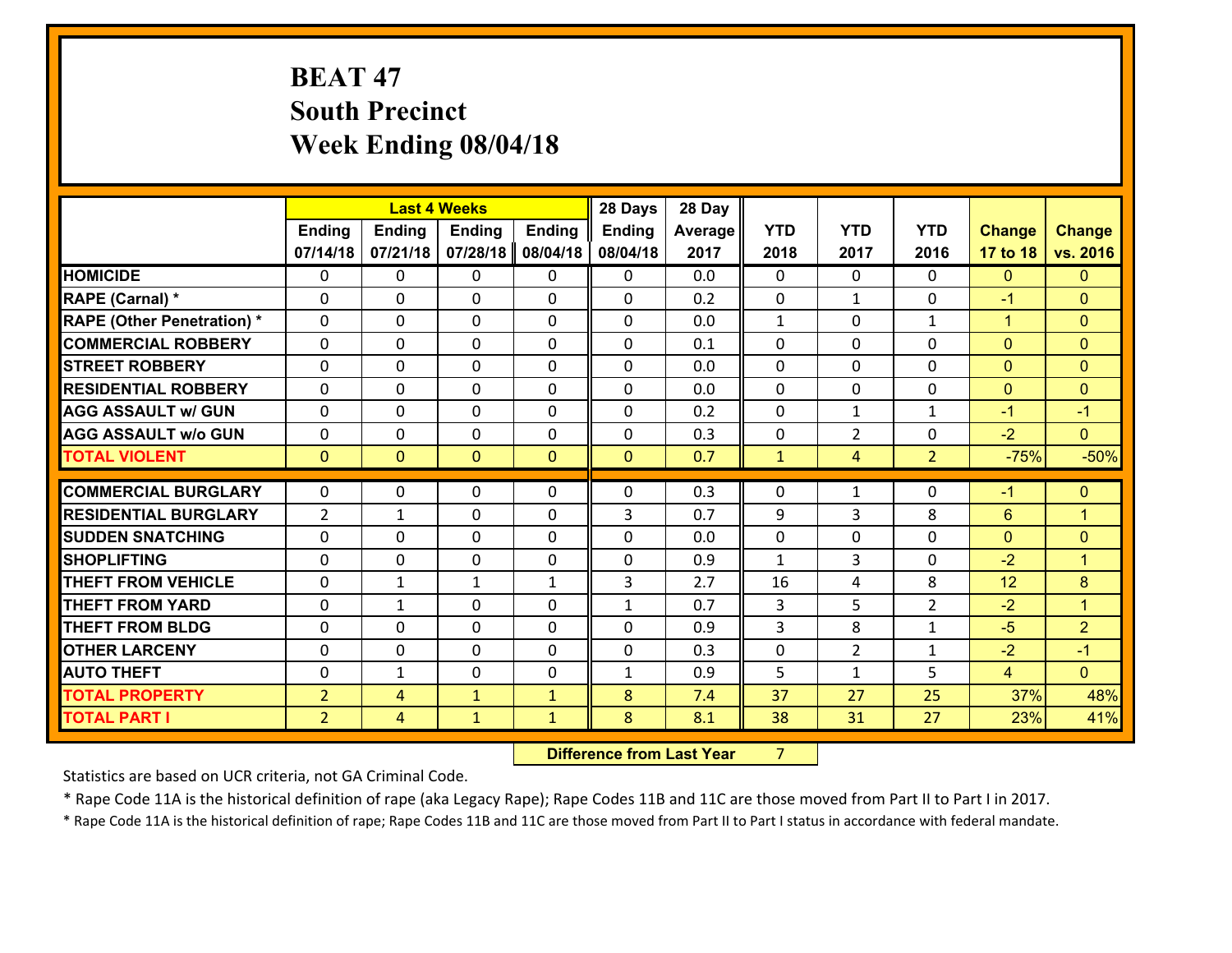

#### **COMPSTATEAST PRECINCTWeek Ending 08/04/18**

**PRECINCT COMMANDER:**

**CAPT. GEORGE GUNDICH**



|                                                                                                  | <b>Week</b><br><b>Ending</b> | <b>Week</b><br>Ending | Weekly<br>Avg           | 28-Day<br><b>Ending</b> | $28$ -Day<br>Ending              | Avg<br>28-Day    | <b>YTD</b>                                   | <b>YTD</b>       | <b>YTD</b>       | <b>Change</b>    | <b>Change</b>       |
|--------------------------------------------------------------------------------------------------|------------------------------|-----------------------|-------------------------|-------------------------|----------------------------------|------------------|----------------------------------------------|------------------|------------------|------------------|---------------------|
|                                                                                                  | 08/04/18                     | 07/28/18              | 2017                    | 08/04/18                | 07/07/18                         | 2017             | 2018                                         | 2017             | 2016             | 17 to 18         | vs. 2016            |
| <b>HOMICIDE</b>                                                                                  | 0                            | 2                     | $\mathbf{0}$            | 2                       |                                  |                  | 9                                            | 8                | 8                |                  |                     |
| RAPE (Carnal) *                                                                                  | 0                            | 0                     | 0                       | 1                       | 1                                | 0                | 8                                            | $\overline{2}$   | 4                | 6                | 4                   |
| <b>RAPE (Other Penetration) *</b>                                                                | $\bf{0}$                     | 0                     | $\mathbf 0$             | 1                       | $\Omega$                         | $\mathbf 1$      | 5                                            | $\overline{10}$  | $\overline{5}$   | $-5$             | $\Omega$            |
| <b>COMMERCIAL ROBBERY</b>                                                                        | 1                            | 1                     | 1                       | $\mathbf{2}$            | $\mathbf 0$                      | $\overline{2}$   | 4                                            | $\overline{22}$  | 5                | $-18$            | $-1$                |
| <b>STREET ROBBERY</b>                                                                            | $\mathbf 1$                  | $\overline{2}$        | $\mathbf 1$             | 3                       | 3                                | 3                | 26                                           | 28               | 53               | $-2$             | $-27$               |
| <b>RESIDENTIAL ROBBERY</b>                                                                       | 1                            | $\Omega$              | $\mathbf 0$             | $\mathbf{1}$            | 1                                | $\mathbf{1}$     | $\overline{2}$                               | $\overline{5}$   | $\overline{6}$   | $-3$             | $-4$                |
| <b>AGG ASSAULT w/ GUN</b>                                                                        | 3                            | $\Omega$              | $\overline{1}$          | 9                       | $\overline{2}$                   | $\overline{4}$   | 34                                           | 47               | 61               | $-13$            | $-27$               |
| <b>AGG ASSAULT w/o GUN</b>                                                                       | 4                            | $\overline{2}$        | $\overline{\mathbf{1}}$ | 9                       | $\overline{12}$                  | 5                | 56                                           | 49               | 30               | $\overline{7}$   | $\overline{26}$     |
| <b>TOTAL VIOLENT</b>                                                                             | 10                           | $\overline{7}$        | $\overline{4}$          | 28                      | 20                               | $\overline{17}$  | 144                                          | 171              | 172              | $-16%$           | $-16%$              |
| <b>COMMERCIAL BURGLARY</b>                                                                       | $\mathbf{0}$                 | 0                     | $\mathbf{0}$            | $\mathbf{2}$            | $\overline{2}$                   | 2                | 15                                           | 9                | $\overline{34}$  | 6                | $-19$               |
| <b>RESIDENTIAL BURGLARY</b>                                                                      | $\overline{7}$               | $\overline{3}$        | 5                       | $\overline{17}$         | 16                               | 18               | 137                                          | 156              | 254              | $-19$            | $-117$              |
| <b>SUDDEN SNATCHING</b>                                                                          | $\mathbf 0$                  | 1                     | $\mathbf 0$             | $\overline{2}$          | $\Omega$                         | $\mathbf 1$      | 8                                            | $\overline{10}$  | 5                | $-2$             | 3                   |
| <b>SHOPLIFTING</b>                                                                               | $\overline{2}$               | 8                     | 5                       | 15                      | $\overline{34}$                  | $\overline{22}$  | 195                                          | 177              | 157              | 18               | $\overline{38}$     |
| <b>THEFT FROM VEHICLE</b>                                                                        | 8                            | 14                    | $\overline{7}$          | 36                      | $\overline{20}$                  | $\overline{27}$  | 181                                          | 227              | $\overline{193}$ | $-46$            | $-12$               |
| <b>THEFT FROM YARD</b>                                                                           | 5                            | $\overline{3}$        | 3                       | 15                      | $\overline{14}$                  | $\overline{10}$  | 93                                           | $\overline{90}$  | $\overline{70}$  | $\overline{3}$   | $\overline{23}$     |
| <b>THEFT FROM BLDG</b>                                                                           | $\mathbf{2}$                 | 3                     | 3                       | 11                      | 11                               | $\overline{12}$  | 100                                          | 111              | 148              | $-11$            | $-48$               |
| <b>OTHER LARCENY</b>                                                                             | $\overline{2}$               | 1                     | $\overline{1}$          | 5                       | 3                                | $\overline{2}$   | 36                                           | $\overline{24}$  | $\overline{10}$  | 12               | 26                  |
| <b>AUTO THEFT</b>                                                                                | 3                            | 3                     | 3                       | 14                      | 4                                | 11               | 95                                           | 105              | 122              | $-10$            | $-27$               |
| <b>TOTAL PROPERTY</b>                                                                            | 29                           | 36                    | 27                      | 117                     | 104                              | 106              | 860                                          | 909              | 993              | $-5%$            | $-13%$              |
| <b>TOTAL PART I</b>                                                                              | 39                           | $\overline{43}$       | 31                      | 145                     | 124                              | $\overline{123}$ | 1004                                         | 1080             | 1165             | $-7%$            | $-14%$              |
| Statistics are based on UCR criteria, not GA Criminal Code, and are                              |                              |                       |                         |                         | <b>Difference from Last Year</b> |                  | -76                                          |                  |                  | <b>Last Week</b> | <b>Year-to-Date</b> |
| preliminary, based on RMS data at the time prepared, and are subject to change.                  |                              |                       |                         |                         |                                  |                  | <b>At-Fault Police Vehicle Accidents</b>     |                  |                  | 0                | 6                   |
| Cell Shading: white is within 0.6 standard deviation of the mean; red is above; green is below.  |                              |                       |                         |                         |                                  |                  | <b>Not At-Fault Police Vehicle Accidents</b> |                  |                  | $\mathbf 0$      | $\overline{2}$      |
| * Code 11A is the pre-2016 definition of rape; Codes 11B and 11C are by federal mandate in 2016. |                              |                       |                         |                         |                                  |                  | <b>Total Police Vehicle Accidents</b>        |                  |                  | $\Omega$         | 8                   |
|                                                                                                  | Week                         | <b>Week</b>           | Weekly                  | 28-Day                  | 28-Day                           | Avg              |                                              |                  |                  |                  |                     |
| <b>Citizen Initiated Calls</b>                                                                   | Ending                       | Ending                | Avg                     | <b>Ending</b>           | <b>Ending</b>                    | 28-Day           | <b>YTD</b>                                   | <b>YTD</b>       | <b>YTD</b>       | <b>Change</b>    | <b>Change</b>       |
|                                                                                                  | 08/04/18                     | 07/28/18              | 2017                    | 08/04/18                | 07/07/18                         | 2017             | 2018                                         | 2017             | 2016             | 17 to 18         | vs. 2016            |
| <b>Midnight Shift</b>                                                                            | 105                          | 90                    | 114                     | 397                     | 398                              | 455              | 2815                                         | 3093             | 3110             | $-278$           | $-295$              |
| Day Shift                                                                                        | 254                          | 244                   | 282                     | 1003                    | 935                              | 1127             | 7724                                         | 7576             | 7772             | 148              | $-48$               |
| <b>Afternoon Shift</b>                                                                           | 251                          | 278                   | 294                     | 1102                    | 1074                             | 1177             | 8214                                         | 8320             | 8453             | $-106$           | $-239$              |
| <b>TOTAL CITIZEN CFS</b>                                                                         | 610                          | 610                   | 690                     | 2502                    | 2407                             | 2758             | 18753                                        | 18989            | 19335            | $-1.2%$          | $-3.0%$             |
| <b>53S ShotSpotter Calls</b>                                                                     | 5                            | 3                     | 8                       | $\overline{22}$         | $\overline{23}$                  | $\overline{31}$  | 183                                          | $\overline{245}$ | 348              | $-62$            | $-165$              |
| <b>Sig 53 Shots Fired Calls</b>                                                                  | $\overline{12}$              | 8                     | $\overline{16}$         | $\overline{22}$         | 66                               | 64               | $\Omega$                                     | 564              | 698              | $-564$           | $-698$              |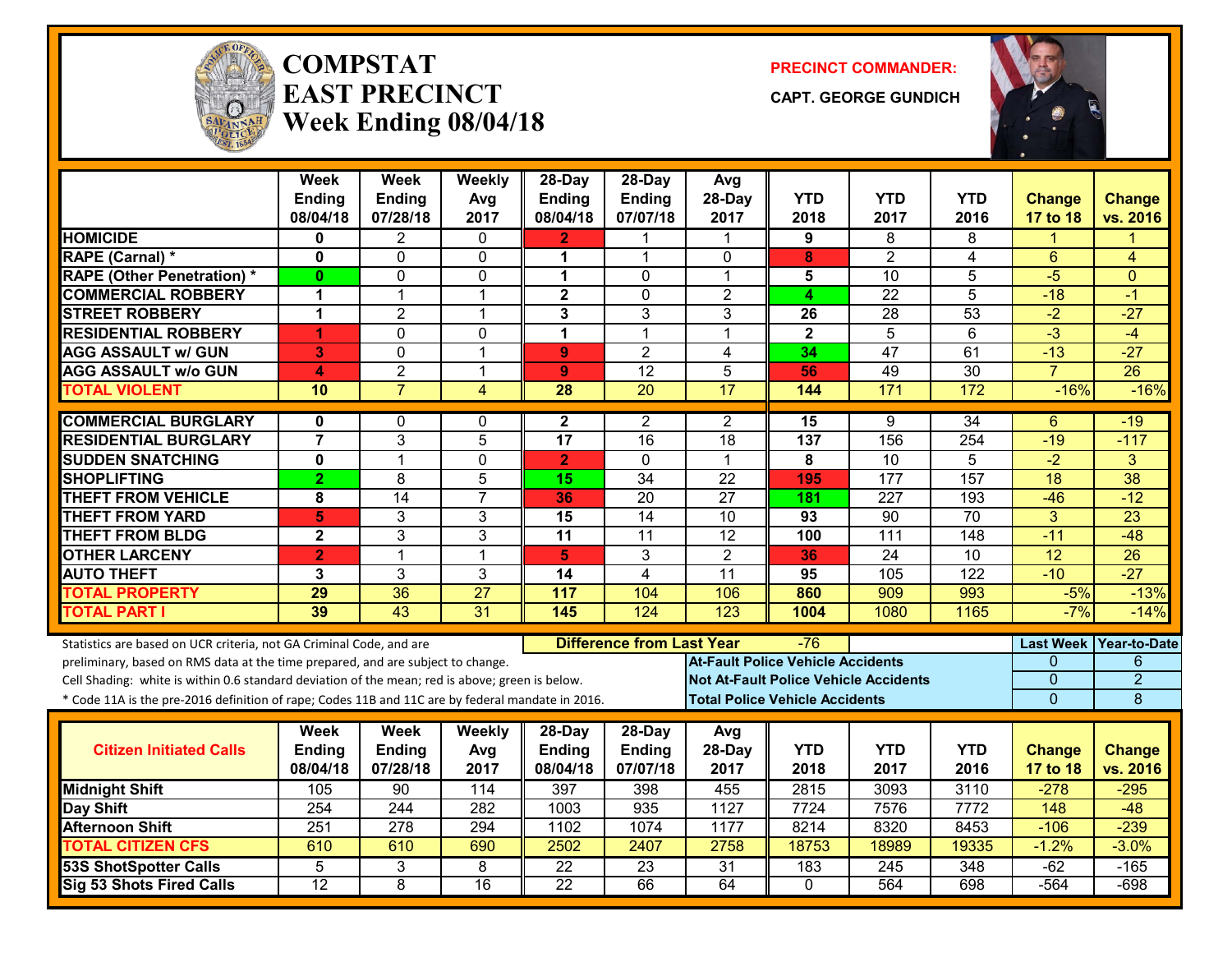# **BEAT 51 East Precinct Week Ending 08/04/18**

|                                   |                | <b>Last 4 Weeks</b> |                |                | 28 Days             | 28 Day         |                |                |                |                      |                |
|-----------------------------------|----------------|---------------------|----------------|----------------|---------------------|----------------|----------------|----------------|----------------|----------------------|----------------|
|                                   | Ending         | Ending              | <b>Ending</b>  | <b>Ending</b>  | Ending              | <b>Average</b> | <b>YTD</b>     | <b>YTD</b>     | <b>YTD</b>     | <b>Change</b>        | <b>Change</b>  |
|                                   | 07/14/18       | 07/21/18            | 07/28/18       | 08/04/18       | 08/04/18            | 2017           | 2018           | 2017           | 2016           | 17 to 18             | vs. 2016       |
| <b>HOMICIDE</b>                   | $\Omega$       | 0                   | $\mathbf{0}$   | $\mathbf{0}$   | 0                   | 0.0            | $\overline{2}$ | $\mathbf{1}$   | $\mathbf{1}$   | 1                    | 1.             |
| RAPE (Carnal) *                   | $\Omega$       | $\mathbf{1}$        | $\Omega$       | $\Omega$       | $\mathbf{1}$        | 0.0            | 3              | $\mathbf{1}$   | 0              | $\overline{2}$       | 3              |
| <b>RAPE (Other Penetration) *</b> | $\Omega$       | 0                   | 0              | 0              | 0                   | 0.0            | $\overline{2}$ | $\overline{2}$ | 0              | $\mathbf{0}$         | $\overline{2}$ |
| <b>COMMERCIAL ROBBERY</b>         | 0              | 0                   | 0              | $\mathbf{1}$   | 1                   | 0.0            | $\mathbf{1}$   | $\mathbf{1}$   | $\mathbf{1}$   | $\mathbf{0}$         | $\overline{0}$ |
| <b>STREET ROBBERY</b>             | $\Omega$       | 0                   | 0              | 0              | 0                   | 0.1            | 5              | $\overline{7}$ | 5              | $-2$                 | $\Omega$       |
| <b>RESIDENTIAL ROBBERY</b>        | 0              | 0                   | 0              | 0              | 0                   | 0.0            | 0              | $\mathbf{1}$   | 0              | $-1$                 | $\overline{0}$ |
| <b>AGG ASSAULT w/ GUN</b>         | $\mathbf{1}$   | 0                   | $\mathbf 0$    | $\mathbf{1}$   | $\overline{2}$      | 0.1            | 6              | 6              | 18             | $\mathbf{0}$         | $-12$          |
| <b>AGG ASSAULT W/o GUN</b>        | $\mathbf{1}$   | 0                   | $\mathbf{1}$   | 0              | $\overline{2}$      | 0.2            | 18             | 13             | 10             | 5 <sup>5</sup>       | 8 <sup>°</sup> |
| <b>TOTAL VIOLENT</b>              | 2 <sup>1</sup> | $\mathbf{1}$        | $\mathbf{1}$   | $\overline{2}$ | 6                   | 0.6            | 37             | 32             | 35             | 16%                  | 6%             |
| <b>COMMERCIAL BURGLARY</b>        | $\Omega$       | 0                   | 0              | $\mathbf{0}$   | $\Omega$            | 0.1            | 4              | $\overline{2}$ | 8              | $\overline{2}$       | $-4$           |
| <b>RESIDENTIAL BURGLARY</b>       | $\Omega$       |                     |                |                |                     |                |                |                |                |                      |                |
|                                   |                | $\mathbf{1}$        | $\mathbf{0}$   | $\mathbf{1}$   | $\overline{2}$      | 0.5            | 11             | 23             | 23             | $-12$                | $-12$          |
| <b>SUDDEN SNATCHING</b>           | 0              | $\mathbf{1}$        | $\mathbf{1}$   | $\Omega$       | $\overline{2}$<br>5 | 0.1<br>0.4     | 3              | $\overline{2}$ | 0<br>22        | $\mathbf{1}$<br>$-6$ | 3              |
| <b>SHOPLIFTING</b>                | $\mathbf{1}$   | $\overline{2}$      | $\overline{2}$ | $\Omega$       |                     |                | 18             | 24             |                |                      | $-4$           |
| <b>THEFT FROM VEHICLE</b>         | $\mathbf{1}$   | $\overline{2}$      | 3              | $\mathbf{1}$   | $\overline{7}$      | 0.4            | 32             | 15             | 23             | 17                   | 9              |
| <b>THEFT FROM YARD</b>            | $\mathbf{1}$   | 0                   | 0              | 0              | $\mathbf{1}$        | 0.2            | 11             | 11             | 18             | $\mathbf{0}$         | $-7$           |
| <b>THEFT FROM BLDG</b>            | 0              | 0                   | $\mathbf{1}$   | $\mathbf{1}$   | $\overline{2}$      | 0.4            | 14             | 23             | 23             | $-9$                 | $-9$           |
| <b>OTHER LARCENY</b>              | 0              | 0                   | 0              | 0              | 0                   | 0.1            | 9              | 3              | $\overline{2}$ | 6                    | $\overline{7}$ |
| <b>AUTO THEFT</b>                 | $\overline{2}$ | 0                   | $\overline{2}$ | 0              | 4                   | 0.3            | 16             | 16             | 15             | $\mathbf{0}$         | $\mathbf{1}$   |
| <b>TOTAL PROPERTY</b>             | 5 <sup>1</sup> | $6\overline{6}$     | 9              | $\overline{3}$ | 23                  | 2.5            | 118            | 119            | 134            | $-1%$                | $-12%$         |
| <b>TOTAL PART I</b>               | $\overline{7}$ | 7 <sup>1</sup>      | 10             | 5              | 29                  | 3.1            | 155            | 151            | 169            | 3%                   | $-8%$          |

 **Difference from Last Year**r 4

Statistics are based on UCR criteria, not GA Criminal Code.

\* Rape Code 11A is the historical definition of rape (aka Legacy Rape); Rape Codes 11B and 11C are those moved from Part II to Part I in 2017.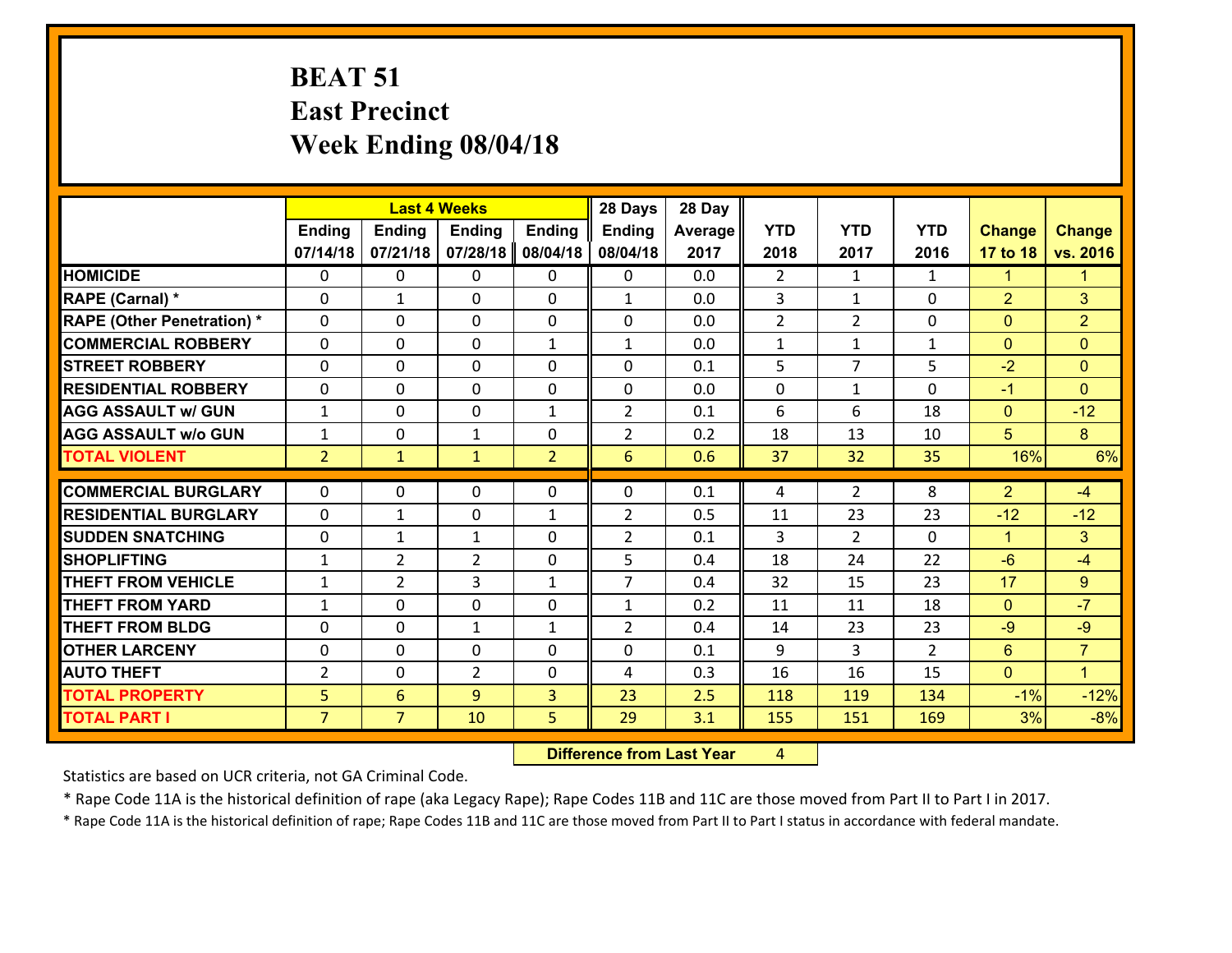### **BEAT 52 East Precinct Week Ending 08/04/18**

|                                              |                     | <b>Last 4 Weeks</b>              |                     |                                  | 28 Days       | 28 Day       |                |                |                |                      |                 |
|----------------------------------------------|---------------------|----------------------------------|---------------------|----------------------------------|---------------|--------------|----------------|----------------|----------------|----------------------|-----------------|
|                                              | <b>Ending</b>       | <b>Ending</b>                    | <b>Ending</b>       | <b>Ending</b>                    | <b>Ending</b> | Average      | <b>YTD</b>     | <b>YTD</b>     | <b>YTD</b>     | <b>Change</b>        | <b>Change</b>   |
|                                              | 07/14/18            | 07/21/18                         | 07/28/18            | 08/04/18                         | 08/04/18      | 2017         | 2018           | 2017           | 2016           | 17 to 18             | vs. 2016        |
| <b>HOMICIDE</b>                              | $\Omega$            | 0                                | $\mathbf{1}$        | 0                                | $\mathbf{1}$  | 0.0          | $\mathbf{1}$   | $\Omega$       | $\overline{2}$ | 1                    | $-1$            |
| RAPE (Carnal) *                              | $\Omega$            | 0                                | $\mathbf{0}$        | $\Omega$                         | 0             | 0.1          | 2              | $\Omega$       | $\Omega$       | 2                    | $\overline{2}$  |
| <b>RAPE (Other Penetration) *</b>            | $\Omega$            | 0                                | $\Omega$            | $\Omega$                         | 0             | 0.2          | $\Omega$       | $\overline{2}$ | $\Omega$       | $-2$                 | $\Omega$        |
| <b>COMMERCIAL ROBBERY</b>                    | $\mathbf 0$         | 0                                | $\mathbf{0}$        | $\Omega$                         | 0             | 0.0          | $\mathbf{1}$   | 0              | 0              | $\blacktriangleleft$ | $\mathbf{1}$    |
| <b>STREET ROBBERY</b>                        | $\mathbf 0$         | 0                                | $\mathbf{1}$        | 0                                | $\mathbf{1}$  | 1.1          | $\overline{3}$ | $\overline{7}$ | 14             | $-4$                 | $-11$           |
| <b>RESIDENTIAL ROBBERY</b>                   | $\mathbf{0}$        | 0                                | $\Omega$            | 0                                | $\Omega$      | 0.3          | 0              | $\overline{2}$ | $\mathbf{1}$   | $-2$                 | $-1$            |
| <b>AGG ASSAULT w/ GUN</b>                    | $\mathbf 0$         | $\mathbf{1}$                     | $\mathbf 0$         | 0                                | $\mathbf{1}$  | 0.5          | 4              | 5              | 15             | $-1$                 | $-11$           |
| <b>AGG ASSAULT w/o GUN</b>                   | $\mathbf 0$         | 0                                | $\mathbf{1}$        | 0                                | $\mathbf{1}$  | 1.2          | 9              | 11             | 4              | $-2$                 | 5               |
| <b>TOTAL VIOLENT</b>                         | $\overline{0}$      | $\mathbf{1}$                     | 3                   | $\mathbf{0}$                     | 4             | 3.4          | 20             | 27             | 36             | $-26%$               | $-44%$          |
| <b>COMMERCIAL BURGLARY</b>                   | $\Omega$            | 0                                | $\Omega$            | $\Omega$                         | 0             | 0.2          | $\mathbf{1}$   | $\mathbf{1}$   | $\overline{2}$ | $\Omega$             | $-1$            |
| <b>RESIDENTIAL BURGLARY</b>                  | $\mathbf 0$         | $\overline{2}$                   | $\mathbf{1}$        | $\mathbf{1}$                     | 4             | 2.6          | 31             | 20             | 38             | 11                   | $-7$            |
| <b>SUDDEN SNATCHING</b>                      | $\mathbf 0$         | 0                                | $\mathbf 0$         | 0                                | 0             | 0.3          | $\mathbf{1}$   | $\overline{2}$ | 0              | $-1$                 | $\mathbf{1}$    |
| <b>SHOPLIFTING</b>                           | $\mathbf 0$         | 0                                | $\mathbf 0$         | 0                                | 0             | 0.3          | $\overline{2}$ | $\overline{2}$ | $\overline{2}$ | $\Omega$             | $\overline{0}$  |
| <b>THEFT FROM VEHICLE</b>                    |                     |                                  |                     |                                  |               |              |                |                |                |                      | $-4$            |
|                                              |                     |                                  |                     |                                  |               |              |                |                |                |                      |                 |
|                                              | $\mathbf{1}$        | 1                                | $\mathbf{1}$        | $\overline{2}$                   | 5             | 7.2          | 21             | 56             | 25             | $-35$                |                 |
| <b>THEFT FROM YARD</b>                       | $\mathbf{1}$        | 0                                | $\mathbf 0$         | $\overline{2}$                   | 3             | 1.8          | 13             | 15             | 10             | $-2$                 | 3 <sup>1</sup>  |
| <b>THEFT FROM BLDG</b>                       | $\mathbf 0$         | 0                                | $\mathbf{1}$        | 0                                | 1             | 1.3          | 12             | 11             | 20             | $\overline{1}$       | $-8$            |
| <b>OTHER LARCENY</b>                         | $\mathbf 0$         | 0                                | $\mathbf 0$         | $\mathbf{1}$                     | $\mathbf{1}$  | 0.5          | $\overline{7}$ | 4              | 4              | $\overline{3}$       | 3 <sup>1</sup>  |
| <b>AUTO THEFT</b>                            | $\overline{2}$      | $\mathbf{0}$                     | 1                   | $\mathbf{1}$                     | 4             | 2.5          | 20             | 17             | 16             | $\mathbf{3}$         | $\overline{4}$  |
| <b>TOTAL PROPERTY</b><br><b>TOTAL PART I</b> | 4<br>$\overline{4}$ | $\overline{3}$<br>$\overline{4}$ | 4<br>$\overline{7}$ | $\overline{7}$<br>$\overline{7}$ | 18<br>22      | 16.6<br>20.0 | 108<br>128     | 128<br>155     | 117<br>153     | $-16%$<br>$-17%$     | $-8%$<br>$-16%$ |

 **Difference from Last Year**‐27

Statistics are based on UCR criteria, not GA Criminal Code.

\* Rape Code 11A is the historical definition of rape (aka Legacy Rape); Rape Codes 11B and 11C are those moved from Part II to Part I in 2017.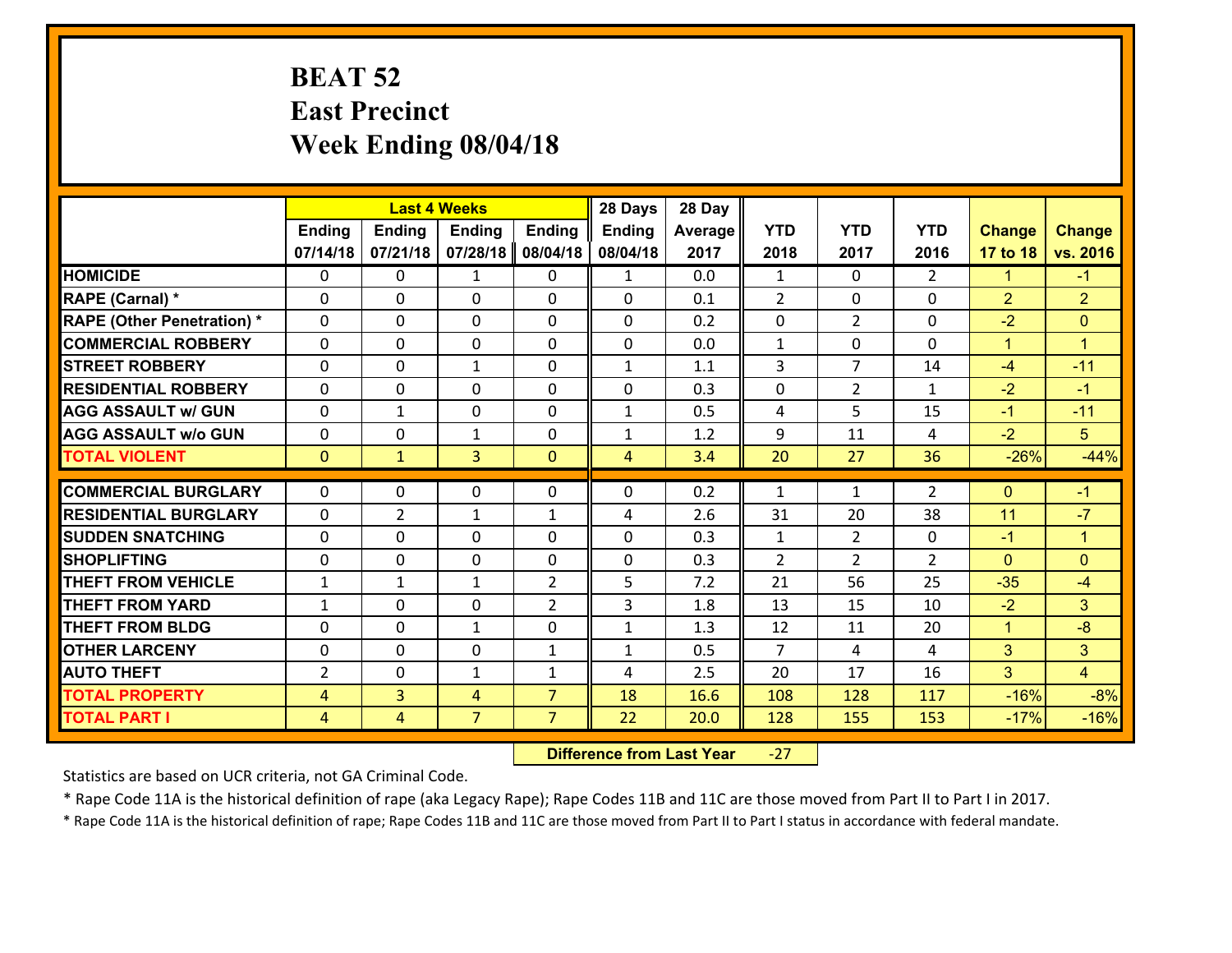### **BEAT 53 East Precinct Week Ending 08/04/18**

|                                              |                                | <b>Last 4 Weeks</b>            |                   |                     | 28 Days             | 28 Day     |                      |                |                |                                  |                        |
|----------------------------------------------|--------------------------------|--------------------------------|-------------------|---------------------|---------------------|------------|----------------------|----------------|----------------|----------------------------------|------------------------|
|                                              | Ending                         | <b>Ending</b>                  | <b>Ending</b>     | <b>Ending</b>       | <b>Ending</b>       | Average    | <b>YTD</b>           | <b>YTD</b>     | <b>YTD</b>     | <b>Change</b>                    | <b>Change</b>          |
|                                              | 07/14/18                       | 07/21/18                       | 07/28/18          | 08/04/18            | 08/04/18            | 2017       | 2018                 | 2017           | 2016           | 17 to 18                         | vs. 2016               |
| <b>HOMICIDE</b>                              | $\mathbf{0}$                   | 0                              | 0                 | $\mathbf{0}$        | 0                   | 0.5        | $\mathbf{0}$         | 4              | $\mathbf{1}$   | $-4$                             | $-1$                   |
| <b>RAPE (Carnal) *</b>                       | $\Omega$                       | 0                              | 0                 | $\mathbf{0}$        | $\Omega$            | 0.1        | 2                    | 0              | $\overline{2}$ | $\overline{2}$                   | $\Omega$               |
| <b>RAPE (Other Penetration) *</b>            | $\Omega$                       | $\Omega$                       | $\Omega$          | $\Omega$            | $\Omega$            | 0.2        | $\Omega$             | 3              | $\overline{2}$ | $-3$                             | $-2$                   |
| <b>COMMERCIAL ROBBERY</b>                    | 0                              | 0                              | $\mathbf 0$       | 0                   | 0                   | 0.1        | $\mathbf 0$          | $\mathbf{1}$   | 0              | $-1$                             | $\Omega$               |
| <b>STREET ROBBERY</b>                        | $\Omega$                       | 0                              | $\mathbf{0}$      | $\Omega$            | 0                   | 0.3        | 4                    | $\overline{2}$ | 9              | $\overline{2}$                   | $-5$                   |
| <b>RESIDENTIAL ROBBERY</b>                   | $\Omega$                       | 0                              | 0                 | $\Omega$            | 0                   | 0.2        | $\Omega$             | $\mathbf{1}$   | $\overline{2}$ | $-1$                             | $-2$                   |
| <b>AGG ASSAULT w/ GUN</b>                    | $\mathbf{1}$                   | $\overline{2}$                 | 0                 | $\overline{2}$      | 5                   | 1.7        | 11                   | 17             | 5              | $-6$                             | 6                      |
| <b>AGG ASSAULT w/o GUN</b>                   | 0                              | 0                              | 0                 | $\overline{2}$      | $\overline{2}$      | 1.2        | 9                    | 12             | 4              | $-3$                             | 5 <sup>5</sup>         |
| <b>TOTAL VIOLENT</b>                         | $\mathbf{1}$                   | $\overline{2}$                 | $\mathbf{0}$      | $\overline{4}$      | $\overline{7}$      | 4.3        | 26                   | 40             | 25             | $-35%$                           | 4%                     |
|                                              |                                |                                |                   |                     |                     |            |                      |                |                |                                  |                        |
|                                              |                                |                                |                   |                     |                     |            |                      |                |                |                                  |                        |
| <b>COMMERCIAL BURGLARY</b>                   | $\Omega$                       | $\mathbf{1}$                   | $\mathbf{0}$      | 0                   | $\mathbf{1}$        | 0.1        | 3                    | $\mathbf{1}$   | 2              | $\overline{2}$                   | $\blacktriangleleft$   |
| <b>RESIDENTIAL BURGLARY</b>                  | $\Omega$                       | 0                              | $\mathbf{0}$      | 2                   | $\overline{2}$      | 2.5        | 24                   | 19             | 52             | 5                                | $-28$                  |
| <b>SUDDEN SNATCHING</b>                      | $\Omega$                       | 0                              | $\mathbf{0}$      | $\Omega$            | $\Omega$            | 0.2        | $\mathbf{1}$         | $\overline{2}$ | 3              | $-1$                             | $-2$                   |
| <b>SHOPLIFTING</b>                           | 0                              | 0                              | 0                 | 0                   | $\Omega$            | 0.1        | 9                    | $\Omega$       | $\mathbf{1}$   | 9                                | 8                      |
| <b>THEFT FROM VEHICLE</b>                    | $\mathbf{1}$                   | $\overline{2}$                 | 6                 | $\mathbf{1}$        | 10                  | 6.3        | 39                   | 42             | 32             | $-3$                             | $\overline{7}$         |
| <b>THEFT FROM YARD</b>                       | 1                              | 0                              | $\overline{2}$    | $\mathbf{1}$        | 4                   | 2.2        | 20                   | 17             | 12             | 3                                | 8                      |
| <b>THEFT FROM BLDG</b>                       | 4                              | 0                              | $\mathbf{1}$      | 0                   | 5                   | 4.4        | 26<br>$\overline{7}$ | 29             | 46<br>$\Omega$ | $-3$                             | $-20$                  |
| <b>OTHER LARCENY</b><br><b>AUTO THEFT</b>    | 0                              | $\overline{2}$<br>$\mathbf{1}$ | 0<br>$\mathbf{0}$ | $\mathbf{1}$<br>0   | 3<br>$\overline{2}$ | 0.3<br>2.7 |                      | 3<br>14        | 24             | $\overline{4}$<br>$\overline{4}$ | $\overline{7}$<br>$-6$ |
|                                              | $\mathbf{1}$<br>$\overline{7}$ |                                |                   |                     | 27                  | 18.7       | 18                   |                | 172            |                                  |                        |
| <b>TOTAL PROPERTY</b><br><b>TOTAL PART I</b> | 8                              | $6\overline{6}$<br>8           | 9<br>9            | 5<br>9 <sup>°</sup> | 34                  | 23.0       | 147<br>173           | 127<br>167     | 197            | 16%<br>4%                        | $-15%$<br>$-12%$       |

 **Difference from Last Year**r 6

Statistics are based on UCR criteria, not GA Criminal Code.

\* Rape Code 11A is the historical definition of rape (aka Legacy Rape); Rape Codes 11B and 11C are those moved from Part II to Part I in 2017.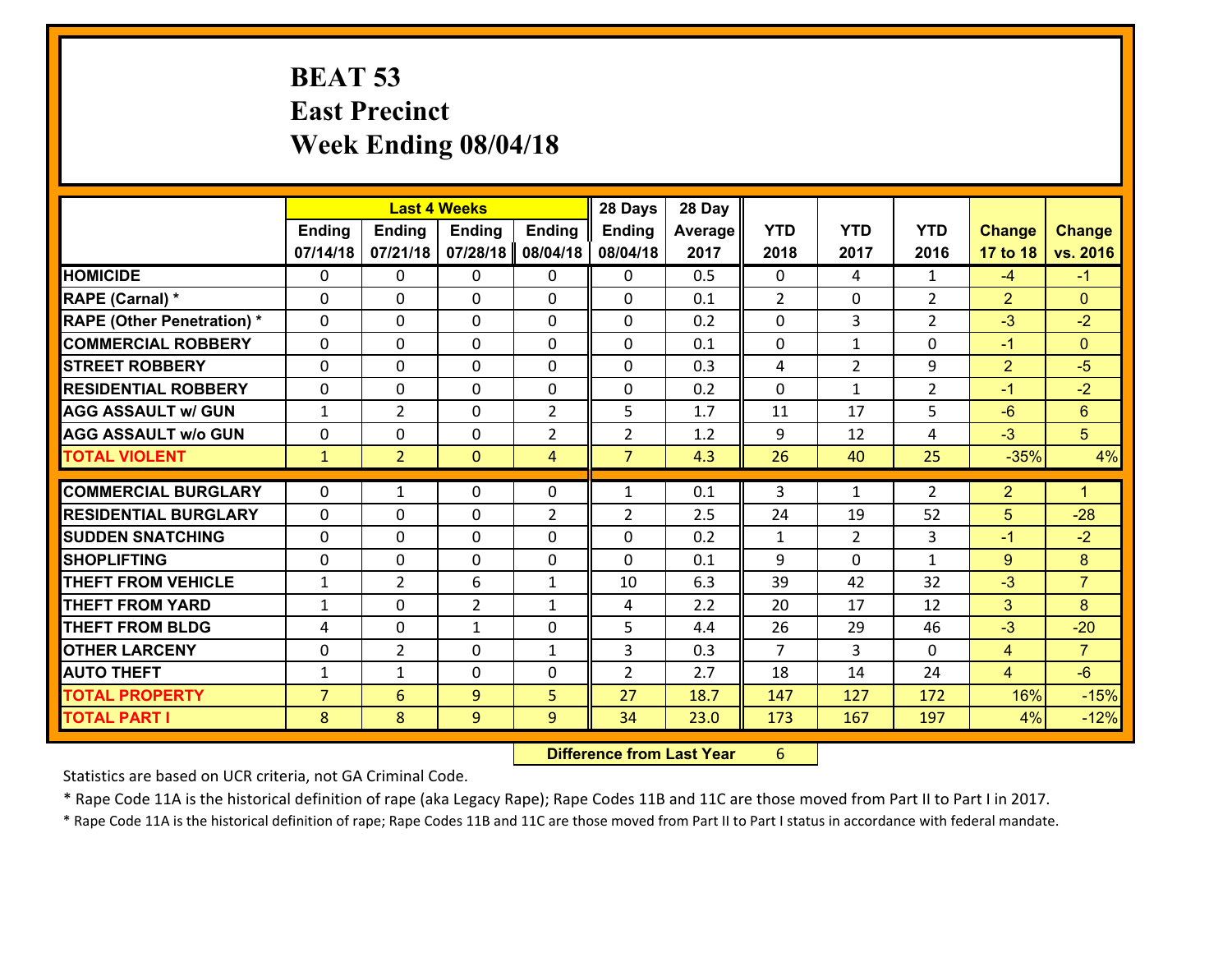# **BEAT 54 East Precinct Week Ending 08/04/18**

|                                   |                | <b>Last 4 Weeks</b> |                |                |                | 28 Day  |                |                |              |                      |                |
|-----------------------------------|----------------|---------------------|----------------|----------------|----------------|---------|----------------|----------------|--------------|----------------------|----------------|
|                                   | <b>Ending</b>  | <b>Ending</b>       | <b>Ending</b>  | <b>Ending</b>  | <b>Ending</b>  | Average | <b>YTD</b>     | <b>YTD</b>     | <b>YTD</b>   | <b>Change</b>        | <b>Change</b>  |
|                                   | 07/14/18       | 07/21/18            | 07/28/18       | 08/04/18       | 08/04/18       | 2017    | 2018           | 2017           | 2016         | 17 to 18             | vs. 2016       |
| <b>HOMICIDE</b>                   | $\Omega$       | 0                   | $\Omega$       | 0              | $\Omega$       | 0.2     | 4              | 3              | $\mathbf{1}$ | 1                    | 3              |
| RAPE (Carnal) *                   | $\Omega$       | 0                   | $\mathbf{0}$   | $\Omega$       | 0              | 0.1     | $\mathbf{0}$   | $\Omega$       | $\Omega$     | $\mathbf{0}$         | $\mathbf{0}$   |
| <b>RAPE (Other Penetration) *</b> | $\Omega$       | $\mathbf{1}$        | $\mathbf{0}$   | $\Omega$       | $\mathbf{1}$   | 0.1     | $\mathbf{1}$   | $\Omega$       | $\mathbf{1}$ | $\overline{1}$       | $\Omega$       |
| <b>COMMERCIAL ROBBERY</b>         | $\mathbf 0$    | 0                   | $\mathbf{1}$   | 0              | $\mathbf{1}$   | 0.9     | 2              | 11             | 0            | $-9$                 | $\overline{2}$ |
| <b>STREET ROBBERY</b>             | $\Omega$       | 0                   | $\mathbf{1}$   | 0              | $\mathbf{1}$   | 0.8     | $\overline{7}$ | 9              | 15           | $-2$                 | $-8$           |
| <b>RESIDENTIAL ROBBERY</b>        | $\mathbf{0}$   | 0                   | $\Omega$       | $\mathbf{1}$   | $\mathbf{1}$   | 0.0     | $\overline{2}$ | $\Omega$       | 3            | 2                    | $-1$           |
| <b>AGG ASSAULT w/ GUN</b>         | $\Omega$       | 0                   | $\mathbf 0$    | 0              | 0              | 1.1     | 8              | 12             | 15           | $-4$                 | $-7$           |
| <b>AGG ASSAULT w/o GUN</b>        | $\mathbf{1}$   | 0                   | $\mathbf 0$    | 0              | $\mathbf{1}$   | 0.8     | 10             | 9              | 3            | $\overline{1}$       | $\overline{7}$ |
| <b>TOTAL VIOLENT</b>              | $\mathbf{1}$   | $\mathbf{1}$        | $\overline{2}$ | $\mathbf{1}$   | 5              | 4.0     | 34             | 44             | 38           | $-23%$               | $-11%$         |
| <b>COMMERCIAL BURGLARY</b>        | $\Omega$       | 0                   | $\Omega$       | $\Omega$       | 0              | 0.7     | $\mathcal{P}$  | 3              | 8            | $-1$                 | $-6$           |
| <b>RESIDENTIAL BURGLARY</b>       | $\overline{2}$ | $\overline{2}$      | $\overline{2}$ | $\overline{2}$ | 8              | 5.1     | 40             | 38             | 59           | $\overline{2}$       | $-19$          |
| <b>SUDDEN SNATCHING</b>           | $\mathbf 0$    | 0                   | 0              | 0              | 0              | 0.1     | $\mathbf 0$    | 0              | 0            | $\Omega$             | $\overline{0}$ |
| <b>SHOPLIFTING</b>                | $\mathbf{1}$   | 0                   | $\mathbf{1}$   | $\mathbf{1}$   | $\overline{3}$ | 5.0     | 46             | 24             | 44           | 22                   | $\overline{2}$ |
| <b>THEFT FROM VEHICLE</b>         | $\mathbf{1}$   | $\overline{2}$      | 4              | $\mathbf{1}$   | 8              | 5.3     | 31             | 46             | 46           | $-15$                | $-15$          |
| <b>THEFT FROM YARD</b>            | $\overline{2}$ | 0                   | $\mathbf 0$    | $\overline{2}$ | 4              | 2.3     | 20             | 19             | 13           | $\blacktriangleleft$ | $\overline{7}$ |
| <b>THEFT FROM BLDG</b>            | $\mathbf 0$    | 0                   | $\mathbf 0$    | 0              | 0              | 2.3     | 21             | 26             | 23           | $-5$                 | $-2$           |
| <b>OTHER LARCENY</b>              | $\mathbf 0$    | 0                   | $\mathbf 0$    | 0              | 0              | 0.2     | $\overline{7}$ | $\overline{2}$ | 3            | 5                    | $\overline{4}$ |
| <b>AUTO THEFT</b>                 | $\mathbf{0}$   | $\mathbf{0}$        | $\mathbf{0}$   | $\overline{2}$ | $\overline{2}$ | 1.9     | 20             | 28             | 28           | $-8$                 | $-8$           |
| <b>TOTAL PROPERTY</b>             | 6              | 4                   | $\overline{7}$ | 8              | 25             | 22.9    | 187            | 186            | 224          | 1%                   | $-17%$         |
| <b>TOTAL PART I</b>               | $\overline{7}$ | 5                   | 9              | 9              | 30             | 26.8    | 221            | 230            | 262          | $-4%$                | $-16%$         |

 **Difference from Last Year**r -9

Statistics are based on UCR criteria, not GA Criminal Code.

\* Rape Code 11A is the historical definition of rape (aka Legacy Rape); Rape Codes 11B and 11C are those moved from Part II to Part I in 2017.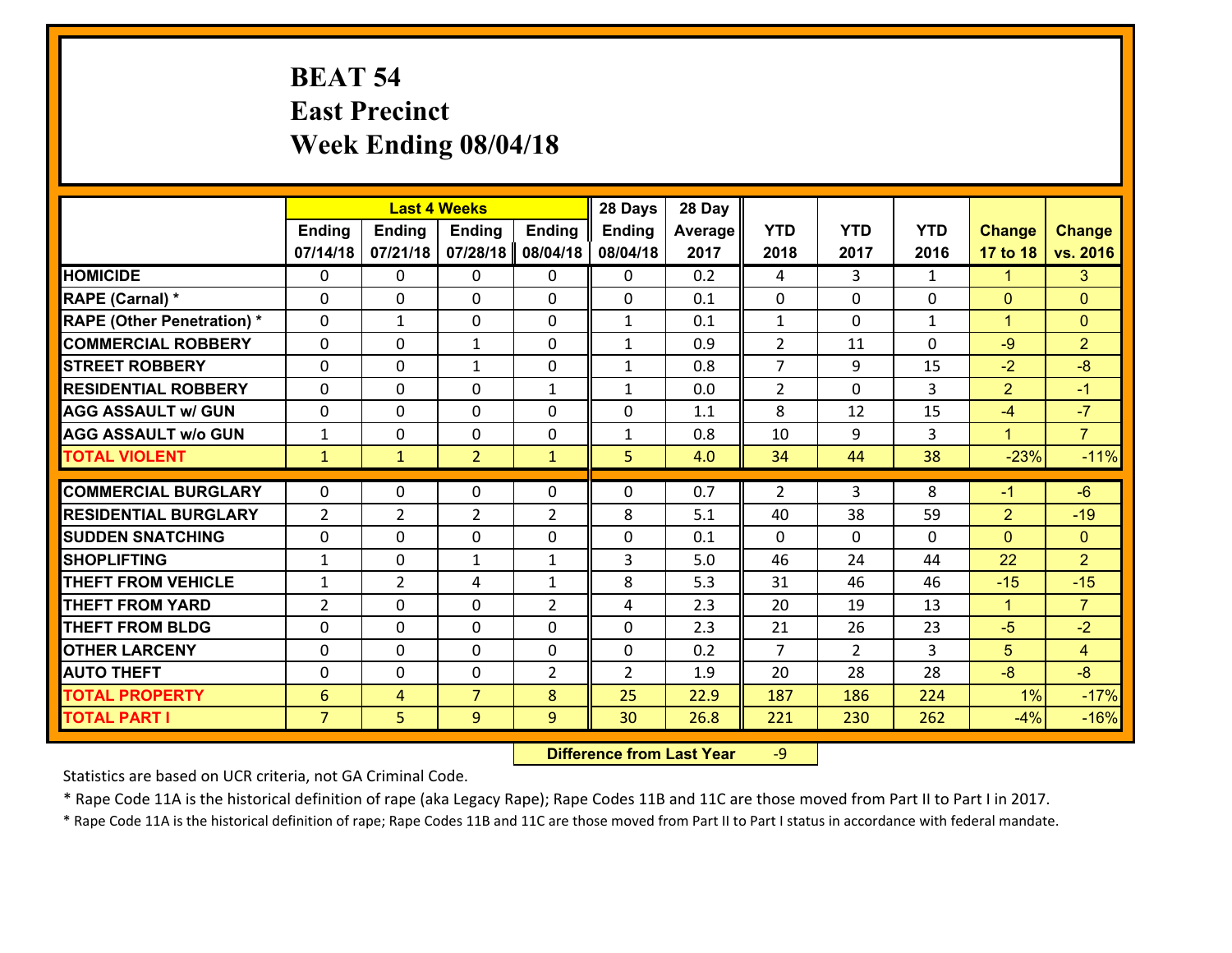### **BEAT 55 East Precinct Week Ending 08/04/18**

|                                   |                |                | <b>Last 4 Weeks</b> |                | 28 Days        | 28 Day  |              |              |                |                      |                      |
|-----------------------------------|----------------|----------------|---------------------|----------------|----------------|---------|--------------|--------------|----------------|----------------------|----------------------|
|                                   | <b>Ending</b>  | <b>Ending</b>  | <b>Ending</b>       | <b>Ending</b>  | <b>Ending</b>  | Average | <b>YTD</b>   | <b>YTD</b>   | <b>YTD</b>     | <b>Change</b>        | <b>Change</b>        |
|                                   | 07/14/18       | 07/21/18       | 07/28/18            | 08/04/18       | 08/04/18       | 2017    | 2018         | 2017         | 2016           | 17 to 18             | vs. 2016             |
| <b>HOMICIDE</b>                   | 0              | 0              | $\Omega$            | 0              | 0              | 0.0     | 1            | $\Omega$     | 0              | $\blacktriangleleft$ | $\blacktriangleleft$ |
| <b>RAPE (Carnal)</b> *            | 0              | 0              | $\mathbf{0}$        | 0              | $\Omega$       | 0.0     | $\mathbf{0}$ | 0            | $\mathbf{1}$   | $\mathbf{0}$         | $-1$                 |
| <b>RAPE (Other Penetration) *</b> | $\Omega$       | 0              | $\mathbf{0}$        | $\Omega$       | $\Omega$       | 0.0     | $\Omega$     | $\Omega$     | $\mathbf{1}$   | $\mathbf{0}$         | $-1$                 |
| <b>COMMERCIAL ROBBERY</b>         | 0              | 0              | 0                   | 0              | $\Omega$       | 1.0     | $\mathbf{0}$ | 9            | $\overline{2}$ | $-9$                 | $-2$                 |
| <b>STREET ROBBERY</b>             | $\Omega$       | 0              | $\mathbf 0$         | 0              | 0              | 0.2     | 4            | $\mathbf{1}$ | 5              | 3                    | $-1$                 |
| <b>RESIDENTIAL ROBBERY</b>        | $\Omega$       | $\Omega$       | $\mathbf 0$         | $\Omega$       | 0              | 0.0     | $\mathbf 0$  | $\mathbf{1}$ | 0              | $-1$                 | $\mathbf{0}$         |
| <b>AGG ASSAULT w/ GUN</b>         | $\mathbf{1}$   | 0              | $\mathbf 0$         | $\Omega$       | $\mathbf{1}$   | 0.5     | 4            | 5            | 5              | $-1$                 | $-1$                 |
| <b>AGG ASSAULT w/o GUN</b>        | $\mathbf{1}$   | 0              | $\mathbf 0$         | 0              | $\mathbf{1}$   | 0.5     | 4            | $\mathbf{1}$ | 5              | 3                    | $-1$                 |
| <b>TOTAL VIOLENT</b>              | 2 <sup>1</sup> | $\overline{0}$ | $\overline{0}$      | $\mathbf{0}$   | $\overline{2}$ | 2.2     | 13           | 17           | 19             | $-24%$               | $-32%$               |
| <b>COMMERCIAL BURGLARY</b>        | $\Omega$       | 0              | $\mathbf{0}$        | $\Omega$       | $\Omega$       | 0.3     | 3            | $\mathbf{1}$ | 6              | $\overline{2}$       | $-3$                 |
|                                   |                |                |                     |                |                |         |              |              |                |                      |                      |
| <b>RESIDENTIAL BURGLARY</b>       | 0              | 0              | $\mathbf 0$         | 0              | 0              | 3.4     | 10           | 34           | 29             | $-24$                | $-19$                |
| <b>SUDDEN SNATCHING</b>           | 0              | 0              | $\mathbf 0$         | 0              | 0              | 0.2     | $\mathbf{1}$ | 3            | 0              | $-2$                 | $\blacktriangleleft$ |
| <b>SHOPLIFTING</b>                | 0              | 1              | 5                   | $\mathbf{1}$   | $\overline{7}$ | 13.8    | 117          | 124          | 79             | $-7$                 | 38                   |
| <b>THEFT FROM VEHICLE</b>         | $\mathbf{1}$   | 0              | $\mathbf 0$         | $\overline{2}$ | 3              | 4.1     | 28           | 35           | 43             | $-7$                 | $-15$                |
| <b>THEFT FROM YARD</b>            | 0              | $\mathbf{1}$   | 1                   | 0              | $\overline{2}$ | 1.5     | 18           | 12           | 8              | $6\overline{6}$      | 10                   |
| <b>THEFT FROM BLDG</b>            | 0              | 1              | $\mathbf 0$         | $\mathbf{1}$   | $\overline{2}$ | 1.5     | 12           | 9            | 23             | 3                    | $-11$                |
| <b>OTHER LARCENY</b>              | 0              | 0              | $\mathbf 0$         | 0              | 0              | 0.6     | 2            | 5            | $\Omega$       | $-3$                 | 2 <sup>1</sup>       |
| <b>AUTO THEFT</b>                 | 0              | 0              | $\mathbf{0}$        | 0              | 0              | 1.7     | 11           | 10           | 21             | $\mathbf{1}$         | $-10$                |
| <b>TOTAL PROPERTY</b>             | $\mathbf{1}$   | 3              | 6                   | 4              | 14             | 27.2    | 202          | 233          | 209            | $-13%$               | $-3%$                |
| <b>TOTAL PART I</b>               | $\overline{3}$ | $\overline{3}$ | 6                   | 4              | 16             | 29.4    | 215          | 250          | 228            | $-14%$               | $-6%$                |

 **Difference from Last Year**‐35

Statistics are based on UCR criteria, not GA Criminal Code.

\* Rape Code 11A is the historical definition of rape (aka Legacy Rape); Rape Codes 11B and 11C are those moved from Part II to Part I in 2017.